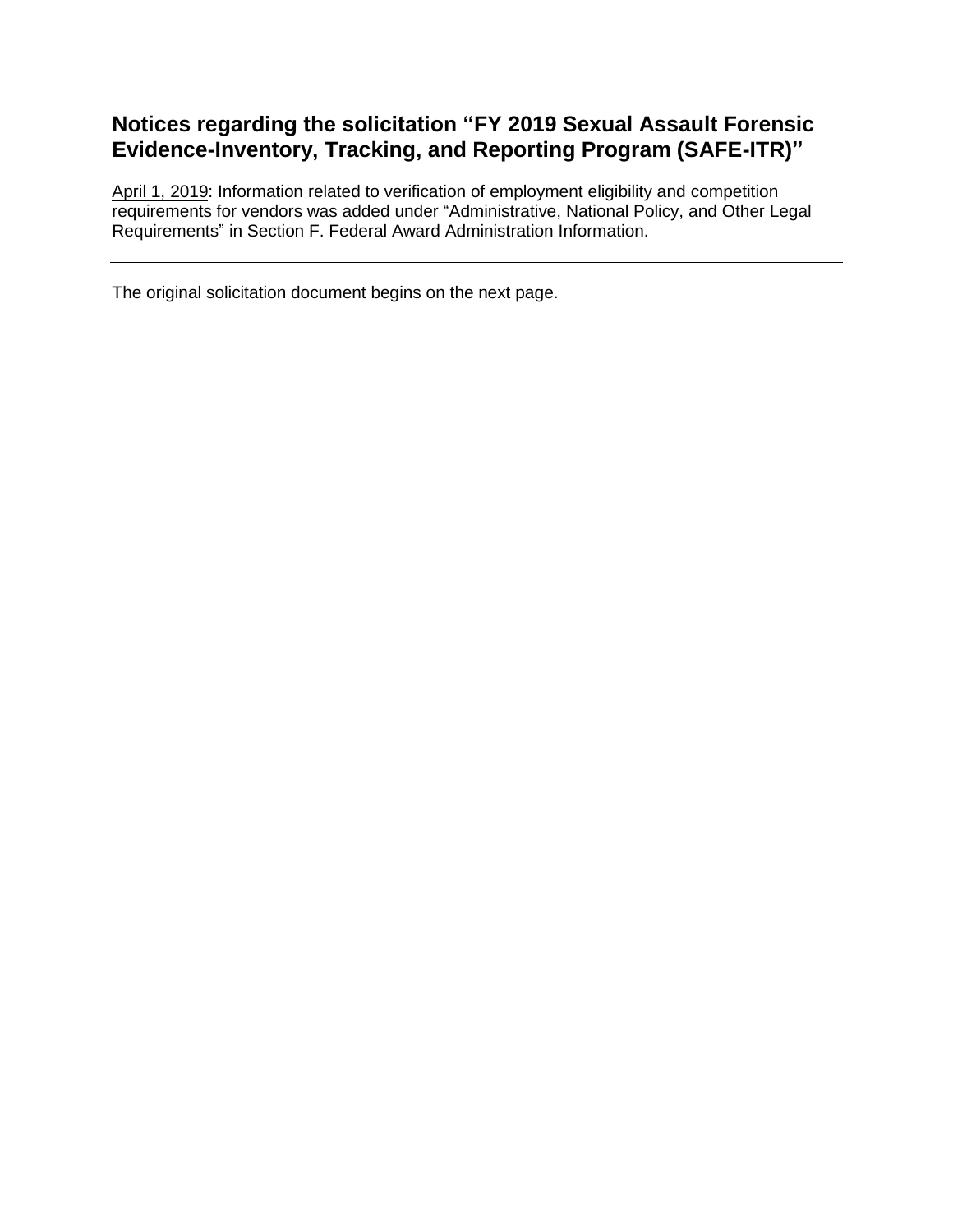

The [U.S. Department of Justice](https://www.usdoj.gov/) (DOJ), [Office of Justice Programs](https://www.ojp.usdoj.gov/) (OJP), [National Institute of](https://nij.gov/Pages/welcome.aspx)  [Justice](https://nij.gov/Pages/welcome.aspx) (NIJ) is seeking applications for the Sexual Assault Forensic Evidence-Inventory, Tracking, and Reporting (SAFE-ITR) program. The program will fund states and units of local government to implement an evidence management program to inventory, track, and report untested and unsubmitted sexual assault kits (SAKs). From the time an evidence SAK is collected to the time it leaves the laboratory and the case receives final disposition in court, the status and location of the SAK will be known*.* This program furthers the Department's mission to combat violent crime and to improve response and services to America's crime victims.

# **FY 2019 Sexual Assault Forensic Evidence-Inventory, Tracking, and Reporting Program (SAFE-ITR)**

# **Applications Due: May 20, 2019**

# **Eligibility**

Eligible applicants are states<sup>1</sup> and units of local government that collect, store, maintain, and/or send forensic DNA evidence to an existing and accredited crime laboratory that complies with the DNA Quality Assurance Standards and participates in the National DNA Index System  $(NDIS).<sup>2</sup>$ 

**Note:** A prospective recipient of grant funds that is found to have an "unresolved audit finding" from a DOJ Office of the Inspector General audit, as described at 34 U.S.C. § 10263, will be ineligible to receive grant funds during the period specified in that statute. See 34 U.S.C. § 10263(2).

All recipients and subrecipients (including any for-profit organization) must forgo any profit or management fee.

Evidence-based initiatives, such as the NIJ action research projects performed in Detroit and Houston,<sup>3</sup> have shown that collaboration and coordinated agency responses between primary stakeholders can aid in communication and overall project success. In addition, NIJ's *National Best Practices for Sexual Assault Kits: A Multidisciplinary Approach* states that a collaborative multidisciplinary process is beneficial for the implementation of protocols to effectively and comprehensively respond to sexual assault cases.<sup>4</sup>

 1 For purposes of this announcement, the term "State" means a state of the United States, the District of Columbia, the Commonwealth of Puerto Rico, the United States Virgin Islands, American Samoa, Guam, and the Northern Mariana Islands.

<sup>&</sup>lt;sup>2</sup> See [https://archives.fbi.gov/archives/about-us/lab/forensic-science-communications/fsc/july2000/quality-assurance](https://archives.fbi.gov/archives/about-us/lab/forensic-science-communications/fsc/july2000/quality-assurance-standards-for-forensic-dna-testing-laboratories)[standards-for-forensic-dna-testing-laboratories](https://archives.fbi.gov/archives/about-us/lab/forensic-science-communications/fsc/july2000/quality-assurance-standards-for-forensic-dna-testing-laboratories) and [https://www.nij.gov/topics/law-enforcement/investigations/sexual](https://www.nij.gov/topics/law-enforcement/investigations/sexual-assault/Pages/untested-sexual-assault.aspx)[assault/Pages/untested-sexual-assault.aspx](https://www.nij.gov/topics/law-enforcement/investigations/sexual-assault/Pages/untested-sexual-assault.aspx) for more information.

<sup>3</sup> [http://www.nij.gov/topics/law-enforcement/investigations/sexual-assault/Pages/untested-sexual-assault.aspx.](http://www.nij.gov/topics/law-enforcement/investigations/sexual-assault/Pages/untested-sexual-assault.aspx)

<sup>4</sup> [https://www.ncjrs.gov/pdffiles1/nij/250384.pdf.](https://www.ncjrs.gov/pdffiles1/nij/250384.pdf)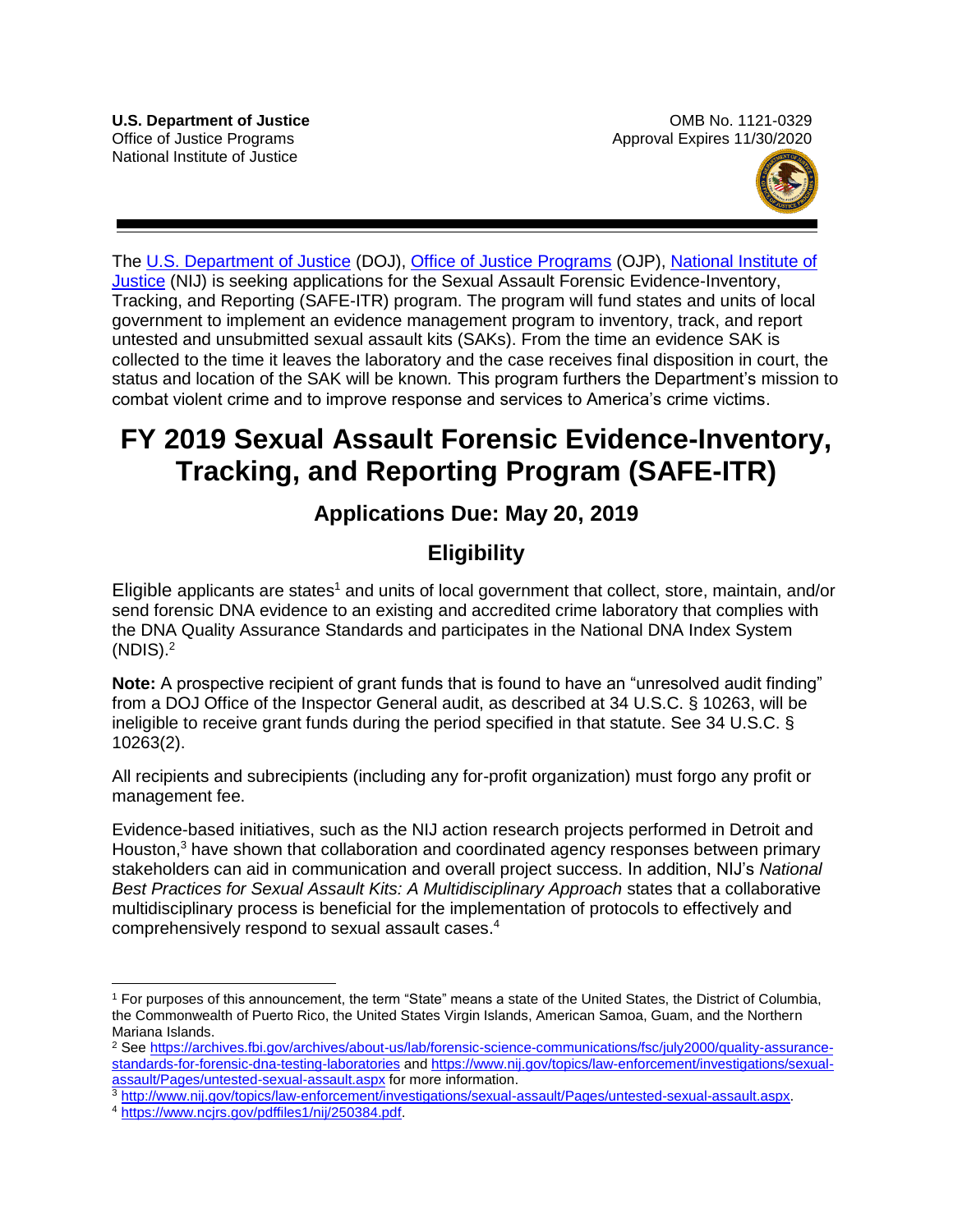NIJ welcomes applications under which two or more entities would carry out the federal award; however, only one entity may be the applicant. Any others must be proposed as subrecipients (subgrantees).<sup>5</sup> The applicant must be the entity that would have primary responsibility for carrying out the award, including administering the funding and managing the entire program*.*  Under this solicitation, only one application by any particular applicant entity will be considered. An entity may, however, be proposed as a subrecipient (subgrantee) in more than one application.

# **Deadline**

Applicants must register with Grants.gov at <https://www.grants.gov/web/grants/register.html> prior to submitting an application. All applications are due by 11:59 p.m. eastern time on May 20, 2019.

To be considered timely, an application must be submitted by the application deadline using Grants.gov, and the applicant must have received a validation message from Grants.gov that indicates successful and timely submission. OJP urges applicants to submit applications at least 72 hours prior to the application due date, to allow time for the applicant to receive validation messages or rejection notifications from Grants.gov, and to correct in a timely fashion any problems that may have caused a rejection notification.

OJP encourages all applicants to read this [Important Notice: Applying for Grants in Grants.gov.](https://ojp.gov/funding/Apply/Grants-govInfo.htm)

For additional information, see [How to Apply](#page-31-0) in [Section D. Application and Submission](#page-18-0)  **Information** 

# **Contact Information**

For technical assistance with submitting an application, contact the Grants.gov Customer Support Hotline at 800-518-4726, 606-545-5035, at [https://www.grants.gov/web/grants/support.html,](https://www.grants.gov/web/grants/support.html) or at [support@grants.gov.](mailto:support@grants.gov) The Grants.gov Support Hotline operates 24 hours a day, 7 days a week, except on federal holidays.

An applicant that experiences unforeseen Grants.gov technical issues beyond its control that prevent it from submitting its application by the deadline must email the NIJ contact identified below **within 24 hours after the application deadline** to request approval to submit its application after the deadline. Additional information on reporting technical issues appears under "Experiencing Unforeseen Grants.gov Technical Issues" in the [How To Apply](#page-31-0) section.

For assistance with any other requirements of this solicitation, contact the National Criminal Justice Reference Service (NCJRS) Response Center: toll-free at 1-800-851-3420; via TTY at 301-240-6310 (hearing impaired only); email [grants@ncjrs.gov;](mailto:grants@ncjrs.gov) fax to 301-240-5830; or web chat at [https://webcontact.ncjrs.gov/ncjchat/chat.jsp.](https://webcontact.ncjrs.gov/ncjchat/chat.jsp) The NCJRS Response Center operates from 10:00 a.m. until 6:00 p.m. eastern time, Monday through Friday, and from 10:00 a.m. until 8:00 p.m. eastern time on the solicitation close date. General information on applying for NIJ awards can be found at [www.nij.gov/funding/Pages/welcome.aspx.](http://www.nij.gov/funding/Pages/welcome.aspx) Answers to frequently asked questions that may assist applicants are posted at [www.nij.gov/funding/Pages/faqs.aspx.](http://www.nij.gov/funding/Pages/faqs.aspx)

Grants.gov number assigned to this solicitation: NIJ-2019-15528

Release date: March 20, 2019

 $\overline{a}$ <sup>5</sup> For additional information on subawards, see "Budget and Associated Documentation" under Section D. Application [and Submission Information.](#page-18-0)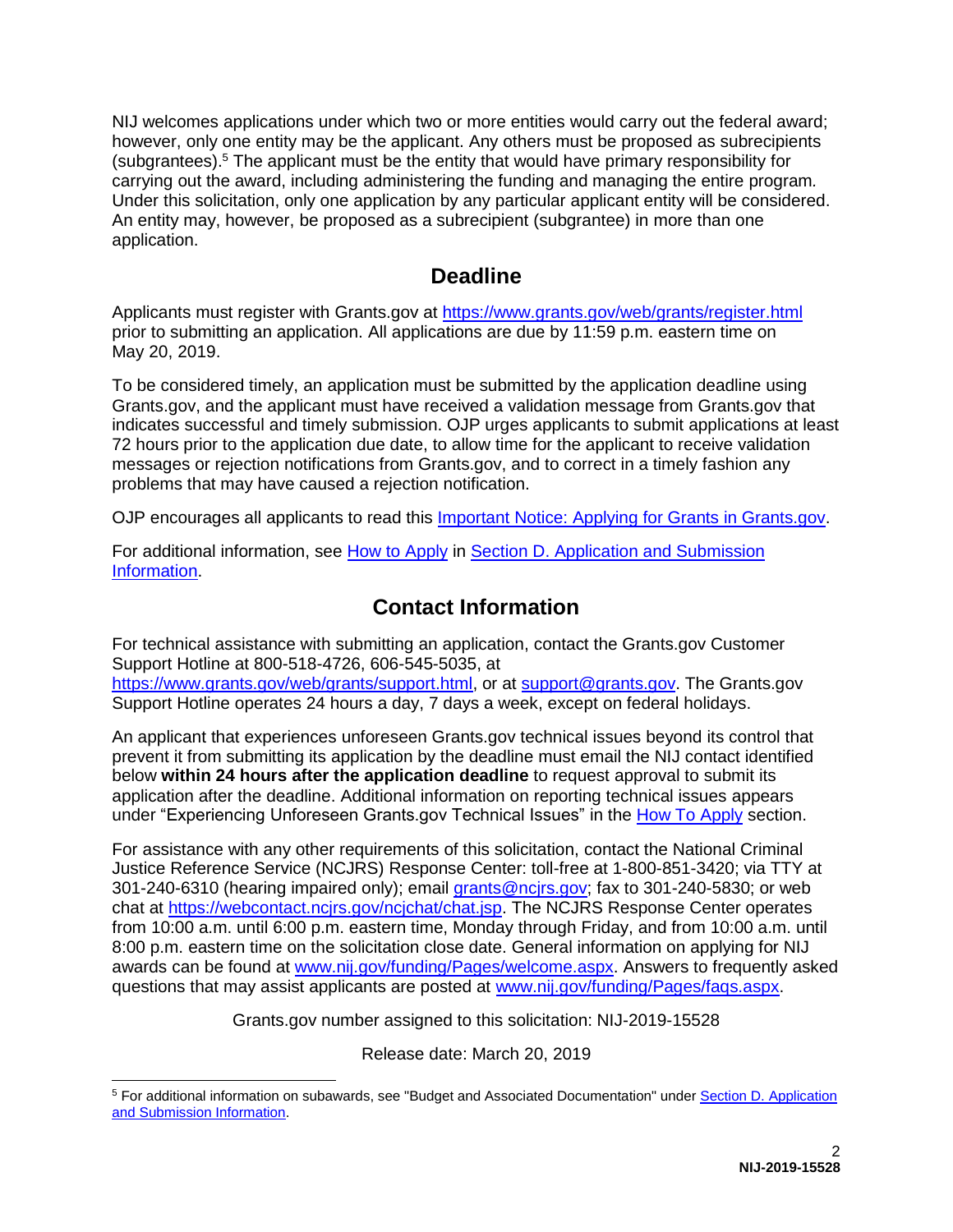# **Contents**

| Information Regarding Potential Evaluation of Programs and Activities11        |  |
|--------------------------------------------------------------------------------|--|
|                                                                                |  |
|                                                                                |  |
|                                                                                |  |
|                                                                                |  |
|                                                                                |  |
|                                                                                |  |
| Limitation on Use of Award Funds for Employee Compensation; Waiver 16          |  |
| Prior Approval, Planning, and Reporting of Conference/Meeting/Training Costs17 |  |
|                                                                                |  |
|                                                                                |  |
|                                                                                |  |
|                                                                                |  |
|                                                                                |  |
|                                                                                |  |
|                                                                                |  |
|                                                                                |  |
|                                                                                |  |
|                                                                                |  |
|                                                                                |  |
| General Information about Post-Federal Award Reporting Requirements 39         |  |
|                                                                                |  |
|                                                                                |  |
| Freedom of Information Act and Privacy Act (5 U.S.C. 552 and 5 U.S.C. 552a) 40 |  |
|                                                                                |  |
|                                                                                |  |
|                                                                                |  |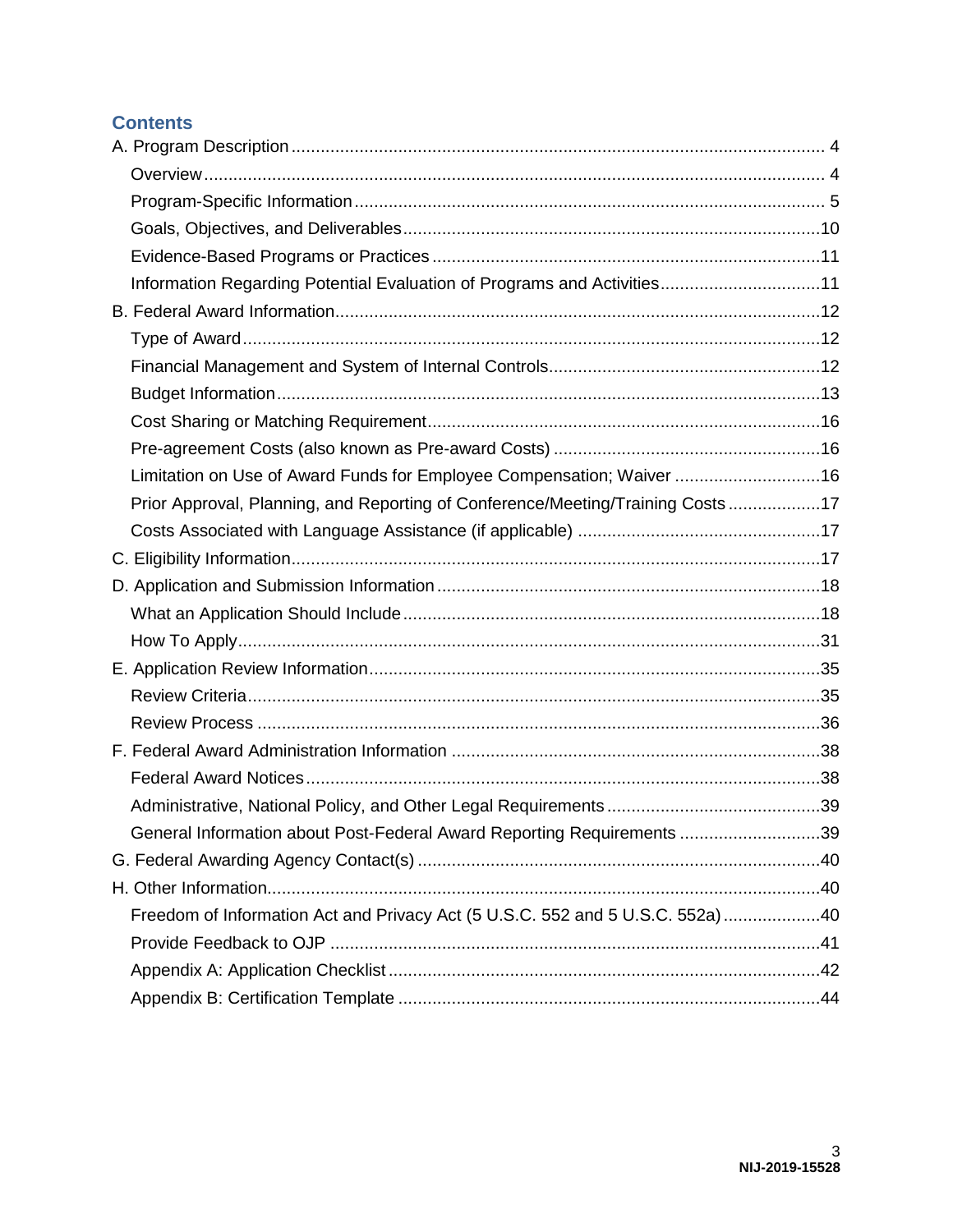# **FY 2019 Sexual Assault Forensic Evidence-Inventory, Tracking, and Reporting Program (SAFE-ITR)**

# **CFDA No. 16.741**

# <span id="page-4-0"></span>**A. Program Description**

# <span id="page-4-1"></span>**Overview**

According to the NIJ special report, *The Road Ahead: Unanalyzed Evidence in Sexual Assault Cases*, it is not known how many unanalyzed sexual assault kits (SAKs) there are nationwide.<sup>6</sup> Evidence from sexual assaults may include weapons, bedding, clothing, and SAKs, which can be used to corroborate that a crime occurred, identify or eliminate a possible perpetrator, and ascertain whether a suspect may have been involved in other crimes. SAKs also contain biological and trace evidence along with other physical evidence collected from a victim. While all evidence from sexual assaults is important, this program focuses on SAKs.

Advances in DNA technology, along with the growth of the Combined DNA Index System (CODIS) have increased the value of sexual assault evidence to help identify perpetrators and also to enhance investigations. As well, transparency and accountability are critical to ensuring a victim-centered approach in responding to sexual assault cases. Gaps have been found not only in agencies' knowledge of how many SAKs they have in their possession — but, also exactly where they are located. For example, across the nation, SAKs are being stored in a number of places such as crime laboratories, police department evidence storage units, hospitals, and clinics.

NIJ's recently published *National Best Practices for Sexual Assault Kits: A Multidisciplinary Approach* offers 35 recommendations that focus on sexual assault kit collection and processing; and on establishing and maintaining government agency accountability with respect to the storage, tracking, and movement of sexual assault kit evidence in the criminal justice system. Knowing what evidence an agency has — and the status of that evidence — is vital at the onset of a case, during the case, and when evidence is requested; including during appellate or postconviction processes. The *National Best Practices for Sexual Assault Kits: A Multidisciplinary Approach* recommends that a comprehensive inventory should be conducted to determine the number, status, location, and individual descriptive information (e.g., unique kit identifier, date collected) for all SAKs.<sup>7</sup>

Additionally, all SAKs that the victim has consented to reporting to law enforcement should be submitted to the laboratory for DNA analysis. Agencies should have an electronic system to track evidence from the time of collection of the SAK, handing over possession of the evidence to law enforcement, forensic laboratory submission and analysis, through disposition/storage or destruction. It is critical that law enforcement agencies be able to track all SAKs in their possession, and should consider implementing electronic records management systems that

 $\overline{a}$ 

<sup>6</sup> [https://www.ncjrs.gov/pdffiles1/nij/233279.pdf.](https://www.ncjrs.gov/pdffiles1/nij/233279.pdf)

<sup>&</sup>lt;sup>7</sup> Recommendation 18: [https://www.ncjrs.gov/pdffiles1/nij/250384.pdf.](https://www.ncjrs.gov/pdffiles1/nij/250384.pdf)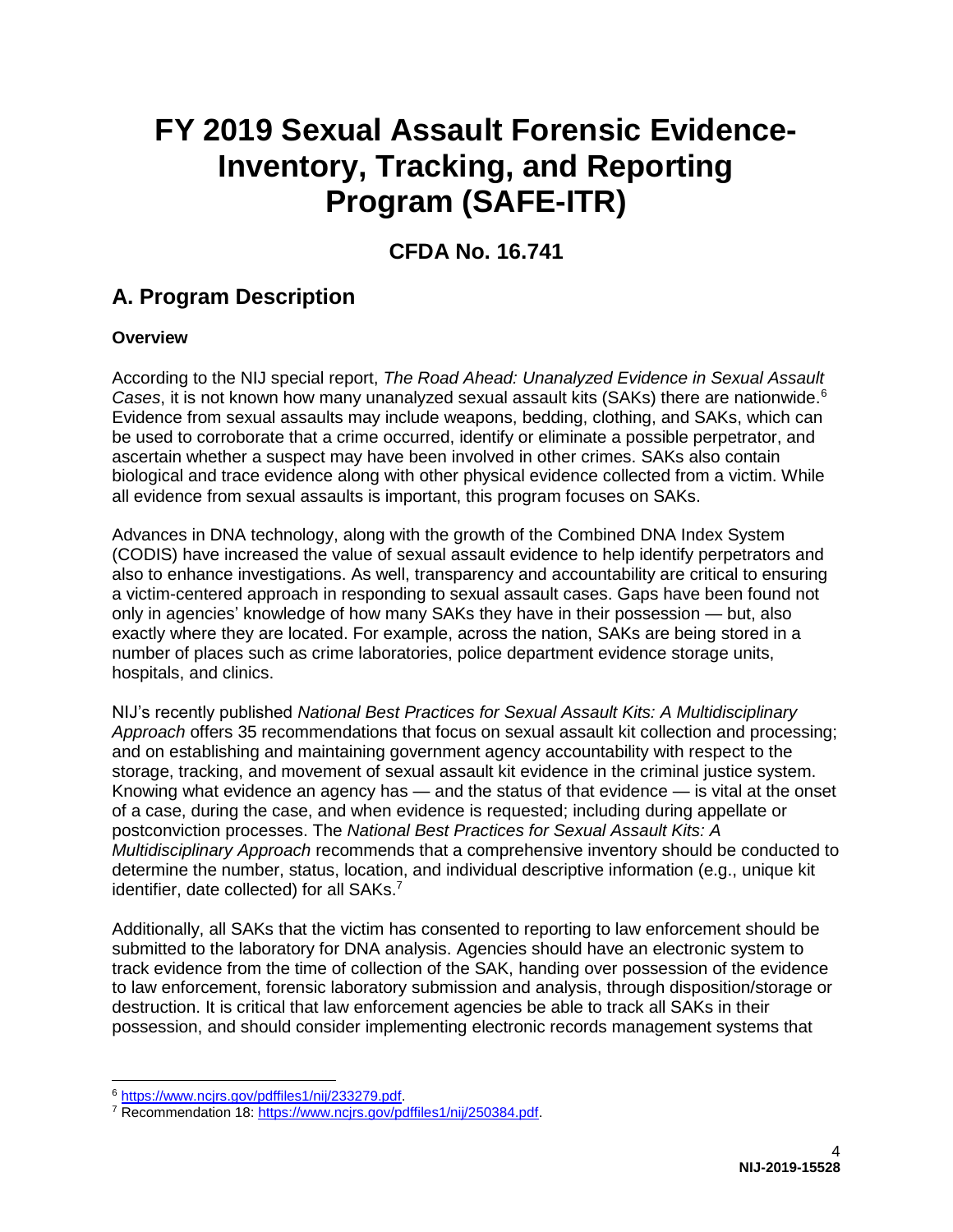also incorporate investigative workflows to improve case investigations and communication.<sup>8</sup> Protocols should also be put into place to ensure the SAKs collected are transported from the collection site to law enforcement custody; and then to the appropriate laboratory for testing in a timely manner, as recommended in the *Best Practices* guide.<sup>9</sup>

It is important that the community of practice, from medical facilities, to law enforcement, to laboratories, work together. As such, the *Best Practices* guide recommends that a collaborative multidisciplinary approach be implemented for sexual assault cases in order to help ensure accountability.<sup>10</sup>

NIJ seeks applications from eligible States and units of local government that will inventory, track, and report the status of SAKs. As an integral part of these activities, applicants also are expected to identify and prioritize (for testing) SAKs for which prosecution of a perpetrator is soon to be barred by the expiration of an applicable statute(s) of limitations.

Since multiple grant programs for testing evidence related to sexual assault are offered through the Office of Justice Programs, including the Bureau of Justice Assistance (BJA) and NIJ, funding from the SAFE-ITR program will not be made available for testing evidence. Nonetheless, in order to facilitate the prioritization of cases (for testing) in which an applicable statute(s) of limitations is soon to expire, applicants are to include in the application detailed plans to clearly identify such potentially time-limited cases in the applicant's SAK inventory, implement methods and approaches to track such cases, and report on the disposition of any such cases during the period of performance under the award.

**Statutory Authority:** Department of Justice Appropriations Act, 2019 (Public Law 116-6); section 3(a) of the Justice for All Reauthorization Act of 2016 (Public Law 114-324).

### <span id="page-5-0"></span>**Program-Specific Information**

 $\overline{a}$ 

The SAFE-ITR program will help defray costs associated with the following three tasks, defined for purposes of this program as set out immediately below:

- **[Task 1: Inventory](#page-6-0)**. The term "inventory" refers to a detailed and descriptive list of articles or items (for the purposes of this solicitation, SAKs) containing information such as, but not limited to: item identifiers, quantity, and location of the item.
- **[Task 2: Tracking](#page-7-0).** The term "tracking" refers to the monitoring and accounting of SAKs through the course, or path, of their movement from collection through final disposition.
- **[Task 3: Reporting](#page-8-0)**. The term "reporting" refers to the task of delivering a written report to the appropriate entity within the prescribed time period and with the applicable data provided. See page 8 for reporting requirements.

<sup>&</sup>lt;sup>8</sup> See recommendations 20 and 23, respectively: [https://www.ncjrs.gov/pdffiles1/nij/250384.pdf.](https://www.ncjrs.gov/pdffiles1/nij/250384.pdf)

<sup>9</sup> See *Best Practices* recommendations 15 and 16, respectively: SAKs should be received by the local law enforcement agency from the hospital or clinic as soon as possible, ideally, no later than three (3) business days from the collection of the kit, or as specified by statute. Law enforcement agencies should submit the SAK to the laboratory for analysis as soon as possible, ideally, no later than seven (7) business days from the collection of the SAK, or as specified by statute. [https://www.ncjrs.gov/pdffiles1/nij/250384.pdf.](https://www.ncjrs.gov/pdffiles1/nij/250384.pdf)

<sup>&</sup>lt;sup>10</sup> Recommendation 30: [https://www.ncjrs.gov/pdffiles1/nij/250384.pdf.](https://www.ncjrs.gov/pdffiles1/nij/250384.pdf)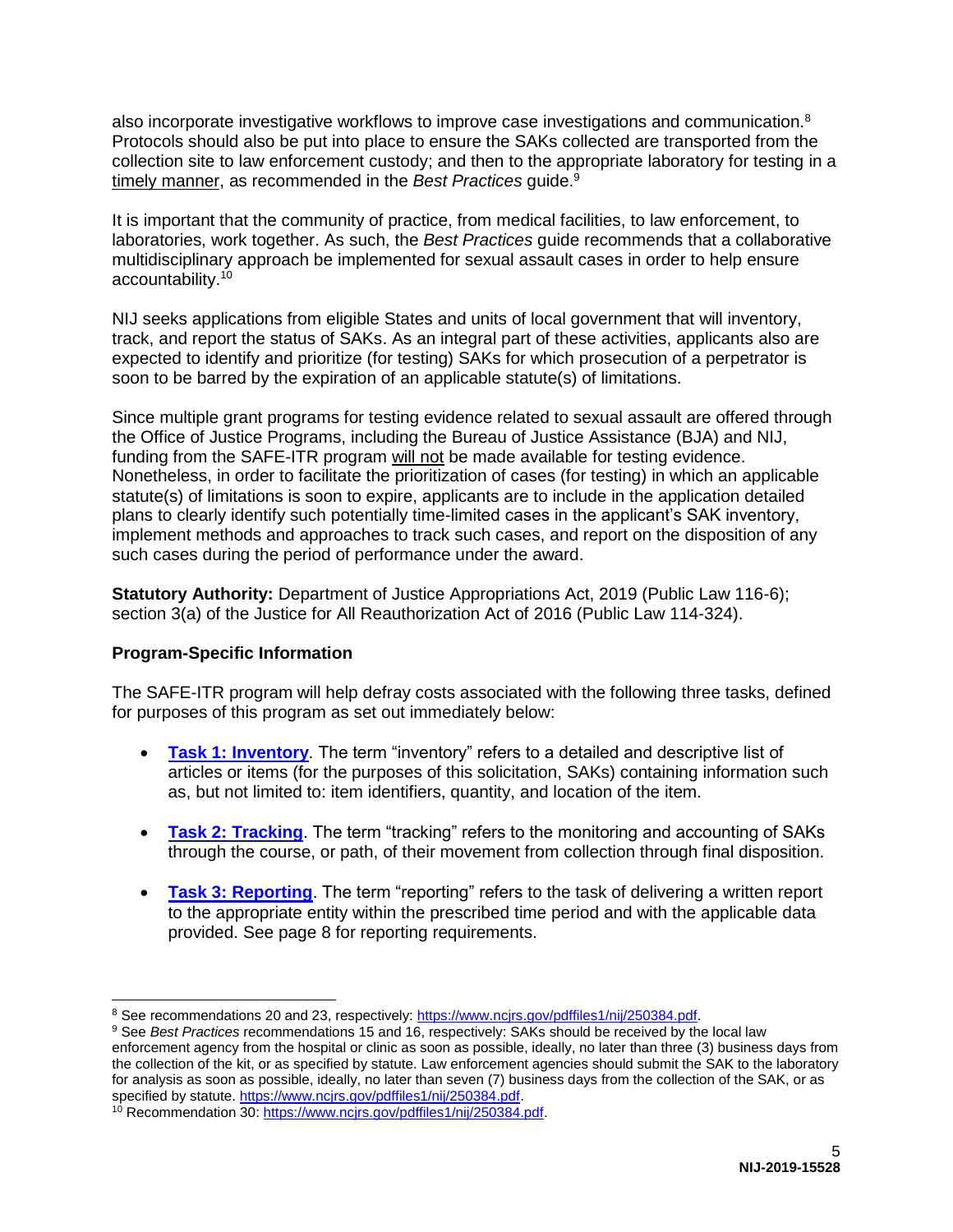Funds may be requested for all three tasks, or — if an inventory has already been completed for tasks 2 and 3 only. For applicants funded under this program, upon completion of the inventory, whether completed using the federal grant funds from this program or other applicant funding sources, the applicant must submit a certification of inventory completion to NIJ; see below for additional information. Program narratives should address all three of the aforementioned tasks, even if funding is not requested for all tasks. For example, if an inventory has already been completed, the applicant should provide information regarding the results of the inventory. Applicants may design project plans (or strategies) to include concurrent tasks; however, the inventory task is a priority.

All three tasks are applicable to all SAKs within the possession of an applicant.

### <span id="page-6-0"></span>**Task 1: Inventory of all existing SAKs in the possession of an applicant**

Applicants must inventory all existing SAKs in the applicant's possession. For applicants that will be conducting an inventory, a count of the SAKs in the applicant's possession must be provided. A recipient (or subrecipient) of a grant under this program must complete this inventory by no later than one (1) year after it receives the grant (or subgrant, in the case of a subrecipient).

As part of conducting its inventory or, for applicants requesting funds to begin at task 2, as part of the implementation of any tracking system, a recipient (or, as applicable, a subrecipient) under this program will be required to assign a unique numeric or alphanumeric identifier to each sample of sexual assault evidence in its possession. The recipient (or, as applicable, a subrecipient) also must identify the date or dates after which the state or unit of local government would be barred by any applicable statute of limitations from prosecuting a perpetrator in the case to which the sample of sexual assault evidence relates.

If an eligible applicant has completed an inventory of all SAKs in its possession, then the applicant must submit a certification from the applicant jurisdiction's chief law enforcement officer indicating the inventory is complete and accurate, and how many SAKs are currently (as of the date of the certification) in the applicant's possession. For an award that includes funds to complete Task 1: Inventory, this certification must be submitted prior to the initiation of any other tasks, as outlined in the application.

Regarding the inventory task, an applicant, in the project plan, should address:

- How it will complete an inventory of the SAKs in its possession in the given time frame of 12 months after the grant (or subgrant) is received.
- How it will identify, manage, or process specifically including its prioritization (for testing) of soon-to-be-time-barred cases, as applicable — SAKs in its possession for which a statute(s) of limitations will expire.

The *Best Practices* guide recommends that law enforcement agencies and crime laboratories partner to use one evidence tracking system (recommendation 13). Applicants should keep this in mind for tasks 1 and 2. Applicants should also consider recommendations 18 and 19 as well:

 Recommendation 18 states: A comprehensive inventory should be conducted to determine the number, status, location, and individual descriptive information (e.g., unique kit identifier, date collected) for all SAKs.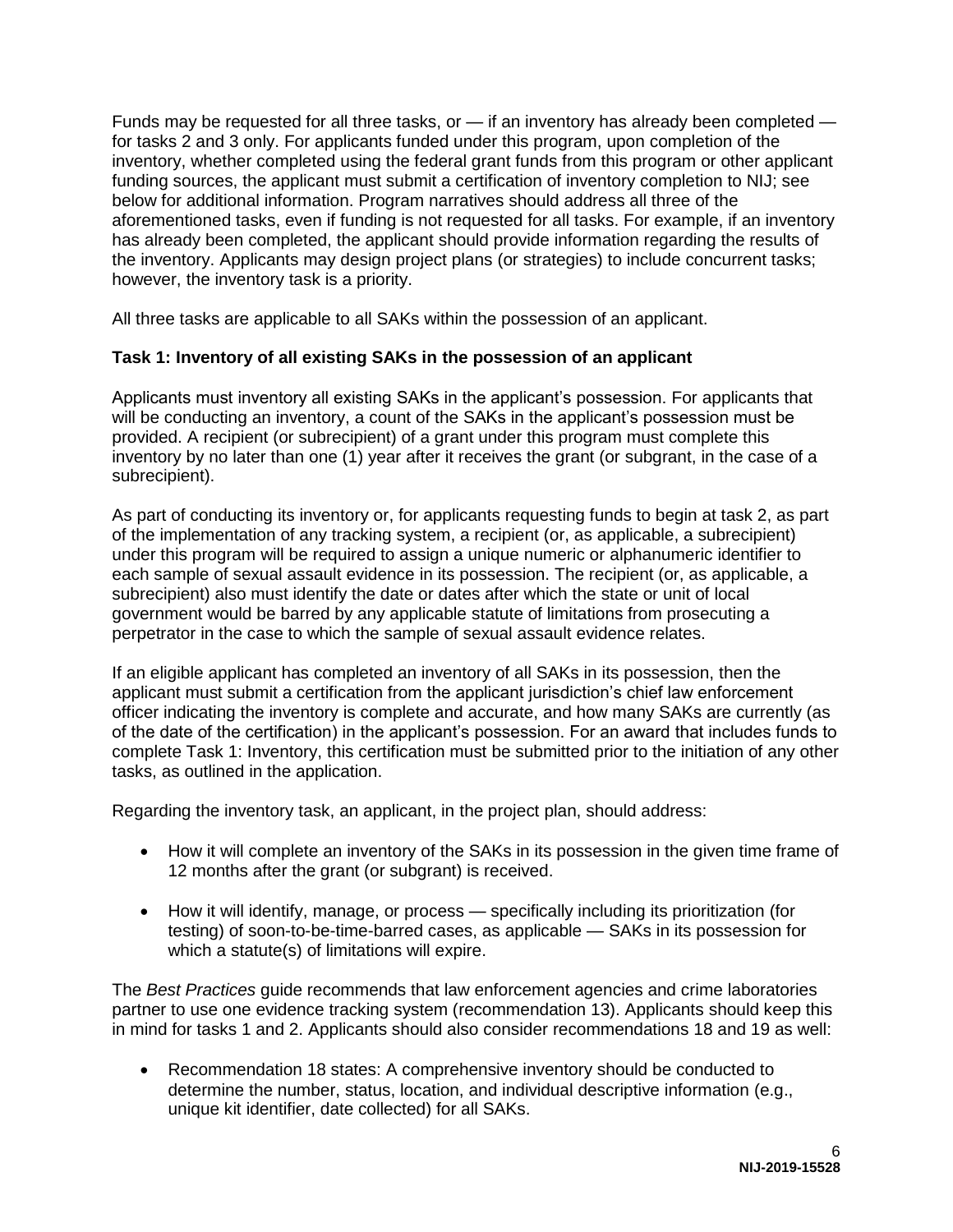Recommendation 19 states: Law enforcement agencies should perform an annual audit verifying that all SAKs in the property room are present and in their specified location.<sup>11</sup>

**Required Certification:** A certification is required for this program.

- If an applicant is requesting funds for all three tasks under the SAFE-ITR program, a certification must be submitted upon completion of Task 1: Inventory – as described above.
- $\bullet$  If the applicant is requesting funding to begin at Task 2: Tracking as described above, then an applicant, prior to the award start date, should submit a certification with the application asserting completion of its inventory. Access to award funds may be withheld until NIJ receives a properly executed certification from the applicant (see details in [Appendix B\)](#page-44-0).
- The certification must be signed by the applicant jurisdiction's chief law enforcement officer.

# <span id="page-7-0"></span>**Task 2: Track movement of SAKs for a period not less than 12 months**

For 12 months or more after the certification date of a completed inventory under this program, an applicant must track SAKs from the time the applicant takes possession of the SAK through final disposition of the case. Project plans should be designed to allow Task 2: Tracking and Task 3: Reporting activities to occur concurrently.

Applicants should consider recommendations 16 and 17 of the *Best Practices* guide:

- Recommendation 16 states: Law enforcement agencies should submit the SAK to the laboratory for analysis as soon as possible, ideally, no later than seven (7) business days from the collection of the SAK, or as specified by statute.
- Recommendation 17 states: law enforcement or laboratories should be responsible for the long-term storage of all SAKs, unless applicable law provides otherwise.<sup>12</sup>

# **Tracking Requirements:**

- The chief law enforcement officer of the applicant state or unit of local government must be the identified individual accountable for compliance and reporting within the applicant jurisdiction.
	- $\circ$  The chief law enforcement officer can appoint a designee as long as the designee is not an employee of any governmental laboratory or vendor laboratory.

If funded, the applicant must track SAKs in accordance with the following requirements:

 For each sample of sexual assault evidence in its possession, a unique numeric or alphanumeric identifier must be assigned.

 $\overline{a}$ <sup>11</sup> [https://www.ncjrs.gov/pdffiles1/nij/250384.pdf.](https://www.ncjrs.gov/pdffiles1/nij/250384.pdf) 

<sup>12</sup> [https://www.ncjrs.gov/pdffiles1/nij/250384.pdf.](https://www.ncjrs.gov/pdffiles1/nij/250384.pdf)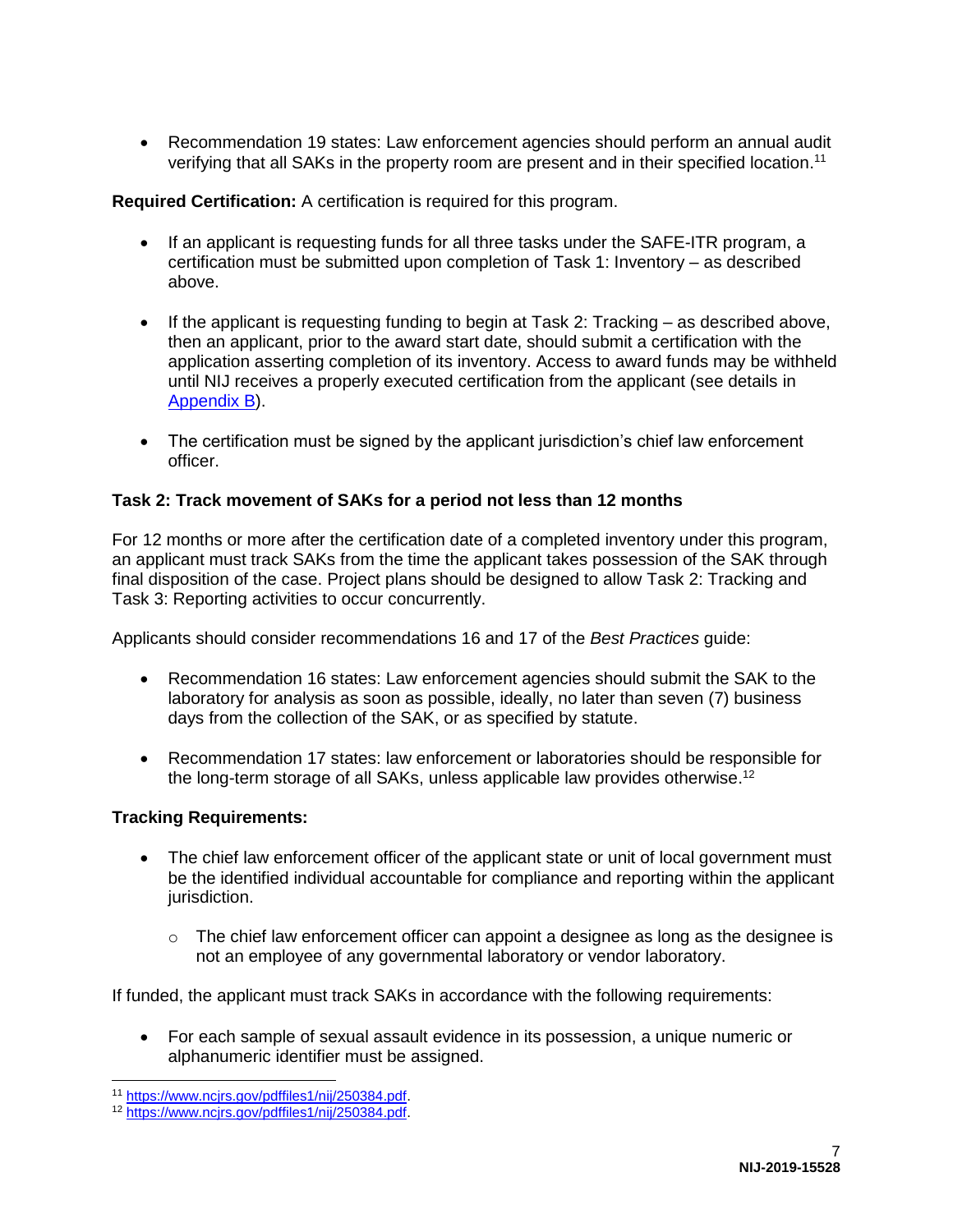- The applicant must identify the date(s) after which the state or unit of local government would be barred by an applicable statute(s) of limitations from prosecuting a perpetrator in the case to which the sample of sexual assault evidence relates.
- For SAKs not in the possession of the applicant at the initiation of the program, by not later than 60 days after receiving possession, the applicant must incorporate the SAK into the inventory, track it consistent with its required tracking protocol, and incorporate any associated SAK data into the required metrics listed under task 3.

### <span id="page-8-0"></span>**Task 3: Reporting the tracking results**

Reporting requirements include reports to NIJ, as well as posting of required metrics, every 60 days on an applicant's website. An applicant must report to NIJ during the 12-month period in which it tracks SAKs in its possession (see [Task 2: Tracking\)](#page-7-0). All 60-day reports captured by an applicant must be included in the semi-annual progress reports submitted to NIJ.

In addition to posting required metrics (as detailed further below) on the applicant's website, the applicant must provide to NIJ its 60-day report data in an electronic format contemporaneously with the recipient's publication of such data on the applicant's own website.<sup>13</sup> NIJ will use such data to update a DOJ website that publishes 60-day report information from all SAFE-ITR grantees.

Every 60 days the applicant must post the following metrics (listed below) to an appropriate website hosted by the applicant and open to the public. Data must include:

- a. The name of the state or unit of local government filing the report.
- b. The period of dates covered by the report.
- c. The cumulative total number of samples of sexual assault evidence that, at the end of the reporting period:
	- i. are in the possession of the state or unit of local government;
	- ii. are awaiting testing; and

 $\overline{a}$ 

- iii. the state or unit of local government has determined should undergo DNA or other appropriate forensic analyses.
- d. The cumulative total number of samples of sexual assault evidence in the possession of the state or unit of local government that, at the end of the reporting period, the state or unit of local government has determined should not undergo DNA or other appropriate forensic analyses (regarding which the state or unit of local government may elect to explain its reasoning for the determination in some or all cases).

<sup>&</sup>lt;sup>13</sup> A State or unit of local government may elect to, at its discretion, report the data specified under Task 3: Reporting on a more frequent basis than the 60-day intervals set out under this program. If a State or unit or local government so elects to submit more frequent reports, the recipient must provide NIJ advance written notice of its intention. The written notice should specify the reduced reporting interval the recipient is electing to maintain throughout the required 12-month reporting period.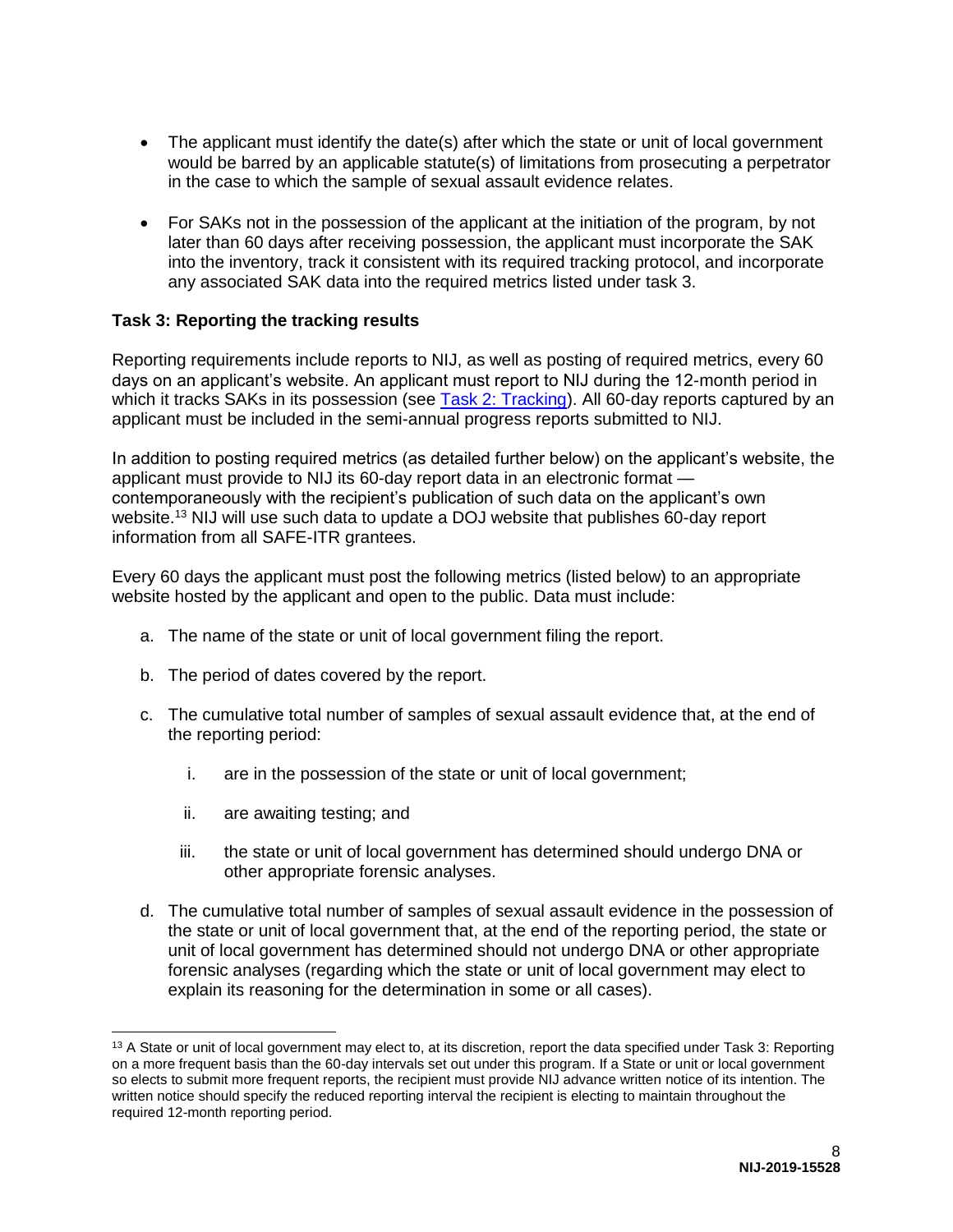- e. The cumulative total number of samples of sexual assault evidence (of the cumulative total number provided as consistent with item c., above) that have been submitted to a laboratory for DNA or other appropriate forensic analyses.
- f. The cumulative total number of samples of sexual assault evidence for which DNA or other appropriate forensic analysis has been completed at the end of the reporting period.
- g. The total number of samples of sexual assault evidence identified by the state or unit of local government since the previous reporting period.
- h. The cumulative total number of samples of sexual assault evidence (of the cumulative total number provided as consistent with item c., above) for which the state or unit of local government will be barred within 12 months by any applicable statute of limitations from prosecuting a perpetrator of the sexual assault to which the sample relates.

### **Exceptions from reporting**

Reporting is not required for SAKs that:

- Are not considered criminal evidence, such as a SAK collected anonymously from a victim who is unwilling to make a criminal complaint; or
- Relate to a sexual assault for which the prosecution of each perpetrator is barred by a statute of limitations.

### **Publication of reports on applicant-hosted website**

Reports submitted during the tracking and reporting tasks of this program must be published and disseminated on a website hosted by the applicant and open to the public. Such reports submitted or published under this program must not include personally-identifiable information (PII) or any details about a sexual assault that might lead to the identification of the individuals involved.

Personally-identifiable information is defined as: "information which either—(1) Is labelled by name or other personal identifiers, or (2) Can, by virtue of sample size or other factors, be reasonably interpreted as referring to a particular private person." 28 C.F.R. § 22.2(e).<sup>14</sup>

### **Definitions for this solicitation**

**Sexual Assault Kit (SAK):** A package of materials used to collect samples (evidence) from the victim's or suspect's body by a medical professional, often a medical-forensic examiner, such as a Sexual Assault Nurse Examiner (SANE). The type of evidence collected depends on what occurred during the assault.

**Unsubmitted SAK:** A SAK in the possession of a law enforcement agency that has not been submitted to a forensic laboratory for analysis. This includes SAKs that *will* undergo testing, but have not yet been sent to the laboratory, SAKs that are being stored in a

 $\overline{a}$ <sup>14</sup> Also see definitions of "personally identifiable information (PII)" and "protected personally identifiable information (protected PII)" in the Part 200 Uniform Requirements at 2 C.F.R. § 200.79 and 2 C.F.R. § 200.82.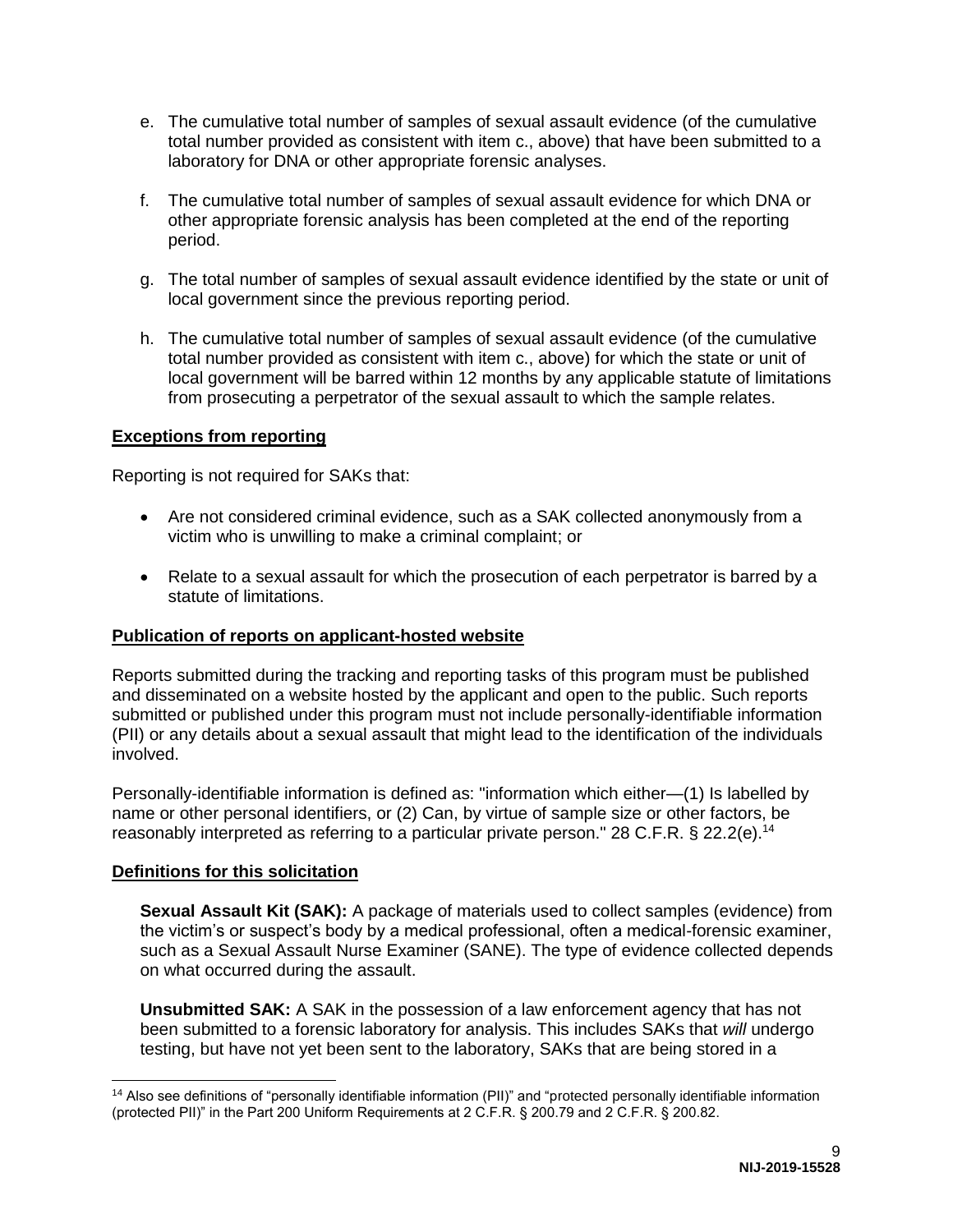laboratory but for which a request for analysis has not been made, SAKs for which a request for analysis will not be made, and SAKs for which the decision on whether to test has not been made.

**Untested SAKs:** SAKs that are in the possession of a state or local government forensic laboratory for analysis, but DNA analyses have not been performed on the kit samples.

**Possession:** With respect to SAKs, possession by a state or unit of local government includes the storage, control, or custody by an agency (or individual who is acting as an agent) of the state or unit of local government.

**Final Disposition:** With respect to a criminal case or investigation in which a SAK relates, the term final disposition refers to the conviction or acquittal of all suspected perpetrators of the crime; a determination by the state or unit of local government in possession of the SAK that the case is unfounded; or a declaration by the victim of the crime that the act constituting the basis of the crime was not committed.

# **DNA Analyses Conducted Over the Course of the Project**

Expenses associated with DNA testing are not permissible under this program. See the "Budget Information" item under [Section B. Federal Award Information](#page-12-0) for details on expenses that may be funded under this program.

With respect to any DNA analyses that may be conducted over the course of the project, NIJ encourages applicants to give strong consideration to the following:

NIJ suggests that all DNA analyses conducted during the tracking and reporting tasks of this program be performed by a laboratory (government-owned or fee-for-service) that is accredited and currently undergoes external audits not less than once every two (2) years. These audits must demonstrate that the laboratory maintains compliance with the DNA Quality Assurance Standards established by the Director of the Federal Bureau of Investigation.

NIJ also suggests that no profiles generated during the tracking portion of this program be entered into any non-governmental DNA database. All DNA analyses conducted and profiles generated during the tracking portion of this program must be maintained pursuant to all applicable federal privacy requirements, including those described in 34 U.S.C. § 12592(b)(3).

### <span id="page-10-0"></span>**Goals, Objectives, and Deliverables**

The goal of NIJ's SAFE-ITR program is to establish and maintain accountability for participants in the criminal justice system as it relates to sexual assaults and sexual assault evidence collection and analysis.

The objectives include:

- To gain an understanding of the number of SAKs that remain in possession of law enforcement agencies.
- To understand the movement of SAKs through the criminal justice system.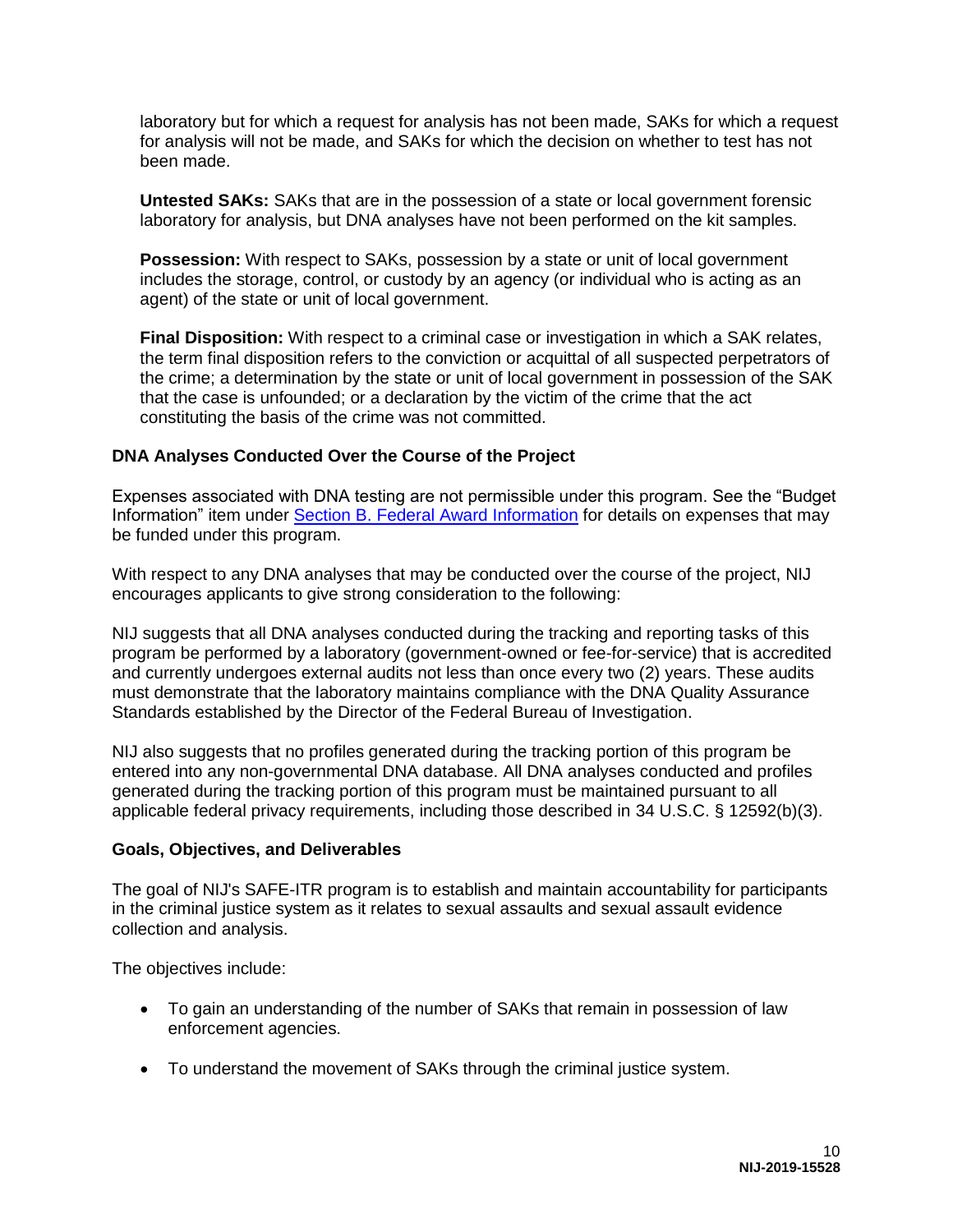Establishing and maintaining accountability for law enforcement and laboratories will help ensure that evidence is promptly submitted to and analyzed by an accredited laboratory. Once analyzed, sexual assault evidence can provide investigative leads to the law enforcement agency, allowing the perpetrator to be apprehended before more crimes are committed.

The Goals, Objectives and Deliverables are directly related to the performance measures that demonstrate the results of the work completed, as discussed in [Section D. Application and](#page-18-0)  [Submission Information,](#page-18-0) under Program Narrative.

# <span id="page-11-0"></span>**Evidence-Based Programs or Practices**

OJP strongly emphasizes the use of data and evidence in policy making and program development in criminal justice, juvenile justice, and crime victim services. OJP is committed to:

- Improving the quantity and quality of evidence OJP generates;
- Integrating evidence into program, practice, and policy decisions within OJP and the field;
- Improving the translation of evidence into practice.

OJP considers programs and practices to be evidence-based when their effectiveness has been demonstrated by causal evidence, generally obtained through one or more outcome evaluations. Causal evidence documents a relationship between an activity or intervention (including technology) and its intended outcome, including measuring the direction and size of a change, and the extent to which a change may be attributed to the activity or intervention. Causal evidence depends on the use of scientific methods to rule out, to the extent possible, alternative explanations for the documented change. The strength of causal evidence, based on the factors described above, will influence the degree to which OJP considers a program or practice to be evidence-based.

The OJP CrimeSolutions.gov website at [https://www.crimesolutions.gov](https://www.crimesolutions.gov/) is one resource that applicants may use to find information about evidence-based programs in criminal justice, juvenile justice, and crime victim services.

### <span id="page-11-1"></span>**Information Regarding Potential Evaluation of Programs and Activities**

The Department of Justice has prioritized the use of evidence-based programming and deems it critical to continue to build and expand the evidence informing criminal and juvenile justice programs to reach the highest level of rigor possible. Therefore, applicants should note that the OJP may conduct or support an evaluation of the programs and activities funded under this solicitation. Recipients and sub-recipients will be expected to cooperate with program-related assessments or evaluation efforts, including through the collection and provision of information or data requested by OJP (or its designee) for the assessment or evaluation of any activities and/or outcomes of those activities funded under this solicitation. The information or data requested may be in addition to any other financial or performance data already required under this program.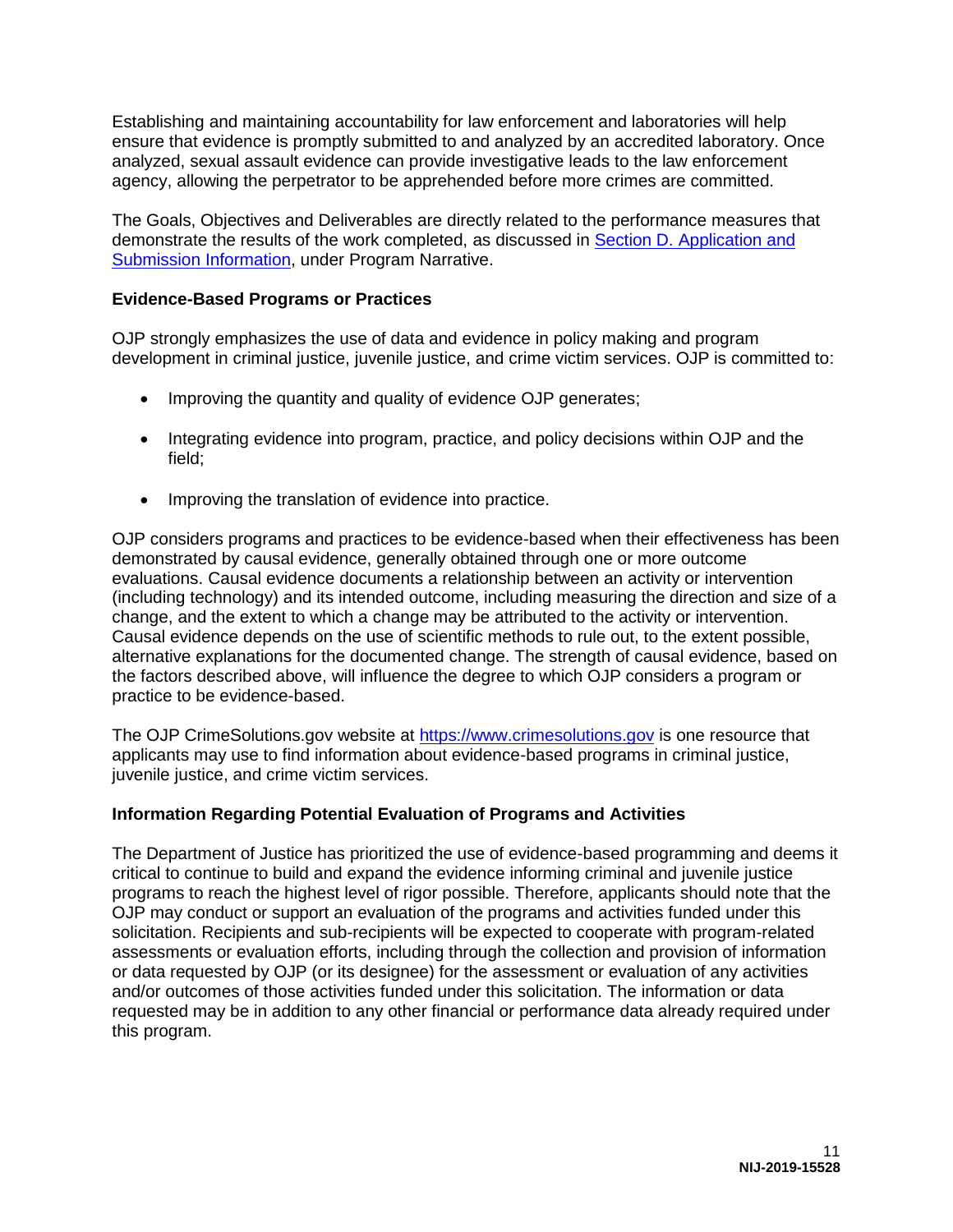# **Encouraging Program Investments in Economically-Distressed Communities (Qualified Opportunity Zones)**

Under this program, OJP will, as appropriate, give priority consideration in award decisions to applications that propose projects that directly benefit federally designated Qualified Opportunity Zones (QOZ).<sup>15</sup> In order to assist OJP in considering this factor, applicants should include information in the application that specifies how the project will enhance public safety in the specified QOZs. For resources on QOZs, and for a current list of designated QOZs, see the U.S. Department of the Treasury's resource webpage, accessible at [https://www.cdfifund.gov/pages/opportunity-zones.aspx.](https://www.cdfifund.gov/pages/opportunity-zones.aspx)

# <span id="page-12-0"></span>**B. Federal Award Information**

NIJ expects to make awards of up to \$1,000,000 with an estimated total amount of up to \$4,750,000*.* NIJ expects to make awards for a period of performance of up to 36 months, to begin on January 1, 2020.

All awards are subject to the availability of appropriated funds and to any modifications or additional requirements that may be imposed by law.

# <span id="page-12-1"></span>**Type of Award**

NIJ expects to make any award under this solicitation in the form of a grant. See [Administrative,](#page-39-0)  [National Policy, and Other Legal Requirements,](#page-39-0) under [Section F. Federal Award Administration](#page-38-0)  [Information,](#page-38-0) for a brief discussion of important statutes, regulations, and award conditions that apply to many (or in some cases, all) OJP grants.

# <span id="page-12-2"></span>**Financial Management and System of Internal Controls**

Award recipients and subrecipients (including recipients or subrecipients that are pass-through entities<sup>16</sup>) must, as described in the Part 200 Uniform Requirements<sup>17</sup> as set out at 2 C.F.R. 200.303:

- (a) Establish and maintain effective internal control over the Federal award that provides reasonable assurance that [the recipient (and any subrecipient)] is managing the Federal award in compliance with Federal statutes, regulations, and the terms and conditions of the Federal award. These internal controls should be in compliance with guidance in "Standards for Internal Control in the Federal Government" issued by the Comptroller General of the United States and the "Internal Control Integrated Framework", issued by the Committee of Sponsoring Organizations of the Treadway Commission (COSO).
- (b) Comply with Federal statutes, regulations, and the terms and conditions of the Federal awards.

 $\overline{a}$ <sup>15</sup> See Public Law 115-97, Title I, Subtitle C, Part IX, Subpart B, Sec. 13823.

<sup>&</sup>lt;sup>16</sup> For purposes of this solicitation, the phrase "pass-through entity" includes any recipient or subrecipient that provides a subaward ("subgrant") to a subrecipient (subgrantee) to carry out part of the funded award or program. <sup>17</sup> The "Part 200 Uniform Requirements" means the DOJ regulation at 2 C.F.R Part 2800, which adopts (with certain modifications) the provisions of 2 C.F.R. Part 200.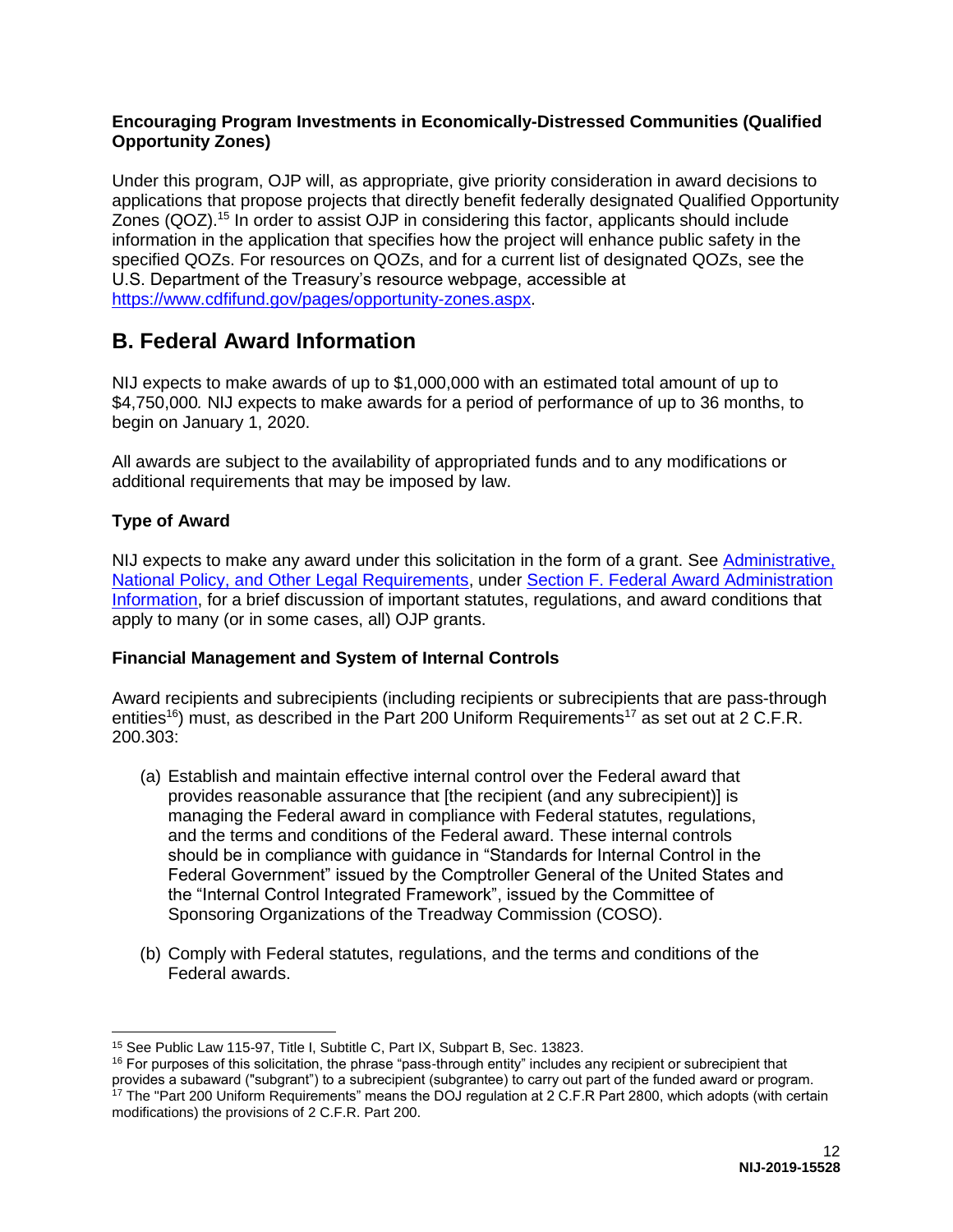- (c) Evaluate and monitor [the recipient's (and any subrecipient's)] compliance with statutes, regulations, and the terms and conditions of Federal awards.
- (d) Take prompt action when instances of noncompliance are identified including noncompliance identified in audit findings.
- (e) Take reasonable measures to safeguard protected personally identifiable information and other information the Federal awarding agency or pass-through entity designates as sensitive or [the recipient (or any subrecipient)] considers sensitive consistent with applicable Federal, state, local, and tribal laws regarding privacy and obligations of confidentiality.

To help ensure that applicants understand the applicable administrative requirements and cost principles, OJP encourages prospective applicants to enroll, at no charge, in the DOJ Grants Financial Management Online Training, available at [https://onlinegfmt.training.ojp.gov.](https://onlinegfmt.training.ojp.gov/) (This training is required for all OJP award recipients.)

Also, applicants should be aware that OJP collects information from applicants on their financial management and systems of internal controls (among other information) which is used to make award decisions. Under [Section D. Application and Submission Information,](#page-18-0) applicants may access and review a questionnaire — the [OJP Financial Management and System of Internal](https://ojp.gov/funding/Apply/Resources/FinancialCapability.pdf)  [Controls Questionnaire](https://ojp.gov/funding/Apply/Resources/FinancialCapability.pdf) — that OJP requires **all** applicants (other than an individual applying in his/her personal capacity) to download, complete, and submit as part of the application.

# <span id="page-13-0"></span>**Budget Information**

<span id="page-13-1"></span>Permissible uses of funds provided under this program may include:

# **1. Salary and benefits of additional employees**

Funds may be used to hire additional full-time or part-time employees for the applicant or proposed subrecipient(s) to directly inventory, track, and/or report on the SAKs as a part of this project. Funds may also be used to hire additional full-time or part-time employees for the applicant or subrecipient(s) to implement information technology solutions for the inventory, tracking, and reporting of the status of SAKs through the criminal justice process. Applicants should demonstrate that additional full-time/part-time employee(s) would be directly engaged in these activities. Supplanting is not permitted.

# **2. Overtime for existing employees**

Funds may be used to pay overtime to existing employees of the applicant or proposed subrecipient(s) to directly inventory, track, and/or report on the SAKs as a part of this project. Funds may also be used to pay overtime to existing employees of the applicant or subrecipient(s) to implement information technology solutions for the inventory, tracking, and reporting of the status of SAKs through the criminal justice process of the applicant jurisdiction (or, subrecipient(s) jurisdiction(s), as applicable). Any payments for overtime must be in accordance with the applicable provisions of the DOJ Grants Financial Guide, available at [http://ojp.gov/financialguide/DOJ/index.htm.](http://ojp.gov/financialguide/DOJ/index.htm)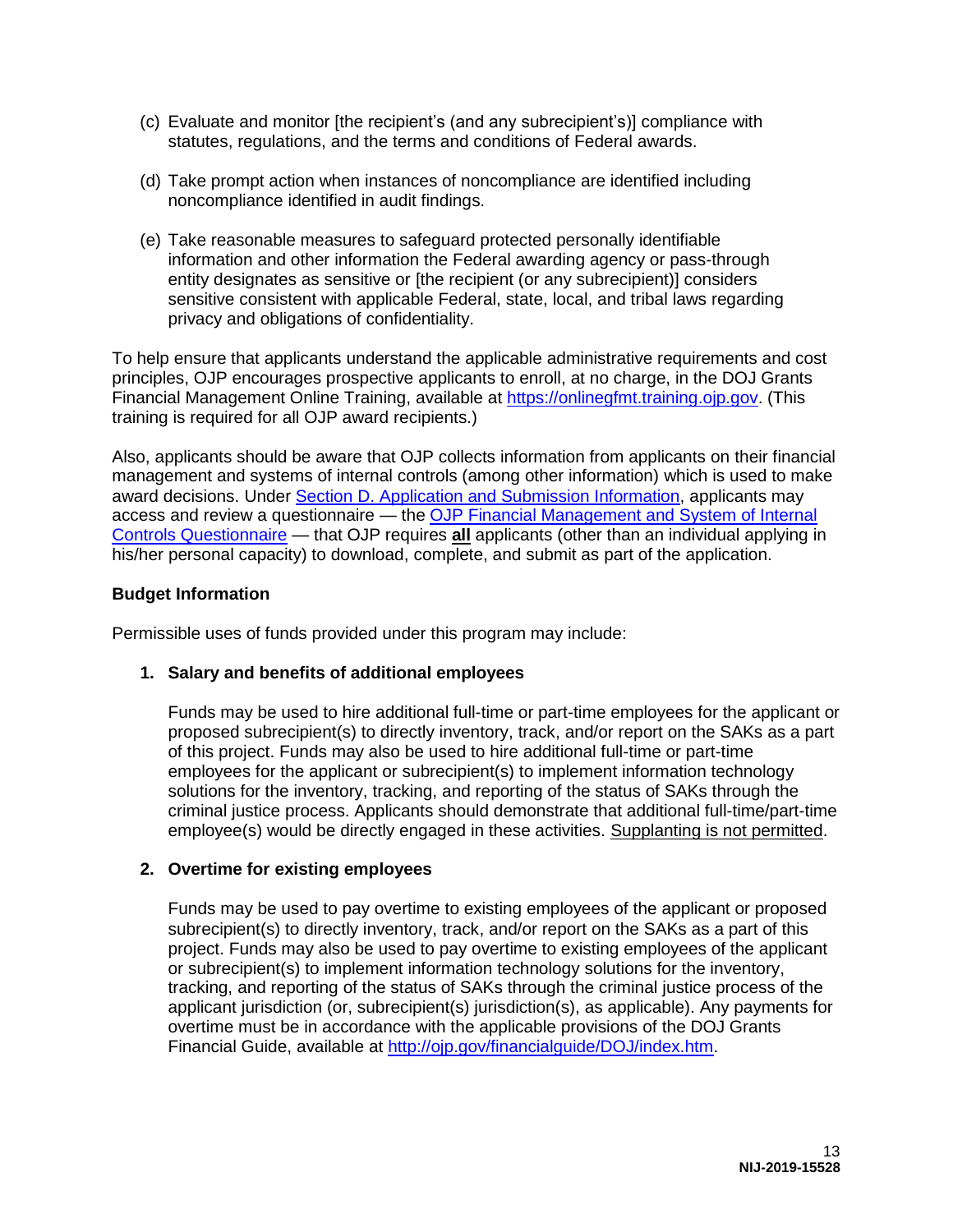# **3. Purchase of Automated Information Technology (AIT) systems**

Funds may be used to purchase and implement an AIT system for the applicant to aid it in conducting inventory, tracking, and reporting activities for SAKs as they progress through the criminal justice system. It is critical that an applicant jurisdiction be able to adequately account for and track sexual assault evidence. The system may include the software, hardware, accessories (e.g., barcode readers), supplies (e.g., barcode labels for barcode printers), and warranties or service contracts for systems purchased with funding from an award made under this program.

# **4. Travel (limited)**

Funds may be requested for reasonable and justified travel for purposes including, but not limited to:

- Inventorying SAKs that may be in multiple facilities owned or operated by the applicant and its subrecipient(s).
- Meetings with agencies that have implemented SAK inventories, procedures for SAK tracking and testing, and AIT systems for the purpose of gaining insight to the applicant's own plan for SAK inventory and tracking.
- Professional meetings with workshops dedicated to SAK issues in the law enforcement and criminal justice communities.
- Professional meetings where the applicant will disseminate findings from this project.

Funds used for travel are limited to no more than three (3) percent of the total award.

Travel expenses must be reasonable, and must comply with the applicable provisions of the DOJ Grants Financial Guide and any applicable special conditions on the award. Justifications for the number of staff traveling and the benefit of their attendance at the event must be included.

### **5. Direct administrative expenses**

Up to five (5) percent of the federal portion of an award under this program may be used for direct administrative expenses specifically related to grant administration and management.

### **6. Website hosting and maintenance**

Any expenses within the grant period specifically associated with the hosting and maintenance of an applicant's webpage for the purposes of reporting program required metrics.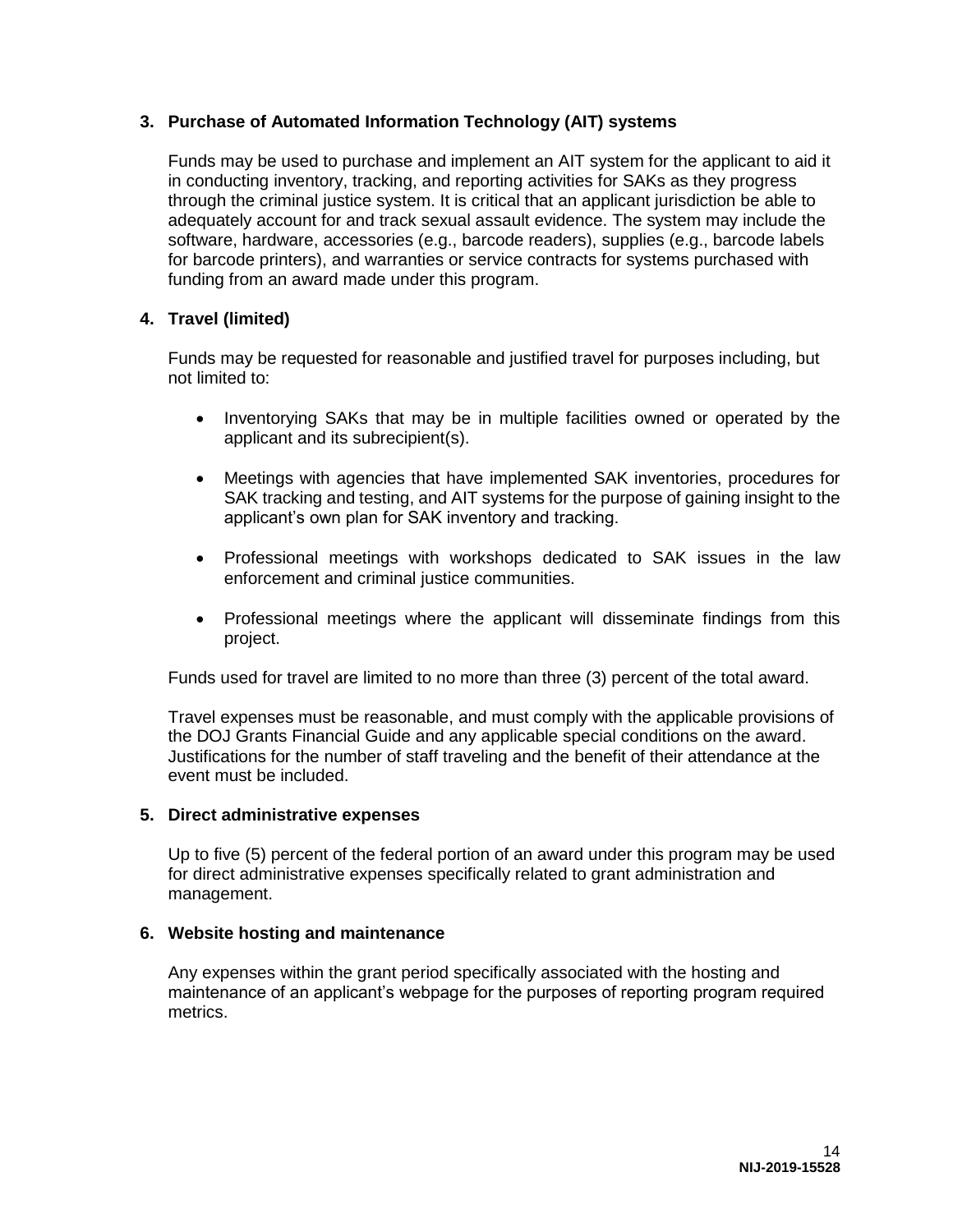# **7. Contracts**

Funds may be used to enter into a contract with an outside entity to conduct an inventory of the SAKs in possession of the applicant. The outside entity must NOT be a nongovernmental vendor laboratory.

#### **Expenses That Are Not Permitted**

Federal funds awarded under this program may not be used for:

- 1. Construction and renovations.
- 2. Travel, other than authorized travel expenses as discussed in [Permissible Uses of](#page-13-1)  [Funds,](#page-13-1) number 4.
- 3. Direct administrative expenses that exceed five (5) percent of the federal portion of the award.
- 4. Laboratory equipment for forensic biology and DNA testing.
- 5. Supplies for forensic biology and DNA testing.
- 6. Establishing contracts to send SAKs to fee-for-service forensic biology and DNA testing laboratory.
- 7. Establishing a contract or agreement with a non-governmental vendor laboratory to conduct an inventory (or "audit") of SAKs awaiting testing.
- 8. Personnel expenses for forensic biology and DNA testing.
- 9. Salaries and benefits for existing employees, other than discussed in [Permissible Uses](#page-13-1)  [of Funds,](#page-13-1) numbers 1 and 2.
- 10. Vehicles and related expenses.
- 11. Cell phones and cell phone plans.
- 12. Rental costs for space.
- 13. Office furnishings and general office supplies such as paper, pens, printer cartridges, etc.
- 14. General enhancement of capabilities of applicant not directly related to one of the three inventory, tracking, or reporting tasks outlined in this solicitation.
- 15. Work that is funded under another federal award.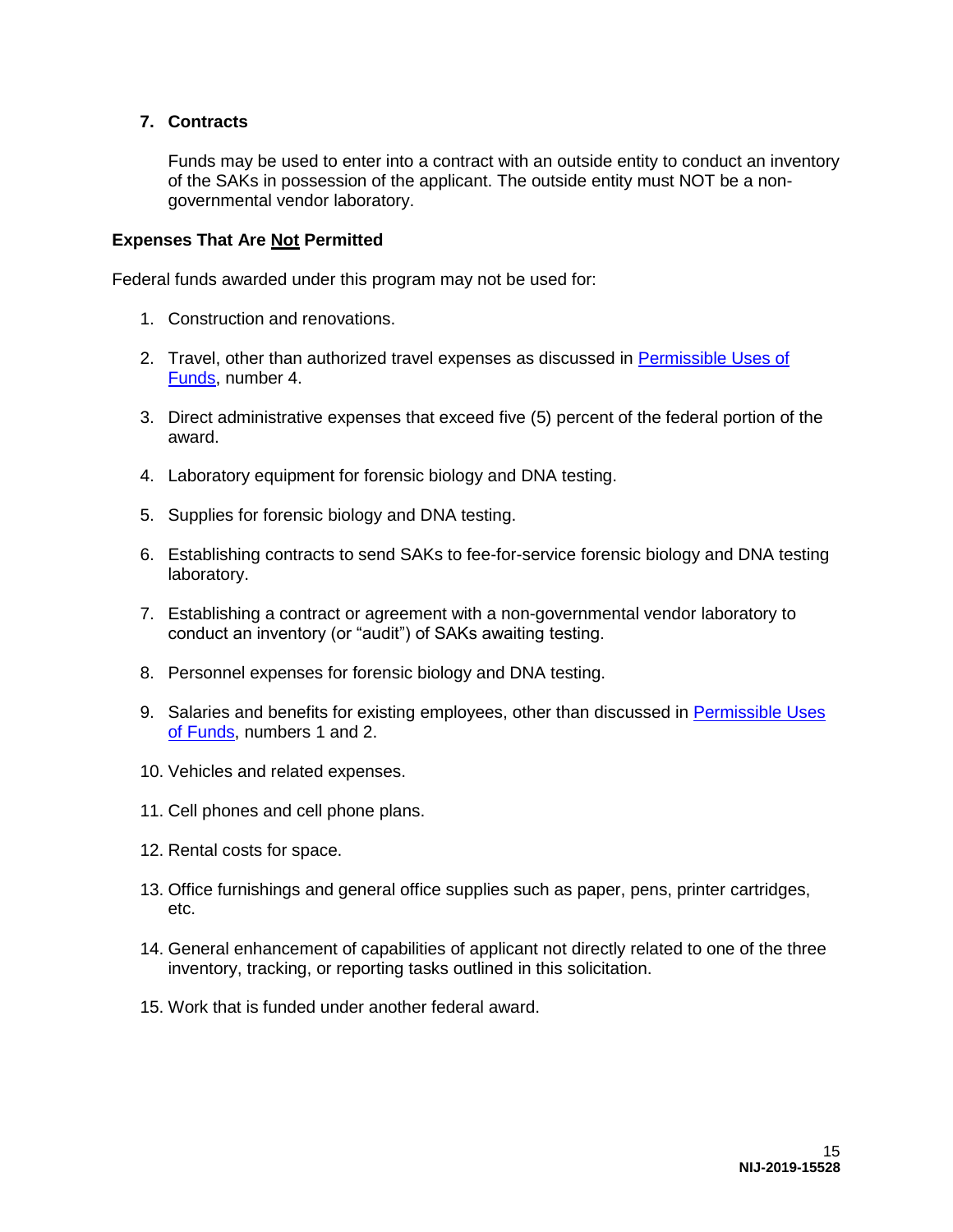# <span id="page-16-0"></span>**Cost Sharing or Matching Requirement**

 $\overline{a}$ 

This solicitation does not require a match. However, if a successful application proposes a voluntary match amount, and OJP approves the budget, the total match amount incorporated into the approved budget becomes mandatory and subject to audit.

Voluntary committed cost sharing (defined at 2 C.F.R. 200.99) — or, voluntary match — must be cash-only under this program and, if that cash match is properly documented in the application, that additional cash contribution to the project will be considered in award decisions as described under Section E. Application Review Information, below.

For additional information on cost sharing and match, see the DOJ Grants Financial Guide at [https://ojp.gov/financialguide/DOJ/PostawardRequirements/chapter3.3b.htm.](https://ojp.gov/financialguide/DOJ/PostawardRequirements/chapter3.3b.htm)

#### <span id="page-16-1"></span>**Pre-agreement Costs (also known as Pre-award Costs)**

Pre-agreement costs are costs incurred by the applicant prior to the start date of the period of performance of the federal award.

OJP does **not** typically approve pre-agreement costs; an applicant must request and obtain the prior written approval of OJP for all such costs. All such costs incurred prior to award and prior to approval of the costs are incurred at the sole risk of the applicant. (Generally, no applicant should incur project costs *before* submitting an application requesting federal funding for those costs.) Should there be extenuating circumstances that make it appropriate for OJP to consider approving pre-agreement costs, the applicant may contact the point of contact listed on the title page of this solicitation for the requirements concerning written requests for approval. If approved in advance by OJP, award funds may be used for pre-agreement costs, consistent with the recipient's approved budget and applicable cost principles. See the section on Costs Requiring Prior Approval in the DOJ Grants Financial Guide at <https://ojp.gov/financialguide/DOJ/index.htm>for more information.

### <span id="page-16-2"></span>**Limitation on Use of Award Funds for Employee Compensation; Waiver**

With respect to any award of more than \$250,000 made under this solicitation, a recipient may not use federal funds to pay total cash compensation (salary plus cash bonuses) to any employee of the recipient at a rate that exceeds 110 percent of the maximum annual salary payable to a member of the federal government's Senior Executive Service (SES) at an agency with a Certified SES Performance Appraisal System for that year.<sup>18</sup> The 2019 salary table for SES employees is available at the Office of Personnel Management website at [https://www.opm.gov/policy-data-oversight/pay-leave/salaries-wages/salary](https://www.opm.gov/policy-data-oversight/pay-leave/salaries-wages/salary-tables/19Tables/exec/html/ES.aspx)[tables/19Tables/exec/html/ES.aspx.](https://www.opm.gov/policy-data-oversight/pay-leave/salaries-wages/salary-tables/19Tables/exec/html/ES.aspx) Note: A recipient may compensate an employee at a greater rate, provided the amount in excess of this compensation limitation is paid with nonfederal funds. (Non-federal funds used for any such additional compensation will not be considered matching funds, where match requirements apply.) If only a portion of an employee's time is charged to an OJP award, the maximum allowable compensation is equal to the percentage of time worked times the maximum salary limitation.

<sup>&</sup>lt;sup>18</sup> OJP does not apply this limitation on the use of award funds to the nonprofit organizations listed in Appendix VIII to 2 C.F.R. Part 200.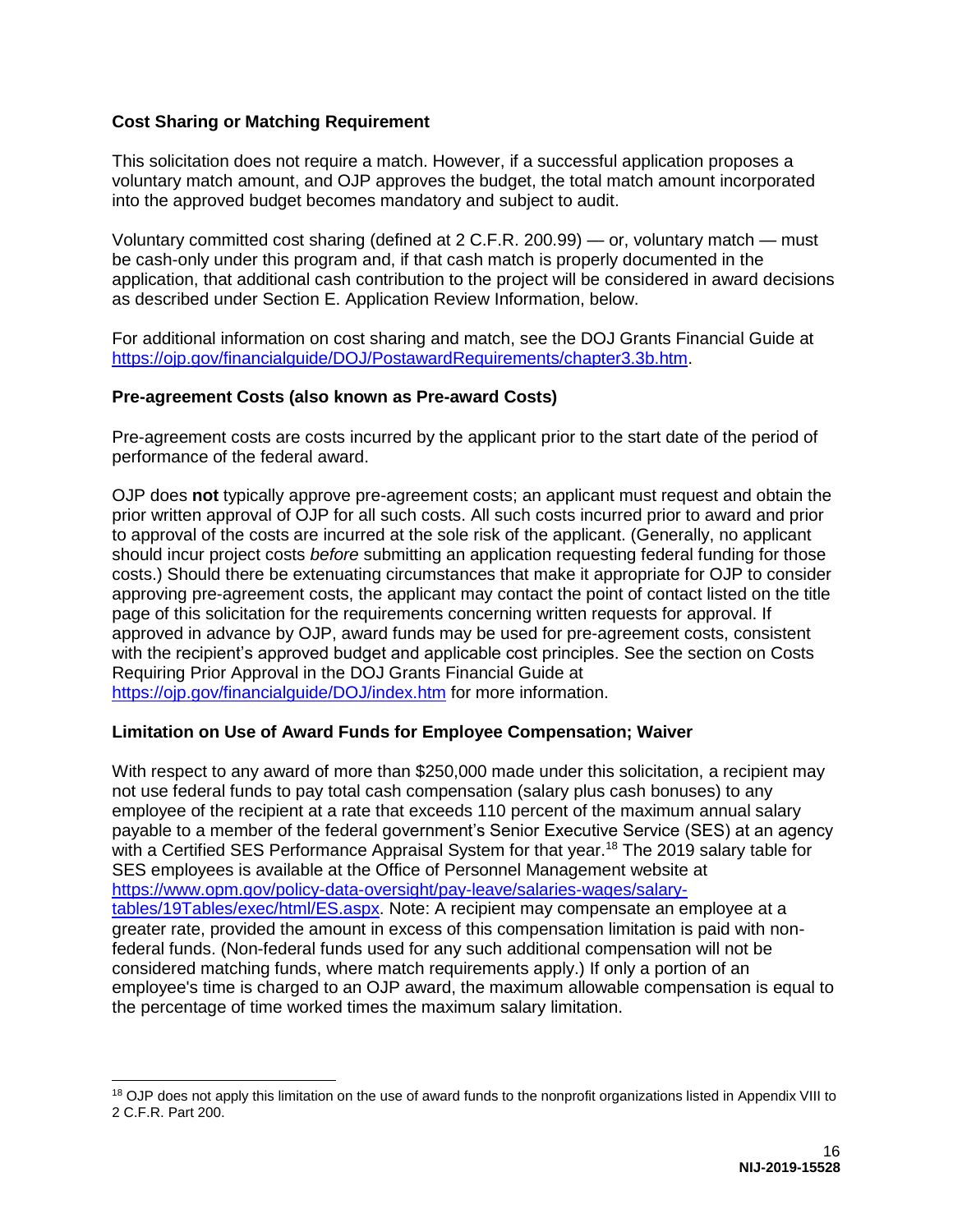The Assistant Attorney General for OJP may exercise discretion to waive, on an individual basis, this limitation on compensation rates allowable under an award. An applicant that requests a waiver should include a detailed justification in the budget narrative of its application. An applicant that does not submit a waiver request and justification with its application should anticipate that OJP will require the applicant to adjust and resubmit the budget.

The justification should address, in the context of the work the individual would do under the award, the particular qualifications and expertise of the individual, the uniqueness of a service the individual will provide, the individual's specific knowledge of the proposed program or project, and a statement that explains whether and how the individual's salary under the award would be commensurate with the regular and customary rate for an individual with his/her qualifications and expertise, and for the work he/she would do under the award.

# <span id="page-17-0"></span>**Prior Approval, Planning, and Reporting of Conference/Meeting/Training Costs**

OJP strongly encourages every applicant that proposes to use award funds for any conference-, meeting-, or training-related activity (or similar event) to review carefully—before submitting an application—the OJP and DOJ policy and guidance on approval, planning, and reporting of such events, available at

[https://www.ojp.gov/financialguide/DOJ/PostawardRequirements/chapter3.10a.htm.](https://www.ojp.gov/financialguide/DOJ/PostawardRequirements/chapter3.10a.htm) OJP policy and guidance (1) encourage minimization of conference, meeting, and training costs; (2) require prior written approval (which may affect project timelines) of most conference, meeting, and training costs for cooperative agreement recipients, as well as some conference, meeting, and training costs for grant recipients; and (3) set cost limits, which include a general prohibition of all food and beverage costs.

# <span id="page-17-1"></span>**Costs Associated with Language Assistance (if applicable)**

If an applicant proposes a program or activity that would deliver services or benefits to individuals, the costs of taking reasonable steps to provide meaningful access to those services or benefits for individuals with limited English proficiency may be allowable. Reasonable steps to provide meaningful access to services or benefits may include interpretation or translation services, where appropriate.

For additional information, see the "Civil Rights Compliance" section under ["Overview of Legal](https://ojp.gov/funding/Explore/LegalOverview/index.htm)  [Requirements Generally Applicable to OJP Grants and Cooperative Agreements – FY 2018](https://ojp.gov/funding/Explore/LegalOverview/index.htm)  [Awards"](https://ojp.gov/funding/Explore/LegalOverview/index.htm) in the OJP Funding Resource Center at [https://ojp.gov/funding/index.htm.](https://ojp.gov/funding/index.htm)

# <span id="page-17-2"></span>**C. Eligibility Information**

For eligibility information, see title page.

For information on cost sharing or match requirements, see [Section B. Federal Award](#page-12-0)  [Information](#page-12-0)*.*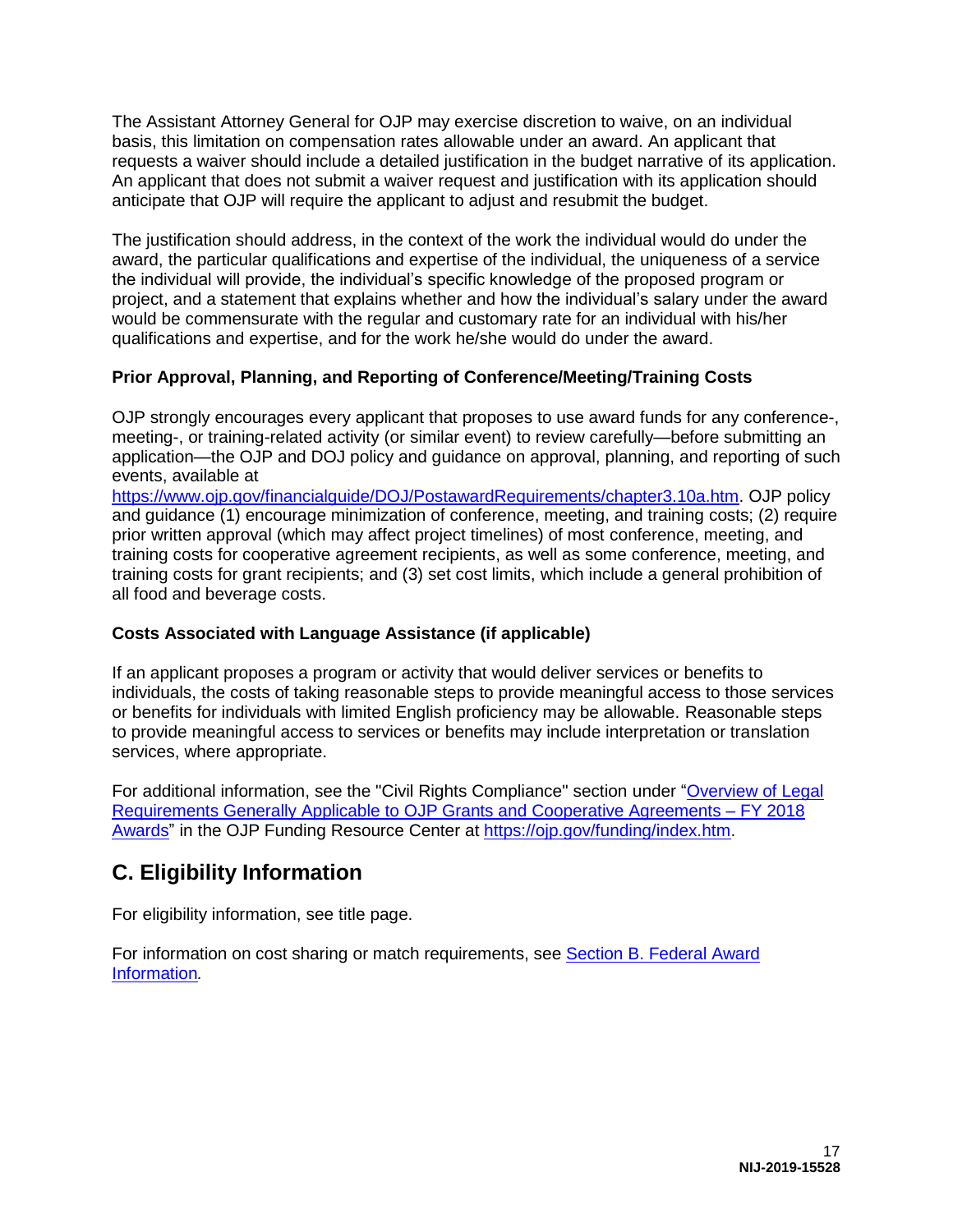# <span id="page-18-0"></span>**D. Application and Submission Information**

# <span id="page-18-1"></span>**What an Application Should Include**

This section describes in detail what an application should include. An applicant should anticipate that if it fails to submit an application that contains all of the specified elements, it may negatively affect the review of its application; and, should a decision be made to make an award, it may result in the inclusion of award conditions that preclude the recipient from accessing or using award funds until the recipient satisfies the conditions and OJP makes the funds available.

Moreover, an applicant should anticipate that an application that OJP determines is nonresponsive to the scope of the solicitation, or that OJP determines does not include the application elements that NIJ has designated to be critical, will neither proceed to peer review, nor receive further consideration. For this solicitation, NIJ has designated the following application elements as critical: **Program Narrative, Budget Detail Worksheet, and Budget Narrative**.

**NOTE:** OJP has combined the Budget Detail Worksheet and Budget Narrative in a single document collectively referred to as the Budget Detail Worksheet. See "Budget Information and Associated Documentation" below for more information about the Budget Detail Worksheet and where it can be accessed.

OJP strongly recommends that applicants use appropriately descriptive file names (e.g., "Program Narrative," "Budget Detail Worksheet," "Timelines," "Memoranda of Understanding," "Resumes") for all attachments. Also, OJP recommends that applicants include résumés in a single file.

Please review the "Note on File Names and File Types" under [How To Apply](#page-31-0) to be sure applications are submitted in permitted formats.

### **1. Information to Complete the Application for Federal Assistance (SF-424)**

The SF-424 is a required standard form used as a cover sheet for submission of preapplications, applications, and related information. Grants.gov and the OJP Grants Management System (GMS) take information from the applicant's profile to populate the fields on this form. When selecting "type of applicant," if the applicant is a for-profit entity, select "For-Profit Organization" or "Small Business" (as applicable).

To avoid processing delays, an applicant must include an accurate legal name on its SF-424. On the SF-424, current OJP award recipients, when completing the field for "Legal Name" (box 8a), should use the same legal name that appears on the prior year award document (which is also the legal name stored in OJP's financial system.) Also, current recipients should enter the Employer Identification Number (EIN) in box 8b exactly as it appears on the prior year award document. An applicant with a current, active award(s) must ensure that its GMS profile is current. If the profile is not current, the applicant should submit a Grant Adjustment Notice updating the information on its GMS profile prior to applying under this solicitation.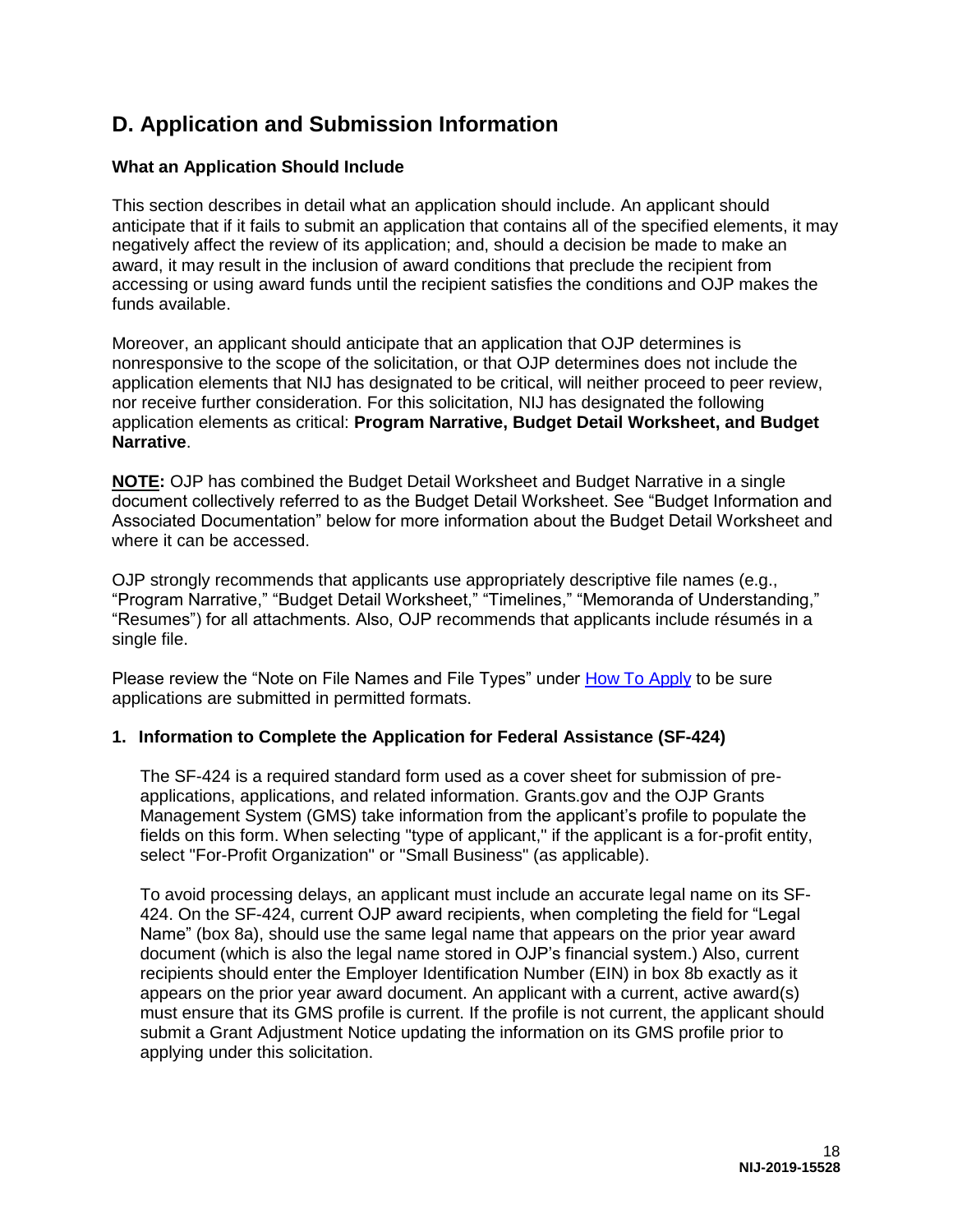A new applicant entity should enter its official legal name in box 8a, its address in box 8d, its EIN in box 8b, and its Data Universal Numbering System (DUNS) number in box 8c of the SF-424. A new applicant entity should attach official legal documents to its application (e.g., articles of incorporation, 501(c)(3) status documentation, organizational letterhead, etc.) to confirm the legal name, address, and EIN entered into the SF-424. OJP will use the System for Award Management (SAM) to confirm the legal name and DUNS number entered in the SF-424; therefore, an applicant should ensure that the information entered in the SF-424 matches its current registration in SAM. See the [How to Apply](#page-31-0) section for more information on SAM and DUNS numbers.

**Intergovernmental Review:** This solicitation ("funding opportunity") **is** subject to [Executive](https://www.archives.gov/federal-register/codification/executive-order/12372.html)  [Order 12372.](https://www.archives.gov/federal-register/codification/executive-order/12372.html) An applicant may find the names and addresses of State Single Points of Contact (SPOCs) at the following website: [https://www.whitehouse.gov/wp](https://www.whitehouse.gov/wp-content/uploads/2017/11/Intergovernmental_-Review-_SPOC_01_2018_OFFM.pdf)[content/uploads/2017/11/Intergovernmental\\_-Review-\\_SPOC\\_01\\_2018\\_OFFM.pdf.](https://www.whitehouse.gov/wp-content/uploads/2017/11/Intergovernmental_-Review-_SPOC_01_2018_OFFM.pdf) If the State appears on the SPOC list, the applicant must contact the State SPOC to find out about, and comply with, the State's process under E.O. 12372. In completing the SF-424, an applicant whose State appears on the SPOC list is to make the appropriate selection in response to question 19 once the applicant has complied with its State E.O. 12372 process. (An applicant whose State does not appear on the SPOC list should answer question 19 by selecting the response that the: "Program is subject to E.O. 12372 but has not been selected by the State for review.")

### **2. Project Abstract**

Applications should include a high-quality project abstract that summarizes the proposed project in 400 words or less. Project abstracts should be—

- Written for a general public audience.
- Submitted as a separate attachment with "Project Abstract" as part of its file name.
- Single-spaced, using a standard 12-point font (such as Times New Roman) with 1 inch margins.

As a separate attachment, the project abstract will **not** count against the page limit for the program narrative.

### **3. Program Narrative**

The program narrative section of the application should not exceed ten (10) double-spaced pages in 12-point font with 1-inch margins. If included in the main body of the program narrative, tables, charts, figures, and other illustrations count towards the 10-page limit for the narrative section. The project abstract, title page, table of contents and appendices do not count toward the 10-page limit.

If the program narrative fails to comply with these length-related restrictions, NIJ may consider such noncompliance in peer review and in final award decisions.

If the applicant has been awarded funds through the BJA Sexual Assault Kit Initiative (SAKI), the NIJ DNA Capacity Enhancement and Backlog Reduction program, the NIJ Efficiency Improvement and Capacity Enhancement program, or any other federal program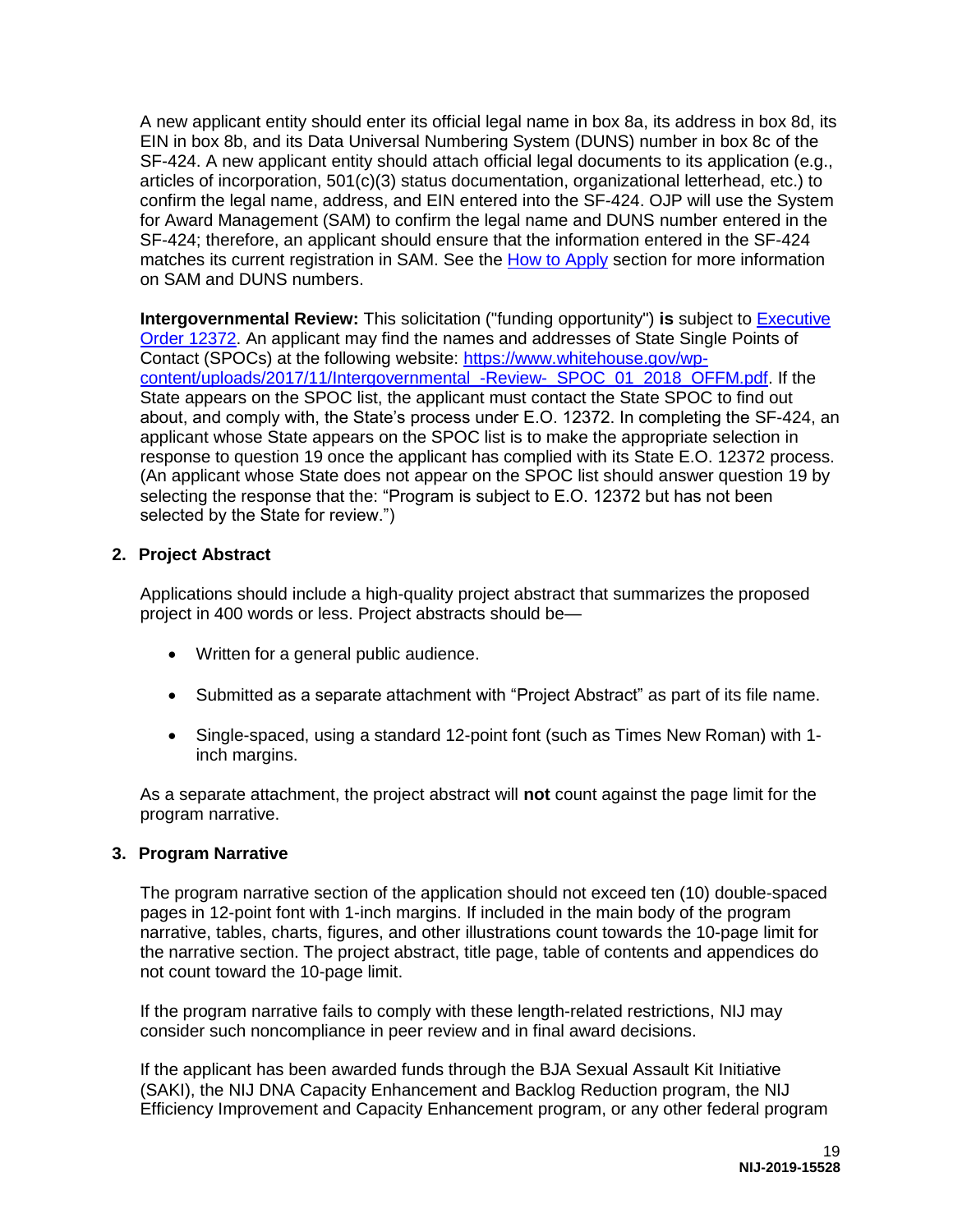with similar goals and objectives as the SAFE-ITR program, it must address how a project under this program will differ from projects funded under those awards. The applicant should also note that costs **must not** be duplicated between any award made under this program and any other federal funds the applicant has been awarded.

Within the program narrative, an applicant should address the issue of expiration of statute(s) of limitations on SAKs within its possession. A description should be provided as to how the applicant intends to adjudicate cases identified in which a statute of limitations will expire prior to the completion of the inventory process. In addition, the program narrative should discuss how the applicant plans to prioritize (for testing) those cases in which an applicable statute(s) of limitations will soon expire.

# **Program Narrative Guidelines:**

**a. Title Page** (not counted against the 10-page program narrative limit).

The title page should include the title of the project, submission date, funding opportunity number, and the applicant's name and complete contact information (i.e., address, telephone number, and e-mail address).

**b. Table of Contents and Figures** (not counted against the 10-page program narrative limit).

# **c. Main Body.**

 $\overline{a}$ 

The main body of the program narrative should describe the proposed project in depth. This narrative should clearly define the applicant's strategy for inventorying, tracking, and reporting on all SAKs in its possession according to the requirements set forth in this solicitation. The strategy or project plan may be demonstrated through the inclusion of checklists, flowcharts, diagrams, or narratives.

The following sections should be included as part of the program narrative:<sup>19</sup>

- a. Statement of the Program/Description of the Issue.
- b. Project Design and Implementation This section of the application narrative should include and/or address the following:
	- i. The applicant's plan for how the inventory will be completed within the one-year timeframe required under the grant.
	- ii. The applicant's good-faith estimate of the number of SAKs in its possession awaiting testing at the time of application submission.
	- iii. How the applicant agency will handle SAKs in its possession for which a statute(s) of limitations will expire.
	- iv. How the agency will implement the tracking task of this solicitation.

 $19$  For information on subawards (including the details on proposed subawards that should be included in the application), see "Budget and Associated Documentation" under [Section D. Application and Submission Information.](#page-18-0)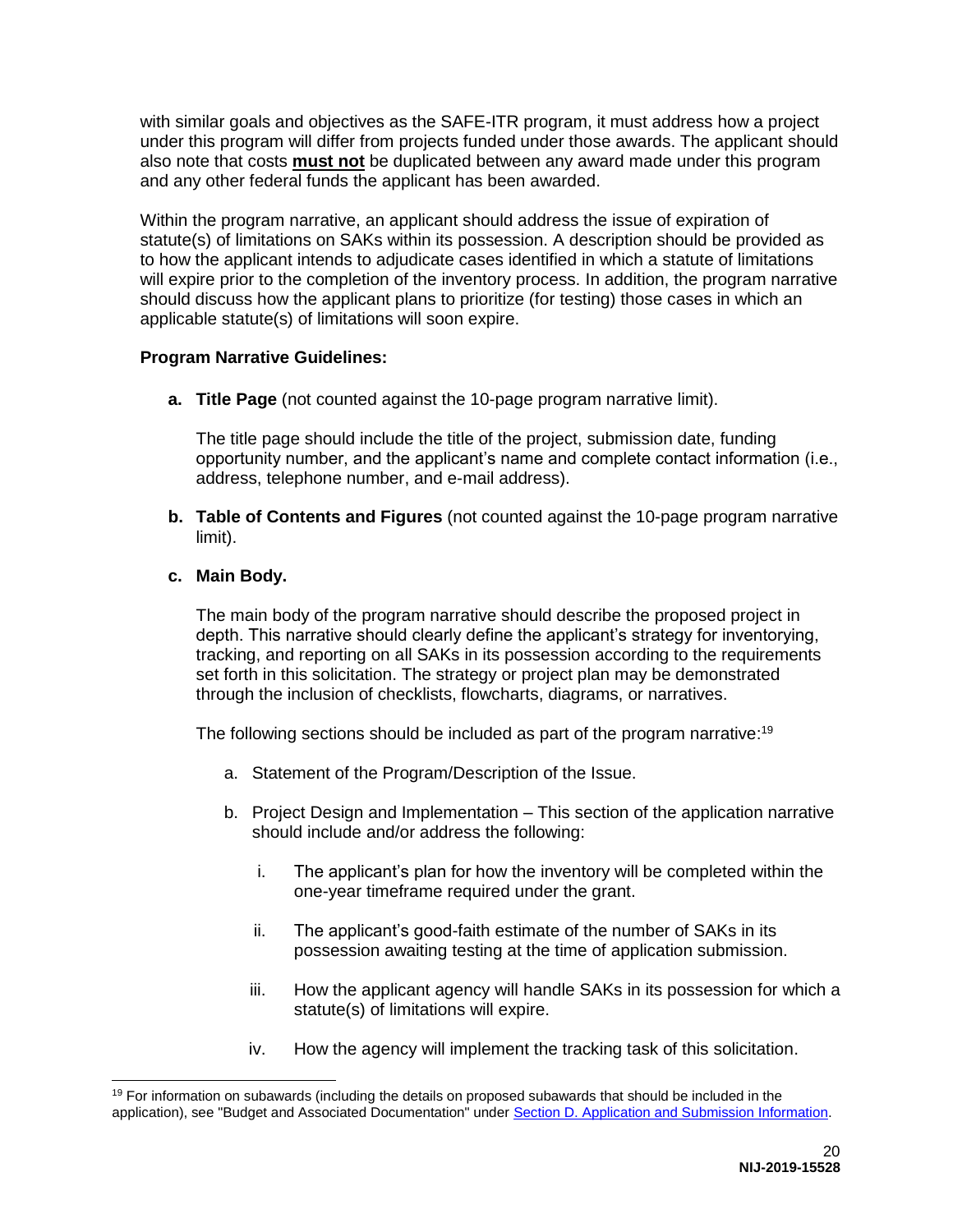- v. How the agency will ensure that the reporting requirements are fulfilled on time (i.e., every 60 days).
- c. Capabilities and Competencies.
- d. Plan for Collecting the Data Required for this Solicitation's Performance Measures.

The data collection plan is a description of the applicant's plan for collecting the data required for the solicitation's performance measures. The plan should describe how the performance measure data will be derived, state who will be responsible for collecting the data, and state that the data will be available for review consistent with applicable records retention requirements. See 2 C.F.R 200.333.

OJP will require each successful applicant to submit regular performance data that demonstrate the results of the work carried out under the award (see ["General Information about Post-Federal Award Reporting](#page-39-1)  [Requirements"](#page-39-1) in [Section F. Federal Award Administration Information\)](#page-38-0). The performance data directly relate to the goals, objectives, and deliverables identified under "Goals, Objectives, and Deliverables" in [Section A. Program](#page-4-0)  [Description.](#page-4-0)

Applicants should visit OJP's performance measurement page at [www.ojp.gov/performance](https://www.ojp.gov/performance) for an overview of performance measurement activities at OJP.

The application should demonstrate the applicant's understanding of the performance data reporting requirements for this grant program and detail how the applicant will gather the required data should it receive funding.

Please note that applicants are **not** required to submit performance data with the application. Performance measures information is included as an alert that successful applicants will be required to submit performance data as part of the reporting requirements under an award.

The application should describe the applicant's plan for collection of all of the performance measures data listed in the table below under "Data Recipient Provides," should it receive funding.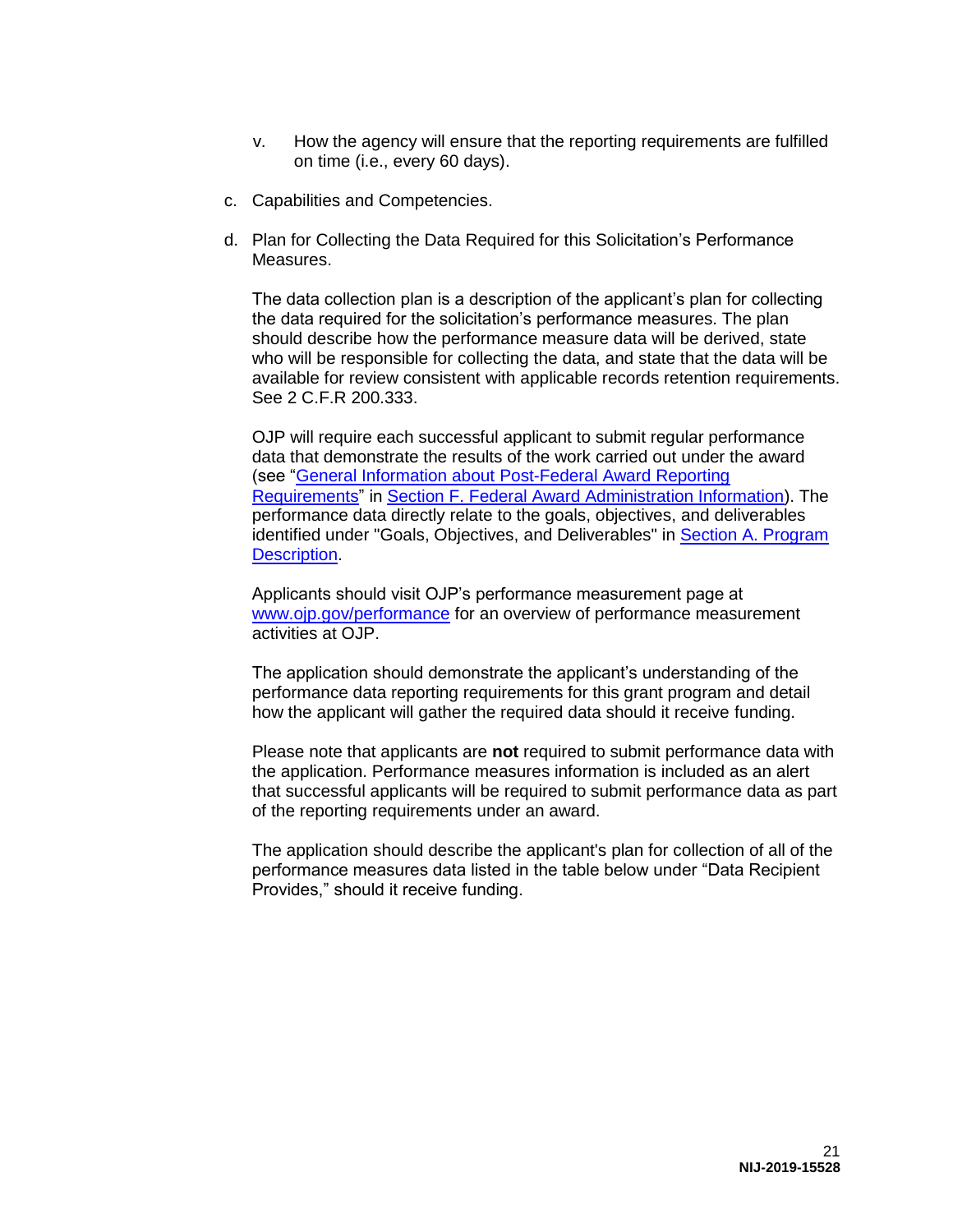| Objective                                                                          | <b>Performance Measure(s)</b>                                                                              | <b>Data Recipient Provides</b>                                                                                                                                                                                                                             |
|------------------------------------------------------------------------------------|------------------------------------------------------------------------------------------------------------|------------------------------------------------------------------------------------------------------------------------------------------------------------------------------------------------------------------------------------------------------------|
| Understand the number of<br>SAKs that remain in<br>possession of law enforcement   | Number of SAKs identified                                                                                  | Number of SAKs identified in the<br>inventory.                                                                                                                                                                                                             |
| agencies.                                                                          | Number of deliverables that<br>are completed on time.<br>Number of deliverables that<br>meet expectations. | Provide inventory certification (if<br>applicable).                                                                                                                                                                                                        |
| To track and report on<br>movement of SAKs through<br>the criminal justice system. | Number of deliverables that<br>are completed on time.<br>Number of deliverables that<br>meet expectations. | Number of deliverables that meet<br>expectations, where applicable to<br>include:<br>• Deployment of an automated<br>information system.<br>• Commencement and<br>completion of inventory.<br>• Commencement of tracking and<br>reporting on SAK movement. |
|                                                                                    | Development of a public<br>website to report metrics as<br>listed in Task 3: Reporting.                    | Development of a public website to<br>report metrics as listed in <b>Task 3:</b><br>Reporting.                                                                                                                                                             |
|                                                                                    | Maintain website that reports<br>metrics                                                                   | Maintain the public website to<br>report metrics as listed in <b>Task 3:</b><br>Reporting.                                                                                                                                                                 |
|                                                                                    | Number of reports submitted<br>on time.                                                                    | Number of reports posted publicly<br>on the website developed for Task<br>3: Reporting.                                                                                                                                                                    |

- e. Appendices (not counted against the 10-page program narrative limit) include:
	- Bibliography/references (if applicable).
	- Curriculum vitae, resumes, or biographical sketches of key personnel.
	- A clear timeline of the project activities expected to be funded under this award as well as activities not funded under this award but crucial to project completion. The timeline should include expected milestones and should demonstrate adherence to the requirements of this solicitation.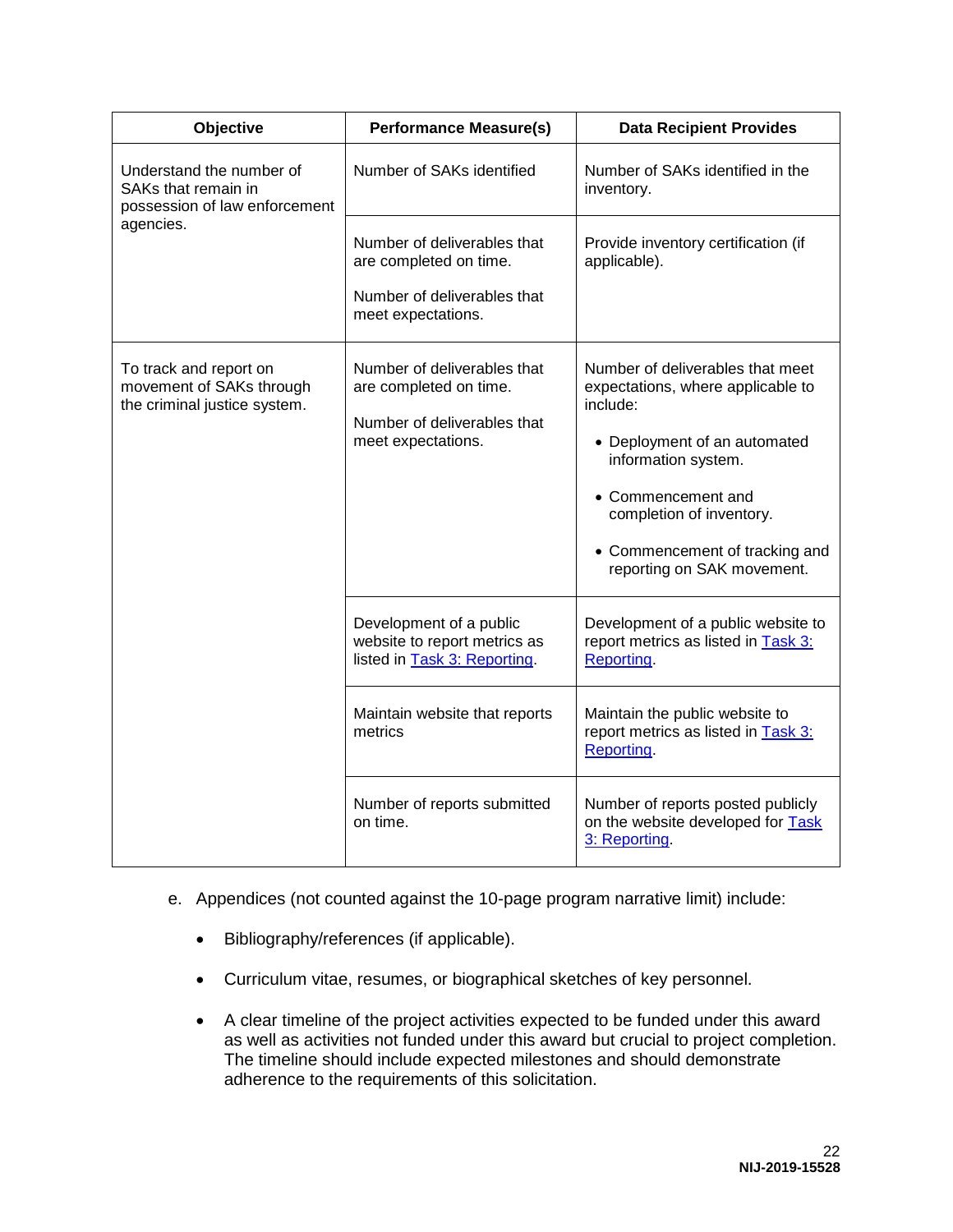- List of any previous and current NIJ awards to applicant organization, including the NIJ-assigned award numbers.
- List of any federal awards to the applicant organization that relate to testing of sexual assault evidence.
- Letters of cooperation/support or administrative agreements from organizations collaborating in the project (if applicable).
- List of other agencies, organizations, or funding sources to which this proposal has been submitted (if applicable).

# **Note on Project Evaluations**

An applicant that proposes to use award funds through this solicitation to conduct project evaluations should be aware that certain project evaluations (such as systematic investigations designed to develop or contribute to generalizable knowledge) may constitute "research" for purposes of applicable DOJ human subjects protection regulations. However, project evaluations that are intended only to generate internal improvements to a program or service, or are conducted only to meet OJP's performance measure data reporting requirements, likely do not constitute "research." Each applicant should provide sufficient information for OJP to determine whether the particular project it proposes would either intentionally or unintentionally collect and/or use information in such a way that it meets the DOJ definition of research that appears at 28 C.F.R. Part 46 ("Protection of Human Subjects").

"Research," for purposes of human subjects protection for OJP-funded programs, is defined as "a systematic investigation, including research development, testing and evaluation, designed to develop or contribute to generalizable knowledge." 28 C.F.R. 46.102(d).

For additional information on determining whether a proposed activity would constitute research for purposes of human subjects protection, applicants should consult the decision tree in the "Research and the protection of human subjects" section of the ["Requirements related to](https://ojp.gov/funding/Explore/SolicitationRequirements/EvidenceResearchEvaluationRequirements.htm)  [Research"](https://ojp.gov/funding/Explore/SolicitationRequirements/EvidenceResearchEvaluationRequirements.htm) webpage of the " [Overview of Legal Requirements Generally Applicable to OJP](https://ojp.gov/funding/Explore/LegalOverview/index.htm)  [Grants and Cooperative Agreements – FY 2018 Awards,](https://ojp.gov/funding/Explore/LegalOverview/index.htm)" available through the OJP Funding Resource Center at [https://ojp.gov/funding/index.htm.](https://ojp.gov/funding/index.htm)

Every prospective applicant whose application may propose a research or statistical component also should review the "Data Privacy and Confidentiality Requirements" section on that webpage.

### **4. Budget and Associated Documentation**

The Budget Detail Worksheet and the Budget Narrative are now combined in a single document collectively referred to as the Budget Detail Worksheet. The Budget Detail Worksheet is a userfriendly, fillable, Microsoft Excel-based document designed to calculate totals. Additionally, the Excel workbook contains worksheets for multiple budget years that can be completed as necessary. **All applicants should use the Excel version when completing the proposed budget in an application, except in cases where the applicant does not have access to Microsoft Excel or experiences technical difficulties.** If an applicant does not have access to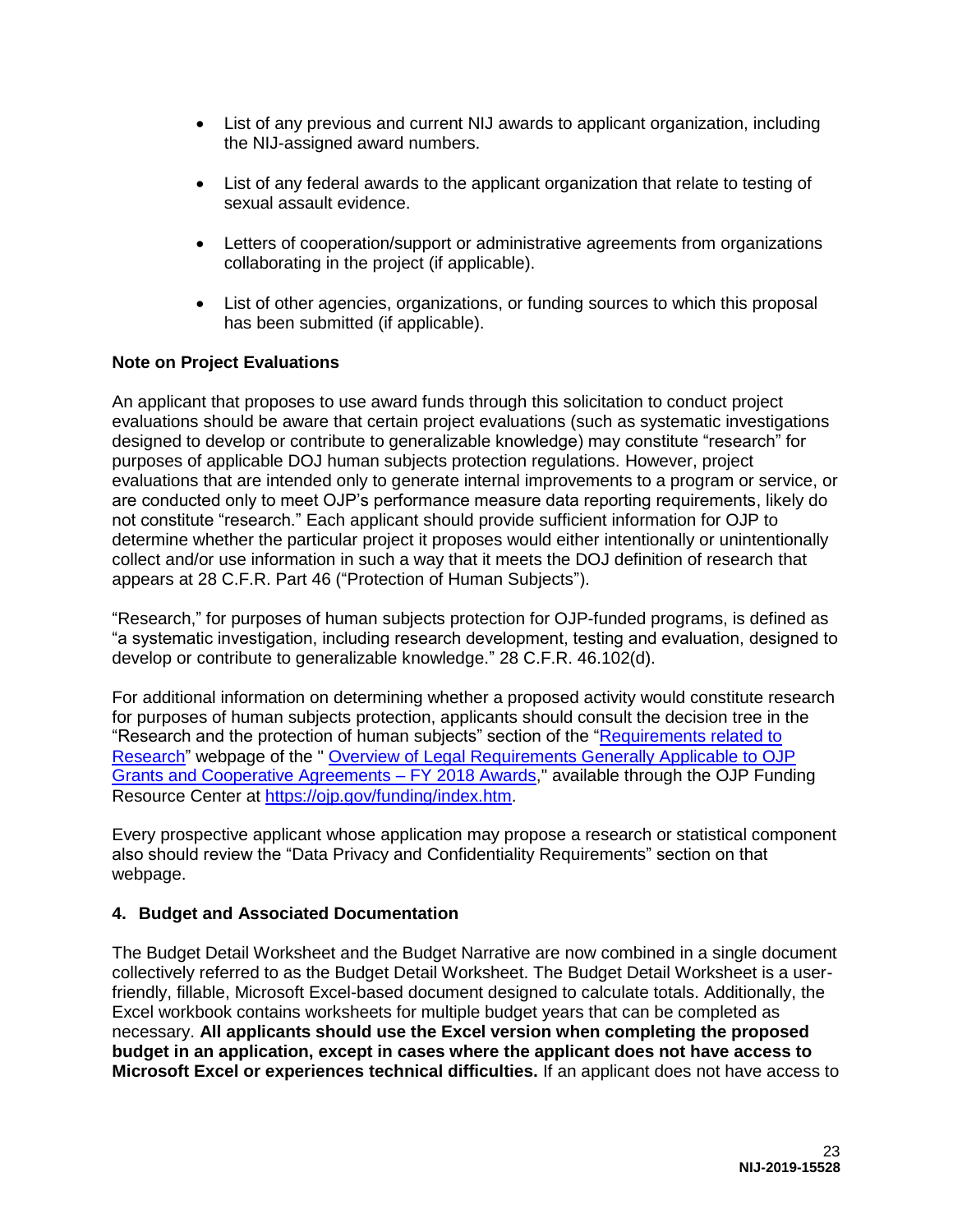Microsoft Excel or experiences technical difficulties with the Excel version, then the applicant should use the 508-compliant accessible Adobe Portable Document Format (PDF) version.

Both versions of the Budget Detail Worksheet can be accessed at [https://ojp.gov/funding/Apply/Forms/BudgetDetailWorksheet.htm.](https://ojp.gov/funding/Apply/Forms/BudgetDetailWorksheet.htm)

#### **a. Budget Detail Worksheet**

The Budget Detail Worksheet should provide the detailed computation for each budget line item, listing the total cost of each and showing how it was calculated by the applicant. For example, costs for personnel should show the annual salary rate and the percentage of time devoted to the project for each employee paid with grant funds. The Budget Detail Worksheet should present a complete itemization of all proposed costs.

For questions pertaining to budget and examples of allowable and unallowable costs, see the DOJ Grants Financial Guide at [https://ojp.gov/financialguide/DOJ/index.htm.](https://ojp.gov/financialguide/DOJ/index.htm)

### **b. Budget Narrative**

The budget narrative should thoroughly and clearly describe every category of expense listed in the Budget Detail Worksheet. OJP expects proposed budgets to be complete, cost effective, and allowable (e.g., reasonable, allocable, and necessary for project activities).

An applicant should demonstrate in its budget narrative how it will maximize cost effectiveness of award expenditures. Budget narratives should generally describe cost effectiveness in relation to potential alternatives and the goals of the project. For example, a budget narrative should detail why planned in-person meetings are necessary, or how technology and collaboration with outside organizations could be used to reduce costs, without compromising quality.

The budget narrative should be mathematically sound and correspond clearly with the information and figures provided in the Budget Detail Worksheet. The narrative should explain how the applicant estimated and calculated all costs, and how those costs are necessary to the completion of the proposed project. The narrative may include tables for clarification purposes, but need not be in a spreadsheet format. As with the Budget Detail Worksheet, the budget narrative should describe costs by year.

#### **c. Information on Proposed Subawards (if any) and on Proposed Procurement Contracts (if any)**

Applicants for OJP awards typically may propose to make *subawards*. Applicants also may propose to enter into procurement *contracts* under the award.

Whether an action — for federal grants administrative purposes — is a subaward or procurement contract is a critical distinction as significantly different rules apply to subawards and procurement contracts. If a recipient enters into an agreement that is a subaward of an OJP award, specific rules apply — many of which are set by federal statutes and DOJ regulations; others by award conditions. These rules place particular responsibilities on an OJP recipient for any subawards the OJP recipient may make. The rules determine much of what the written subaward agreement itself must require or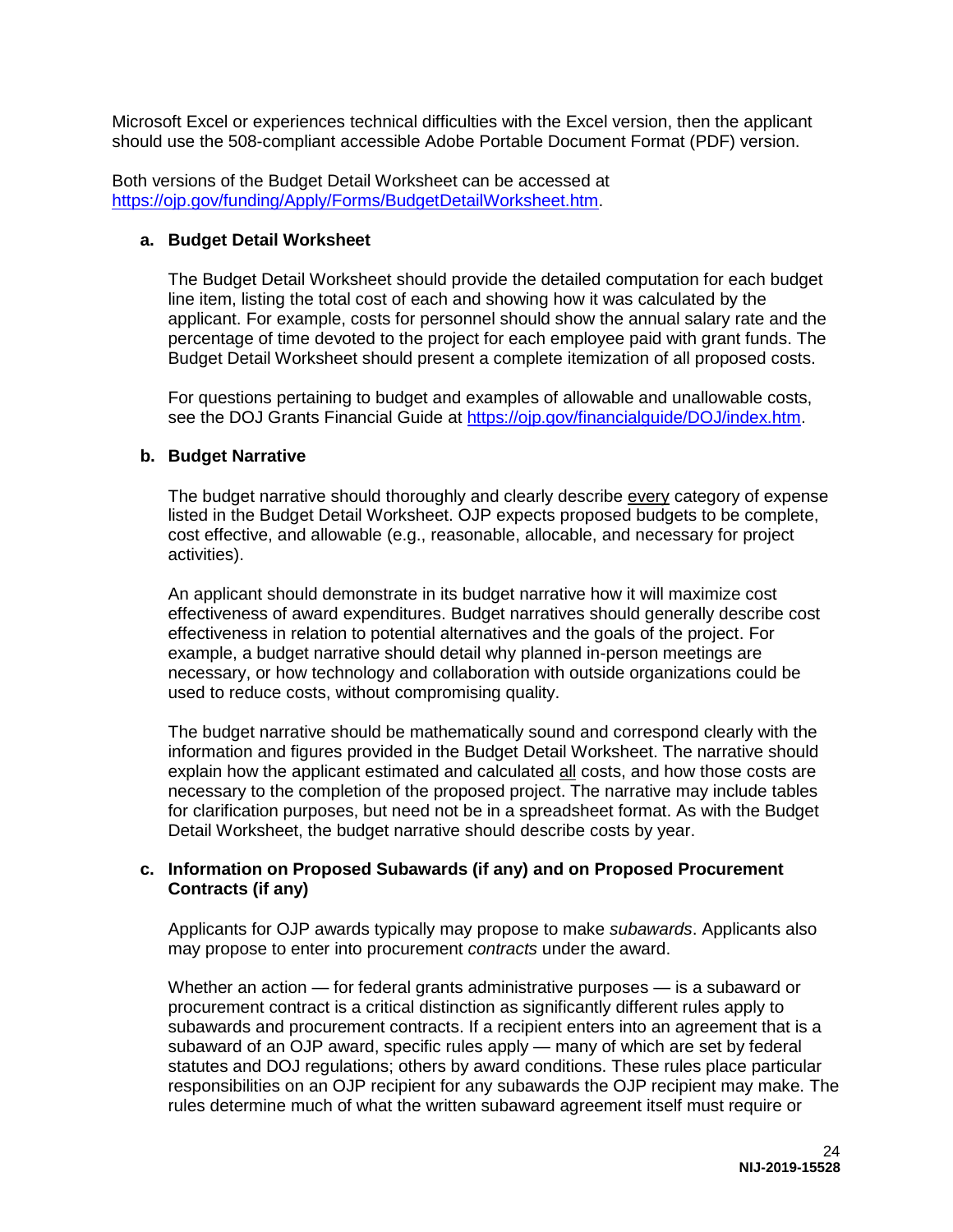provide. The rules also determine much of what an OJP recipient must do both before and after it makes a subaward. If a recipient enters into an agreement that is a procurement contract under an OJP award, a substantially different set of federal rules applies.

OJP has developed the following guidance documents to help clarify the differences between subawards and procurement contracts under an OJP award and outline the compliance and reporting requirements for each. This information can be accessed online at [https://ojp.gov/training/training.htm.](https://ojp.gov/training/training.htm)

- [Subawards under OJP Awards and Procurement Contracts under Awards: A](https://ojp.gov/training/pdfs/Subaward-Procure-Toolkit-D.pdf)  [Toolkit for OJP Recipients.](https://ojp.gov/training/pdfs/Subaward-Procure-Toolkit-D.pdf)
- [Checklist to Determine Subrecipient or Contractor Classification.](https://ojp.gov/training/pdfs/Subrecipient-Procure-cklist-B.pdf)
- [Sole Source Justification Fact Sheet and Sole Source Review Checklist.](https://ojp.gov/training/pdfs/Sole-Source-FactSheet-C.pdf)

In general, the central question is the relationship between what the third-party will do under its agreement with the recipient and what the recipient has committed (to OJP) to do under its award to further a public purpose (e.g., services the recipient will provide, products it will develop or modify, research or evaluation it will conduct). If a third party will provide some of the services the recipient has committed (to OJP) to provide, will develop or modify all or part of a product the recipient has committed (to OJP) to develop or modify, or will conduct part of the research or evaluation the recipient has committed (to OJP) to conduct, OJP will consider the agreement with the third party a *subaward* for purposes of federal grants administrative requirements.

This will be true **even if** the recipient, for internal or other non-federal purposes, labels or treats its agreement as a procurement, a contract, or a procurement contract. Neither the title nor the structure of an agreement determines whether the agreement — for purposes of federal grants administrative requirements — is a *subaward* or is instead a procurement *contract* under an award. The substance of the relationship should be given greater consideration than the form of agreement between the recipient and the outside entity.

# **1. Information on proposed subawards**

A recipient of an OJP award may not make subawards ("subgrants") unless the recipient has specific federal authorization to do so. Unless an applicable statute or DOJ regulation specifically authorizes (or requires) subawards, a recipient must have authorization from OJP before it may make a subaward.

A particular subaward may be authorized by OJP because the recipient included a sufficiently-detailed description and justification of the proposed subaward in the Program Narrative, Budget Detail Worksheet, and Budget Narrative as approved by OJP. If, however, a particular subaward is not authorized by federal statute or regulation, and is not approved by OJP, the recipient will be required, post-award, to request and obtain written authorization from OJP before it may make the subaward.

If an applicant proposes to make one or more subawards to carry out the federal award and program, the applicant should — (1) identify (if known) the proposed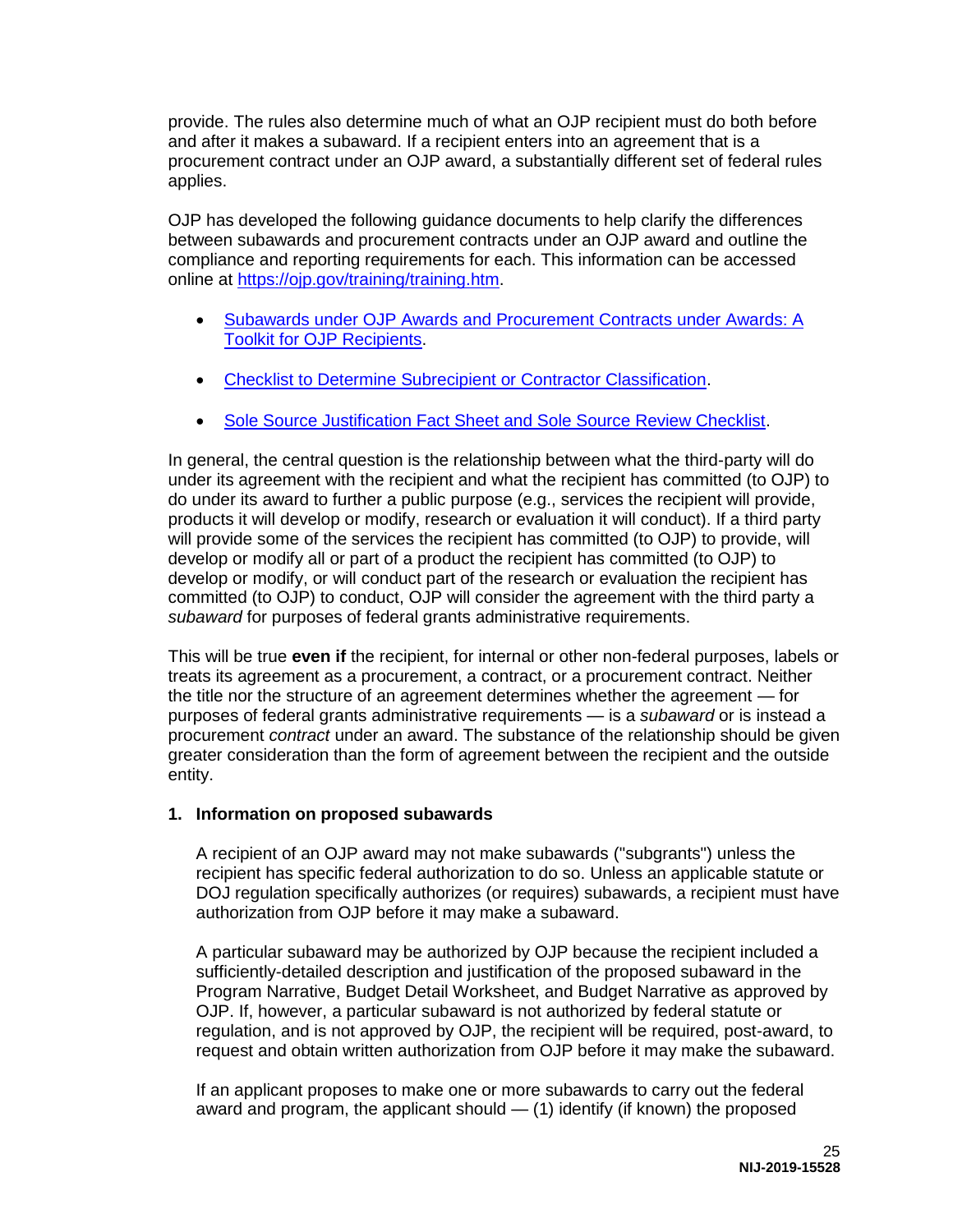subrecipient(s), (2) describe in detail what each subrecipient will do to carry out the federal award and federal program, and (3) provide a justification for the subaward(s), with details on pertinent matters such as special qualifications and areas of expertise. Pertinent information on subawards should appear not only in the Program Narrative, but also in the Budget Detail Worksheet and Budget Narrative.

### **2. Information on proposed procurement contracts (with specific justification for proposed noncompetitive contracts over \$250,000<sup>20</sup>)**

Unlike a recipient contemplating a subaward, a recipient of an OJP award generally does not need specific prior federal authorization to enter into an agreement that for purposes of federal grants administrative requirements — is considered a procurement contract, **provided that** (1) the recipient uses its own documented procurement procedures and (2) those procedures conform to applicable federal law, including the Procurement Standards of the (DOJ) Part 200 Uniform Requirements (as set out at 2 C.F.R. 200.317 - 200.326). The Budget Detail Worksheet and Budget Narrative should identify proposed procurement contracts. (As discussed above, subawards must be identified and described separately from procurement contracts.)

The Procurement Standards in the Part 200 Uniform Requirements, however, reflect a general expectation that agreements that (for purposes of federal grants administrative requirements) constitute procurement "contracts" under awards will be entered into on the basis of full and open competition. All noncompetitive (sole source) procurement contracts must meet the OJP requirements outlined at [https://ojp.gov/training/subawards-procurement.htm.](https://ojp.gov/training/subawards-procurement.htm) If a proposed procurement contract would exceed the simplified acquisition threshold — currently, \$250,000 a recipient of an OJP award may not proceed without competition unless and until the recipient receives specific advance authorization from OJP to use a noncompetitive approach for the procurement. An applicant that (at the time of its application intends – without competition – to enter into a procurement contract that would exceed \$250,000 should include a detailed justification that explains to OJP why in the particular circumstances, it is appropriate to proceed without competition.

If the applicant receives an award, sole source procurements that do not exceed the Simplified Acquisition Threshold (currently \$250,000) must have written justification for the noncompetitive procurement action maintained in the procurement file. If a procurement file does not have the documentation that meets the criteria outlined in 2 C.F.R. 200, the procurement expenditures may not be allowable. Sole source procurement over the \$250,000 Simplified Acquisition Threshold must have prior approval from OJP using a Sole Source Grant Adjustment Notice (GAN). Written documentation justifying the noncompetitive procurement must be submitted with the GAN and maintained in the procurement file.

### **d. Pre-Agreement Costs**

 $\overline{a}$ 

For information on pre-agreement costs, see [Section B. Federal Award Information.](#page-12-0)

<sup>&</sup>lt;sup>20</sup> Consistent with the provisions of Office of Management and Budget memorandum, OMB M-18-18, dated June 20, 2018, and entitled, "Implementing Statutory Changes to the Micro-Purchase and the Simplified Acquisition Thresholds for Financial Assistance," DOJ will allow recipients (and any subrecipients) of awards made under this solicitation to use a simplified acquisition threshold of \$250,000 and a micro-purchase threshold of \$10,000, for federal grants administrative purposes.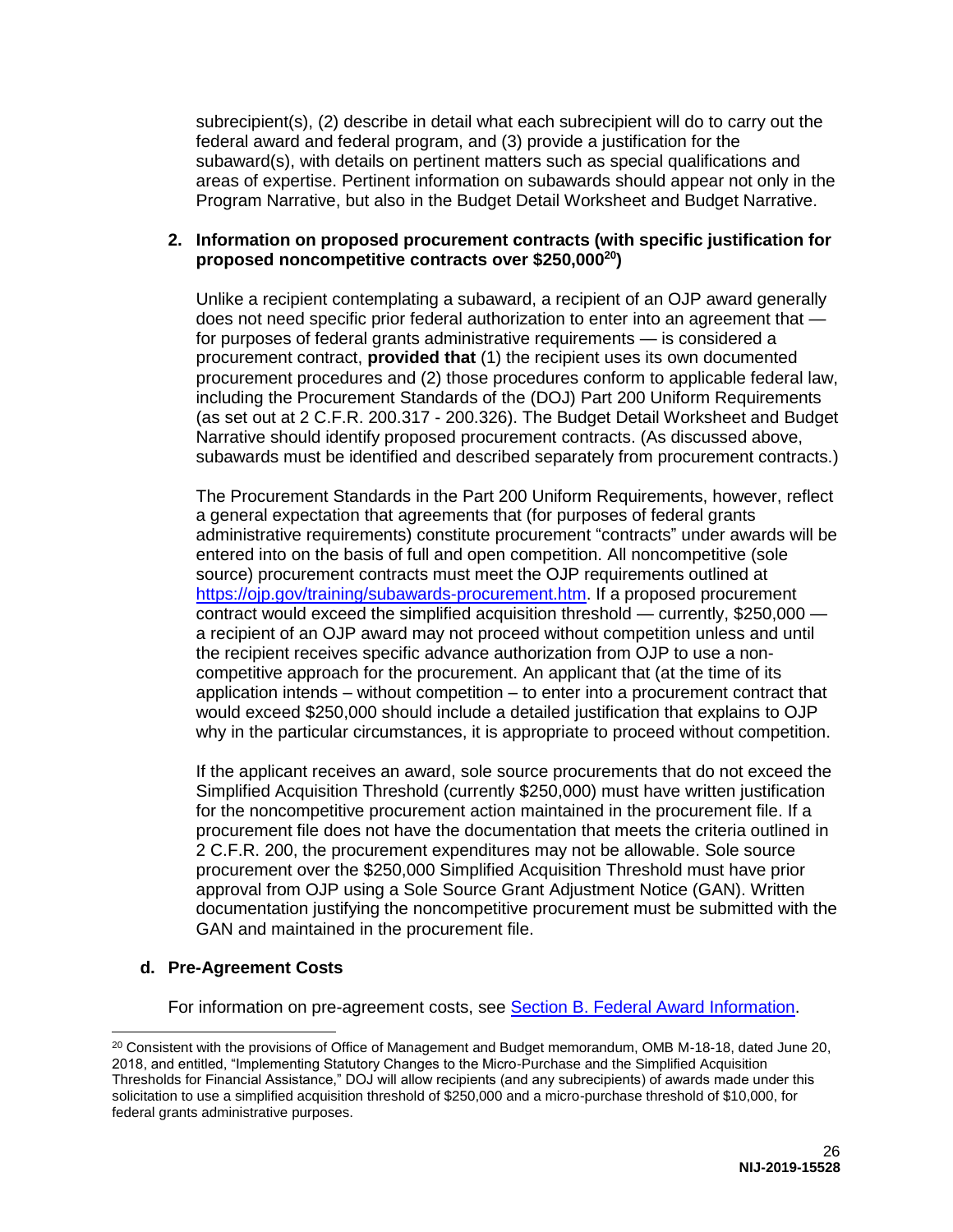# **5. Indirect Cost Rate Agreement (if applicable)**

Indirect costs may be charged to an award only if:

- (a) The recipient has a current (unexpired), federally-approved indirect cost rate; or
- (b) The recipient is eligible to use, and elects to use, the "de minimis" indirect cost rate described in the Part 200 Uniform Requirements, as set out at 2 C.F.R. 200.414(f).

An applicant with a current (unexpired) federally-approved indirect cost rate is to attach a copy of the indirect cost rate agreement to the application. An applicant that does not have a current federally-approved rate may request one through its cognizant federal agency, which will review all documentation and approve a rate for the applicant entity, or, if the applicant's accounting system permits, applicants may propose to allocate costs in the direct cost categories.

For assistance with identifying the appropriate cognizant federal agency for indirect costs, please contact the Office of the Chief Financial Officer (OCFO) Customer Service Center at 1-800-458-0786 or at [ask.ocfo@usdoj.gov.](mailto:ask.ocfo@usdoj.gov) If DOJ is the cognizant federal agency, applicants may obtain information needed to submit an indirect cost rate proposal at [https://www.ojp.gov/funding/Apply/Resources/IndirectCosts.pdf.](https://www.ojp.gov/funding/Apply/Resources/IndirectCosts.pdf)

Certain OJP recipients have the option of electing to use the "de minimis" indirect cost rate. An applicant that is eligible to use the "de minimis" rate that wishes to use the "de minimis" rate should attach written documentation to the application that advises OJP of both — (1) the applicant's eligibility to use the "de minimis" rate, and (2) its election to do so. If an eligible applicant elects the "de minimis" rate, costs must be consistently charged as either indirect or direct costs, but may not be double charged or inconsistently charged as both. The "de minimis" rate may no longer be used once an approved federally-negotiated indirect cost rate is in place. (No entity that ever has had a federally-approved negotiated indirect cost rate is eligible to use the "de minimis" rate.) For the "de minimis" rate requirements (including information on eligibility to elect to use the rate), see the Part 200 Uniform Requirements, at 2 C.F.R. 200.414(f).

#### **6. Financial Management and System of Internal Controls Questionnaire (including applicant disclosure of high-risk status)**

Every OJP applicant (other than an individual applying in his or her personal capacity) is required to download, complete, and submit the OJP Financial Management and System of Internal Controls Questionnaire (Questionnaire) at <https://ojp.gov/funding/Apply/Resources/FinancialCapability.pdf>as part of its application. The Questionnaire helps OJP assess the financial management and internal control systems, and the associated potential risks of an applicant as part of the pre-award risk assessment process.

The Questionnaire should only be completed by financial staff most familiar with the applicant's systems, policies, and procedures in order to ensure that the correct responses are recorded and submitted to OJP. The responses on the Questionnaire directly impact the pre-award risk assessment and should accurately reflect the applicant's financial management and internal control system at the time of the application. The pre-award risk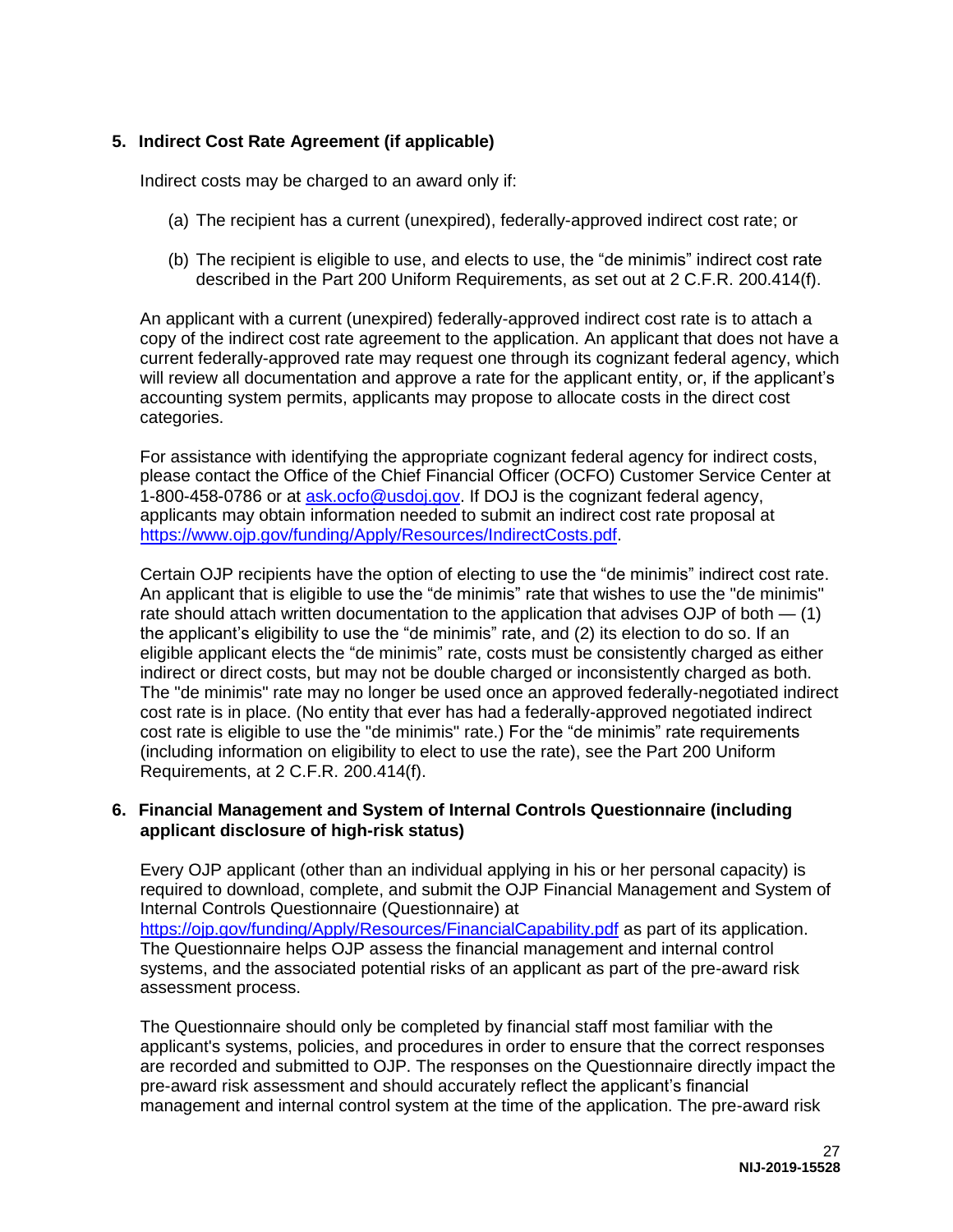assessment is only one of multiple factors and criteria used in determining funding. However, a pre-award risk assessment that indicates that an applicant poses a higher risk to OJP may affect the funding decision and/or result in additional reporting requirements, monitoring, special conditions, withholding of award funds, or other additional award requirements.

Among other things, the form requires each applicant to disclose whether it currently is designated "high risk" by a federal grant-making agency outside of DOJ. For purposes of this disclosure, high risk includes any status under which a federal awarding agency provides additional oversight due to the applicant's past performance, or other programmatic or financial concerns with the applicant. If an applicant is designated high risk by another federal awarding agency, the applicant must provide the following information:

- The federal awarding agency that currently designates the applicant high risk.
- The date the applicant was designated high risk.
- The high-risk point of contact at that federal awarding agency (name, phone number, and email address).
- The reasons for the high-risk status, as set out by the federal awarding agency.

OJP seeks this information to help ensure appropriate federal oversight of OJP awards. An applicant that is considered "high-risk" by another federal awarding agency is not automatically disqualified from receiving an OJP award. OJP may, however, consider the information in award decisions, and may impose additional OJP oversight of any award under this solicitation (including through the conditions that accompany the award document).

### **7. Disclosure of Lobbying Activities**

Each applicant must complete and submit this information. An applicant that expends any funds for lobbying activities is to provide all of the information requested on the form Disclosure of Lobbying Activities (SF-LLL) posted at [https://ojp.gov/funding/Apply/Resources/Disclosure.pdf.](https://ojp.gov/funding/Apply/Resources/Disclosure.pdf) An applicant that does not expend any funds for lobbying activities is to enter "N/A" in the text boxes for item 10 ("a. Name and Address of Lobbying Registrant" and "b. Individuals Performing Services").

### **8. Additional Attachments**

### **a. Completed inventory certification if an applicant is proposing to begin on [Task](#page-7-0) [2: Tracking](#page-7-0)**

**b. Applicant Disclosure of Pending Applications**

Each applicant is to disclose whether it has (or is proposed as a subrecipient under) any pending applications for federally-funded grants or cooperative agreements that (1) include requests for funding to support the same project being proposed in the application under this solicitation, and (2) would cover any identical cost items outlined in the budget submitted to OJP as part of the application under this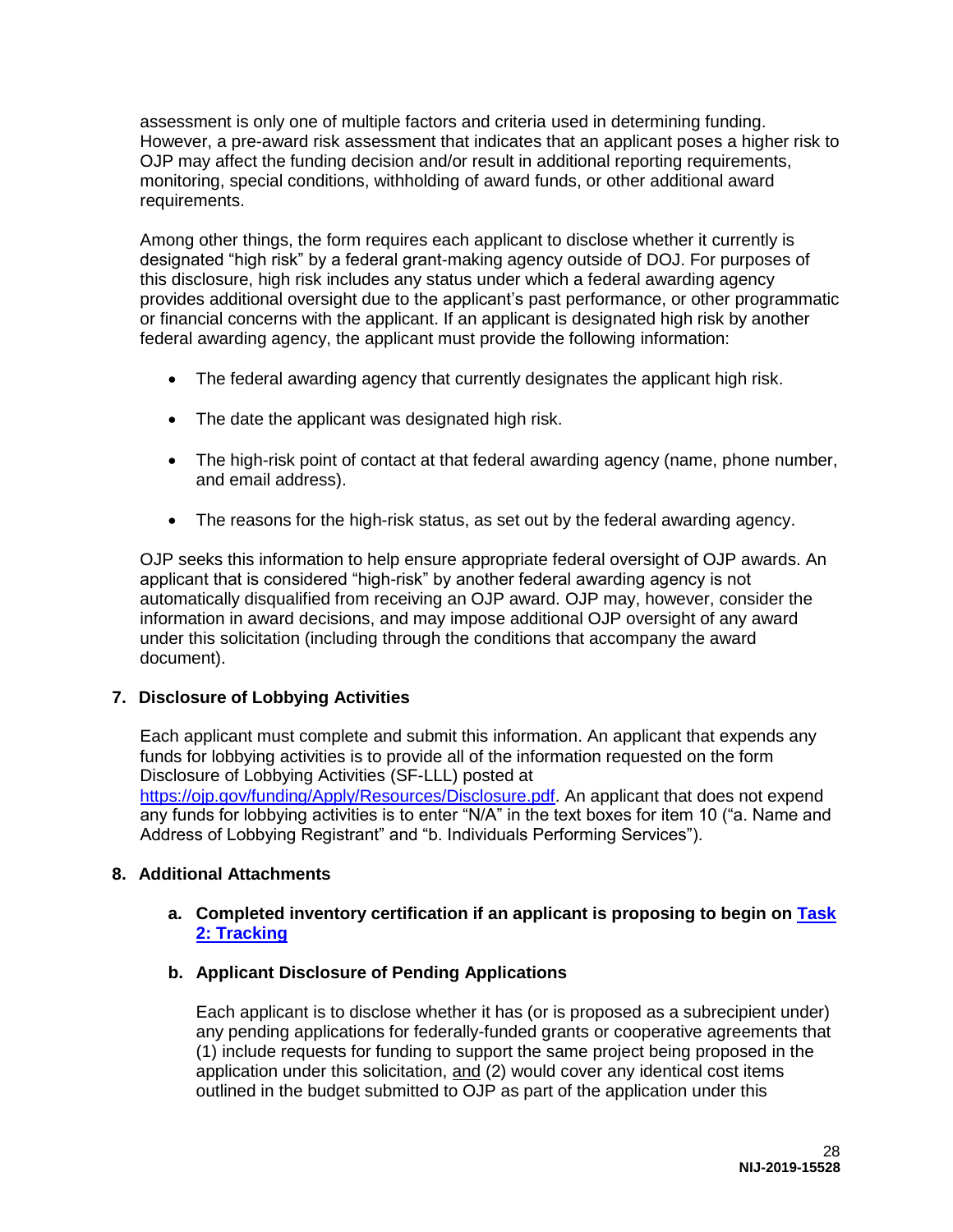solicitation. The applicant is to disclose applications made directly to federal awarding agencies, and also applications for subawards of federal funds (e.g., applications to State agencies that will subaward ("subgrant") federal funds).

OJP seeks this information to help avoid inappropriate duplication of funding. Leveraging multiple funding sources in a complementary manner to implement comprehensive programs or projects is encouraged and is not seen as inappropriate duplication.

Each applicant that has one or more pending applications as described above is to provide the following information about pending applications submitted within the last 12 months:

- The federal or State funding agency.
- The solicitation name/project name.
- The point of contact information at the applicable federal or State funding agency.

| <b>Federal or State</b><br><b>Funding Agency</b>                                                              | <b>Solicitation</b><br>Name/Project<br><b>Name</b>                                               | <b>Name/Phone/Email for Point of Contact</b><br>at Federal or State Funding Agency |
|---------------------------------------------------------------------------------------------------------------|--------------------------------------------------------------------------------------------------|------------------------------------------------------------------------------------|
| DOJ/Office of<br><b>Community Oriented</b><br><b>Policing Services</b><br>(COPS Office)                       | <b>COPS Hiring</b><br>Program                                                                    | Jane Doe, 202/000-0000;<br>jane.doe@usdoj.gov                                      |
| <b>Health and Human</b><br>Services/Substance<br>Abuse and Mental<br><b>Health Services</b><br>Administration | Drug-Free<br>Communities<br>Mentoring Program/<br>North County Youth<br><b>Mentoring Program</b> | John Doe, 202/000-0000;<br>john.doe@hhs.gov                                        |

Each applicant should include the table as a separate attachment to its application. The file should be named "Disclosure of Pending Applications." The applicant's Legal Name on the application must match the entity named on the disclosure of pending applications statement.

Any applicant that does not have any pending applications as described above is to submit, as a separate attachment, a statement to this effect: "[Applicant Name on SF-424] does not have (and is not proposed as a subrecipient under) any pending applications submitted within the last 12 months for federally-funded grants or cooperative agreements (or for subawards under federal grants or cooperative agreements) that request funding to support the same project being proposed in this application to OJP and that would cover any identical cost items outlined in the budget submitted as part of this application."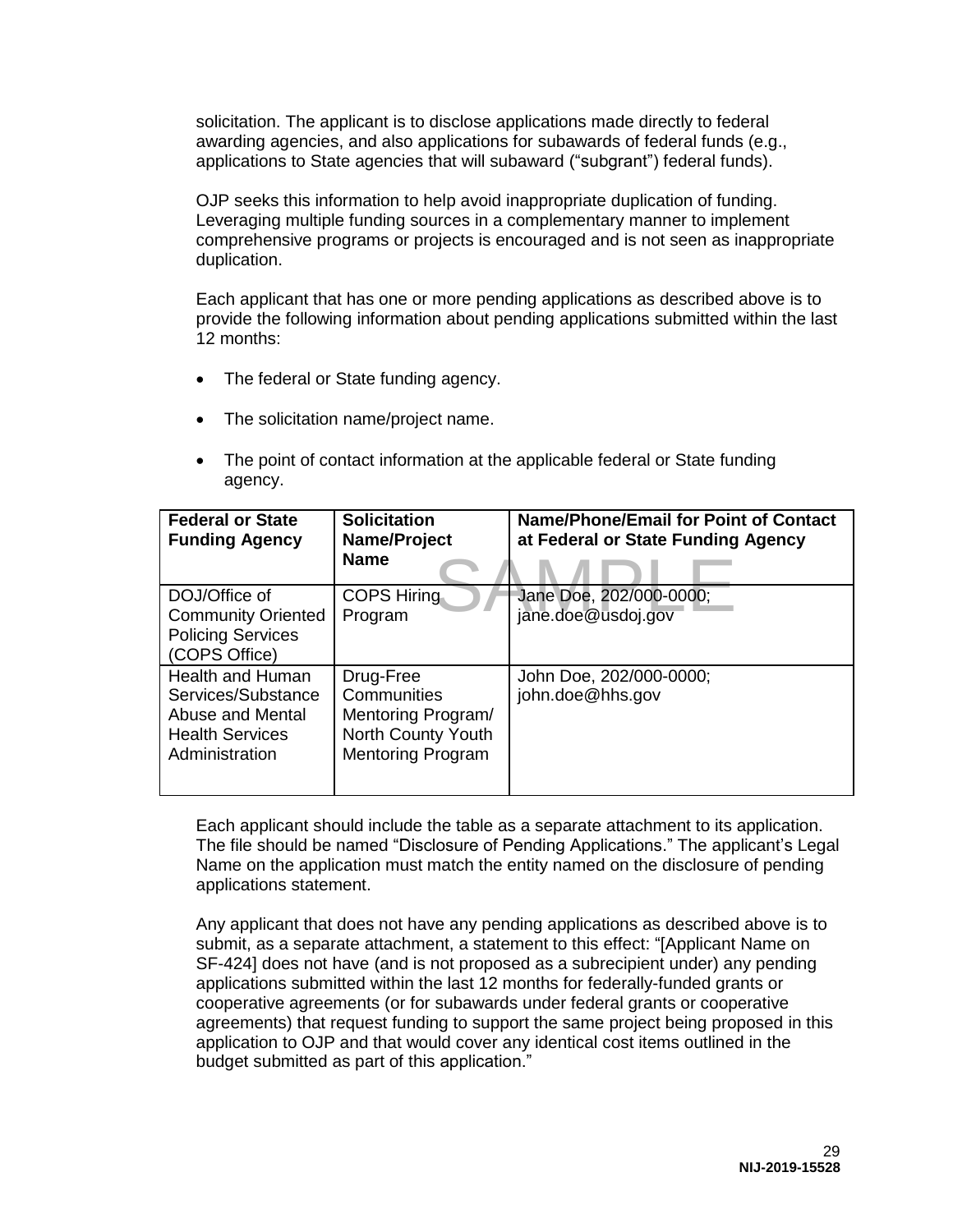### **c. Applicant Disclosure and Justification – DOJ High Risk Grantees<sup>21</sup> (if applicable)**

An applicant that is designated as a DOJ High Risk Grantee is to submit, as a separate attachment to its application, information that OJP will use, among other pertinent information, to determine whether it will consider or select the application for an award under this solicitation. The file should be named "DOJ High Risk Grantee Applicant Disclosure and Justification." (See, also, "Review Process," below, under Section E. Application Review Information, for a brief discussion of how such information may considered in the application review process.)

OJP constantly seeks to optimize its investments in criminal- and juvenile justicefocused programs and activities, increase program effectiveness, and maximize the return – and program impact – from limited programmatic resources. Therefore, OJP may remove from consideration or not select for award a "DOJ High Risk Grantee" applicant that is determined to pose a substantial risk of program implementation failure. In making such determinations, OJP will consider one or more of the following factors: the applicant's lack of sufficient progress in addressing required corrective actions necessary for removal of the DOJ High Risk Grantee designation; the nature and severity of the issues leading to or accompanying the applicant's DOJ High Risk Grantee designation; or the applicant's expected ability to manage grant funds and achieve grant goals and objectives.

In this attachment, the applicant is to provide any additional information or justification – especially with regard to corrective actions yet to be implemented (as of the application date) – that may help demonstrate how the applicant has addressed or otherwise mitigated such uncorrected matters, such that any negative impact on the proposed program and its implementation would be immaterial or would be significantly reduced or eliminated. (To the extent that the applicant believes that any of the information provided pursuant to this disclosure may be confidential in nature, the applicant should specifically identify it.)

# **d. Documentation of Anticipated Benefit to Qualified Opportunity Zones (if applicable)**

As is mentioned above, OJP will, as appropriate, give priority consideration in award decisions to applications that propose projects that will likely enhance public safety in federally designated Qualified Opportunity Zones (QOZ). Each applicant proposing a project it anticipates will likely enhance public safety in one or more QOZs should provide a sufficient narrative explanation in order for OJP to identify clearly the public safety benefit the applicant anticipates that its project will have on a specified QOZ(s). The attachment(s) should be clearly labeled as addressing QOZs. The applicant may also include tables, charts, graphs, or other relevant illustrations that may be useful in comprehending the manner in which the proposed project is anticipated to benefit a QOZ(s).

<sup>&</sup>lt;sup>21</sup> A "DOJ High Risk Grantee" is a recipient that has received a DOJ High-Risk designation based on a documented history of unsatisfactory performance, financial instability, management system or other internal control deficiencies, or noncompliance with award terms and conditions on prior awards, or that is otherwise not responsible.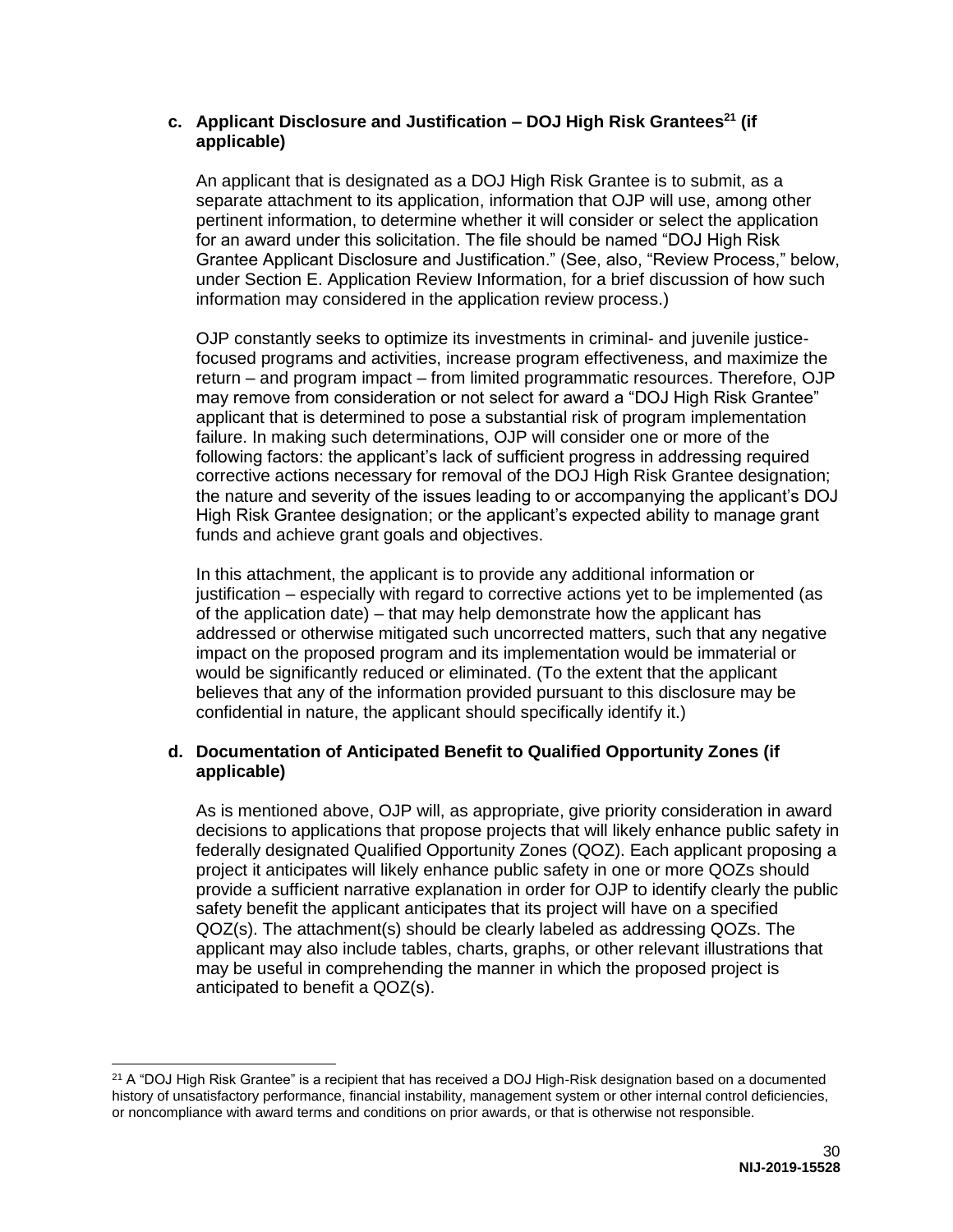#### <span id="page-31-0"></span>**How To Apply**

Applicants must register in and submit applications through Grants.gov, a primary source to find federal funding opportunities and apply for funding. Find complete instructions on how to register and submit an application at [https://www.grants.gov/web/grants/support.html.](https://www.grants.gov/web/grants/support.html) Applicants that experience technical difficulties during this process should call the Grants.gov Customer Support Hotline at **800**-**518**-**4726** or **606–545–5035**, which operates 24 hours a day, 7 days a week, except on federal holidays.

Registering with Grants.gov is a one-time process; however, **processing delays may occur, and it can take several weeks** for first-time registrants to receive confirmation of registration and a user password. OJP encourages applicants to **register several weeks before** the application submission deadline. In addition, OJP urges applicants to submit applications at least 72 hours prior to the application due date, in order to allow time for the applicant to receive validation messages or rejection notifications from Grants.gov, and to correct in a timely fashion any problems that may have caused a rejection notification.

OJP strongly encourages all prospective applicants to sign up for Grants.gov email notifications regarding this solicitation at [https://www.grants.gov/web/grants/manage-subscriptions.html.](https://www.grants.gov/web/grants/manage-subscriptions.html) If this solicitation is cancelled or modified, individuals who sign up with Grants.gov for updates will be automatically notified.

**Browser Information:** Grants.gov was built to be compatible with Internet Explorer. For technical assistance with Google Chrome, or another browser, contact Grants.gov Customer Support.

**Note on Attachments:** Grants.gov has two categories of files for attachments: "mandatory" and "optional." OJP receives all files attached in both categories. Attachments are also labeled to describe the file being attached (e.g., Project Narrative, Budget Narrative, Other). Please ensure that all required documents are attached in the correct Grants.gov category and are labeled correctly. Do not embed "mandatory" attachments within another file.

An applicant must use the **Add Attachment** button to attach a file to its application. Do not click the paperclip icon to attach files. This action will not attach the files to the application. After adding an attachment, select the **View Attachment** button to confirm you attached the correct file. To remove the file, select the **Delete Attachment** button.

An application can be checked for errors via the **Check Application** button on the **Forms** tab of the **Manage Workspace** page. The button is active if the set of forms in the workspace matches those required in the application package. If you receive a **Cross-Form Errors** message after clicking the **Check Application** button, refer to the Cross-Form Errors help article for more detailed information about this validation error.

**Note on File Names and File Types:** Grants.gov only permits the use of certain specific characters in the file names of attachments. Valid file names may include only the characters shown in the table below. Grants.gov rejects any application that includes an attachment(s) with a file name that contains any characters not shown in the table below. Grants.gov forwards successfully-submitted applications to the OJP Grants Management System (GMS).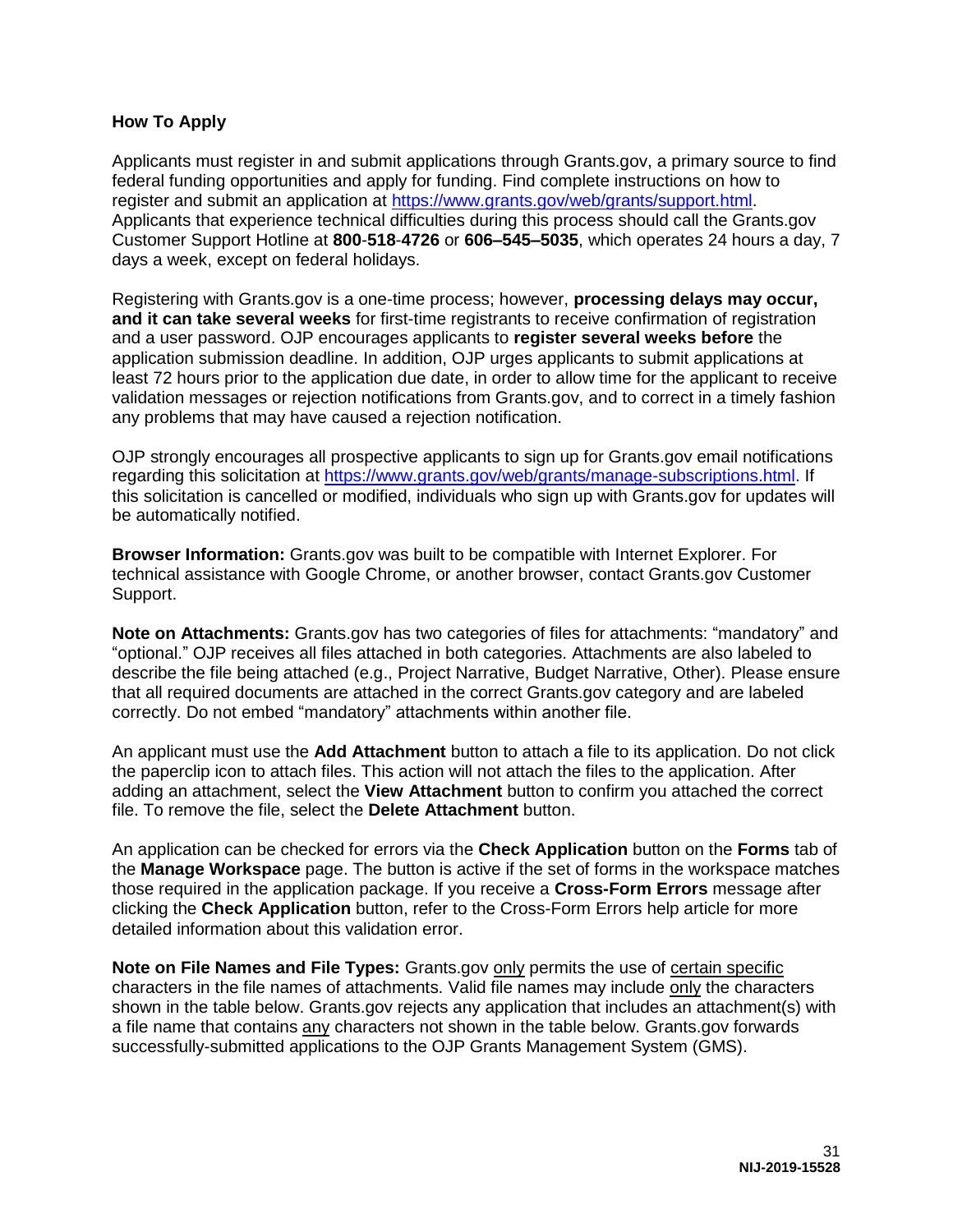| <b>Characters</b>        |                         | <b>Special Characters</b> |                       |
|--------------------------|-------------------------|---------------------------|-----------------------|
| Upper case $(A - Z)$     | Parenthesis (           | Curly braces {            | Square brackets [     |
| Lower case $(a - z)$     | Ampersand (&)*          | Tilde $(-)$               | Exclamation point (!) |
| Underscore<br>Hyphen ( - | Comma (                 | Semicolon (;              | Apostrophe (          |
|                          | At sign $(\mathcal{Q})$ | Number sign (#)           | Dollar sign (\$)      |
| Space                    | Percent sign (%)        | Plus sign $(+)$           | Equal sign $(=)$      |
| Period (.                |                         |                           |                       |

\*When using the ampersand (&) in XML, applicants must use the "&" format.

**GMS does not accept executable file types as application attachments**. These disallowed file types include, but are not limited to, the following extensions: ".com," ".bat," ".exe," ".vbs," ".cfg," ".dat," ".db," ".dbf," ".dll," ".ini," ".log," ".ora," ".sys," and ".zip." GMS may reject applications with files that use these extensions. It is important to allow time to change the type of file(s) if the application is rejected.

All applicants are required to complete the following steps:

#### **Unique Entity Identifier (DUNS Number) and System for Award Management (SAM)**

Every applicant entity must comply with all applicable SAM and unique entity identifier (currently, a DUNS number) requirements. SAM is the repository for certain standard information about federal financial assistance applicants, recipients, and subrecipients. A DUNS number is a unique nine-digit identification number provided by the commercial company Dun and Bradstreet. More detailed information about SAM and the DUNS number is in the numbered sections below.

If an applicant entity has not fully complied with the applicable SAM and unique identifier requirements by the time OJP makes award decisions, OJP may determine that the applicant is not qualified to receive an award and may use that determination as a basis for making the award to a different applicant.

#### **Applying as an Individual**

An individual who wishes to apply in his/her personal capacity should search Grants.gov for funding opportunities for which individuals are eligible to apply. Use the Funding Opportunity Number (FON) to register. (An applicant applying as an individual must comply with all applicable Grants.gov individual registration requirements.)

Enter the FON at<https://apply07.grants.gov/apply/IndCPRegister>to complete the registration form and create a username and password for Grants.gov. (An applicant applying as an individual should complete all steps below except 1, 2, and 4.)

### **Registration and Submission Steps**

**1. Acquire a unique entity identifier (currently, a DUNS number).** The Office of Management and Budget requires every applicant for a federal award (other than an individual) to include a "unique entity identifier" in each application, including an application for a supplemental award. Currently, a DUNS number is the required unique entity identifier.

This unique entity identifier is used for tracking purposes, and to validate address and point of contact information for applicants, recipients, and subrecipients. It will be used throughout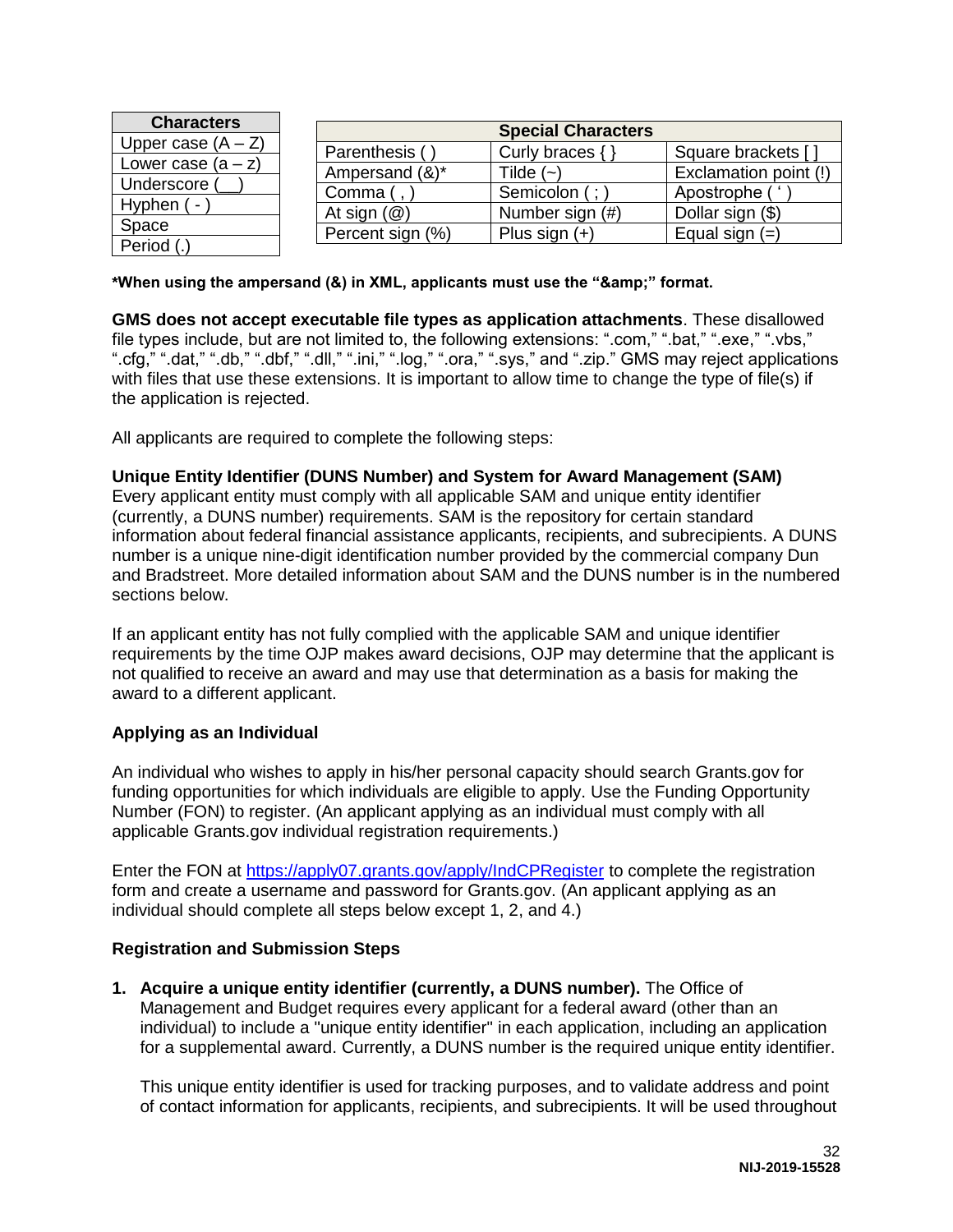the life cycle of an OJP award. Obtaining a DUNS number is a free, one-time activity. Call Dun and Bradstreet at 866–705–5711 to obtain a DUNS number or apply online at [https://www.dnb.com/.](https://www.dnb.com/) A DUNS number is usually received within 2 business days.

**2. Acquire or maintain registration with SAM.** Any applicant for an OJP award creating a new entity registration (or updating or renewing a registration) in SAM.gov must submit an original, signed notarized letter appointing the authorized Entity Administrator within thirty (30) days of the registration activation. **Notarized letters must be submitted via U.S.**  Postal Service Mail. Read the Alert at **sam.gov/SAM/** to learn more about what is required in the notarized letter, and read the Frequently Asked Questions (FAQs) at [www.gsa.gov/samupdate](https://www.gsa.gov/samupdate) to learn more about this process change. All applicants for OJP awards (other than individuals) must maintain current registrations in the SAM database. Applicants will need the authorizing official of the organization and an Employer Identification Number (EIN). Information about SAM registration procedures can be accessed at [sam.gov/SAM/.](https://sam.gov/SAM/)

An application cannot be successfully submitted in Grants.gov until Grants.gov receives the SAM registration information. Once the SAM registration/renewal is complete, **the information transfer from SAM to Grants.gov can take as long as 48 hours.** OJP recommends that the applicant register or renew registration with SAM as early as possible.

- **3. Acquire an Authorized Organization Representative (AOR) and a Grants.gov username and password**. Complete the AOR profile on Grants.gov and create a username and password. An applicant entity's "unique entity identifier" (DUNS number) must be used to complete this step. For more information about the registration process for organizations and other entities, go to [https://www.grants.gov/web/grants/applicants/organization](https://www.grants.gov/web/grants/applicants/organization-registration.html)[registration.html.](https://www.grants.gov/web/grants/applicants/organization-registration.html) Individuals registering with Grants.gov should go to [https://www.grants.gov/web/grants/applicants/registration.html.](https://www.grants.gov/web/grants/applicants/registration.html)
- **4. Acquire confirmation for the AOR from the E-Business Point of Contact (E-Biz POC).**  The E-Biz POC at the applicant organization must log into Grants.gov to confirm the applicant organization's AOR. The E-Biz POC will need the Marketing Partner Identification Number (MPIN) password obtained when registering with SAM to complete this step. Note that an organization can have more than one AOR.
- **5. Search for the funding opportunity on Grants.gov.** Use the following identifying information when searching for the funding opportunity on Grants.gov. The Catalog of Federal Domestic Assistance (CFDA) number for this solicitation is 16.741, titled "DNA Backlog Reduction Program," and the funding opportunity number is NIJ-2019-15528.
- **6. Access Funding Opportunity and Application Package from Grants.gov**. Select "Apply for Grants" under the "Applicants" column. Enter your email address to be notified of any changes to the opportunity package before the closing date. Click the Workspace icon to use Grants.gov Workspace.
- **7. Submit a valid application consistent with this solicitation by following the directions in Grants.gov.** To preview the application prior to (or after) submitting, go to the **View Application** tab in Workspace. For additional information, review the [View Application Tab](https://www.grants.gov/help/html/help/ManageWorkspaces/ViewApplicationTab.htm) help article and [Attachments Tab](https://www.grants.gov/help/html/help/ManageWorkspaces/AttachmentsTab.htm) help article. Within 24-48 hours after submitting the electronic application, the applicant should receive two notifications from Grants.gov. The first will confirm the receipt of the application. The second will state whether the application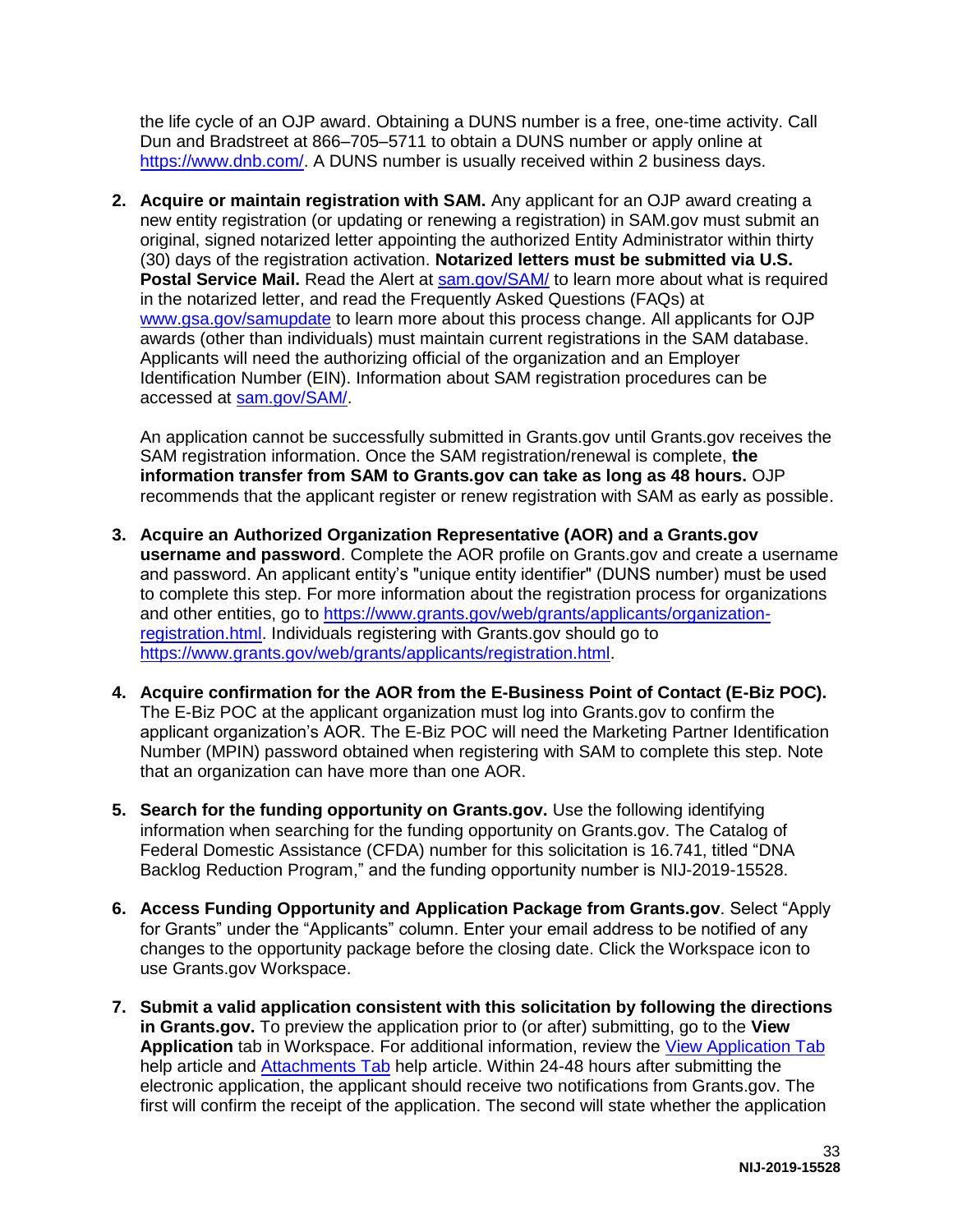has been validated and successfully submitted, or whether it has been rejected due to errors, with an explanation. It is possible to first receive a message indicating that the application is received, and then receive a rejection notice a few minutes or hours later. Submitting an application well ahead of the deadline provides time to correct the problem(s) that caused the rejection. **Important:** OJP urges each applicant to submit its application **at least 72 hours prior** to the application due date, to allow time to receive validation messages or rejection notifications from Grants.gov, and to correct in a timely fashion any problems that may have caused a rejection notification. Applications must be successfully submitted through Grants.gov by 11:59 p.m. eastern time on May 20, 2019.

Go to<https://www.grants.gov/web/grants/applicants/organization-registration.html>for further details on DUNS numbers, SAM, and Grants.gov registration steps and timeframes.

### **Note: Application Versions**

If an applicant submits multiple versions of the same application, OJP will review only the most recent system-validated version submitted.

#### **Experiencing Unforeseen Grants.gov Technical Issues**

An applicant that experiences unforeseen Grants.gov technical issues beyond its control that prevent it from submitting its application by the deadline must contact the Grants.gov Customer Support Hotline at<https://www.grants.gov/web/grants/support.html>or the SAM Help Desk (Federal Service Desk) at<https://www.fsd.gov/fsd-gov/home.do>to report the technical issue and receive a tracking number. The applicant must email the NIJ contact identified in the Contact Information section on the title page **within 24 hours after the application deadline** to request approval to submit its application after the deadline. The applicant's email must describe the technical difficulties, and must include a timeline of the applicant's submission efforts, the complete grant application, the applicant's DUNS number, and any Grants.gov Help Desk or SAM tracking number(s).

**Note: OJP does not automatically approve requests to submit a late application***.* After OJP reviews the applicant's request, and contacts the Grants.gov or SAM Help Desks to verify the reported technical issues, OJP will inform the applicant whether the request to submit a late application has been approved or denied. If OJP determines that the untimely application submission was due to the applicant's failure to follow all required procedures, OJP will deny the applicant's request to submit its application.

The following conditions generally are insufficient to justify late submissions:

- Failure to register in SAM or Grants.gov in sufficient time (SAM registration and renewal can take as long as 10 business days to complete. The information transfer from SAM to Grants.gov can take up to 48 hours.)
- Failure to follow Grants.gov instructions on how to register and apply as posted on its website.
- Failure to follow each instruction in the OJP solicitation.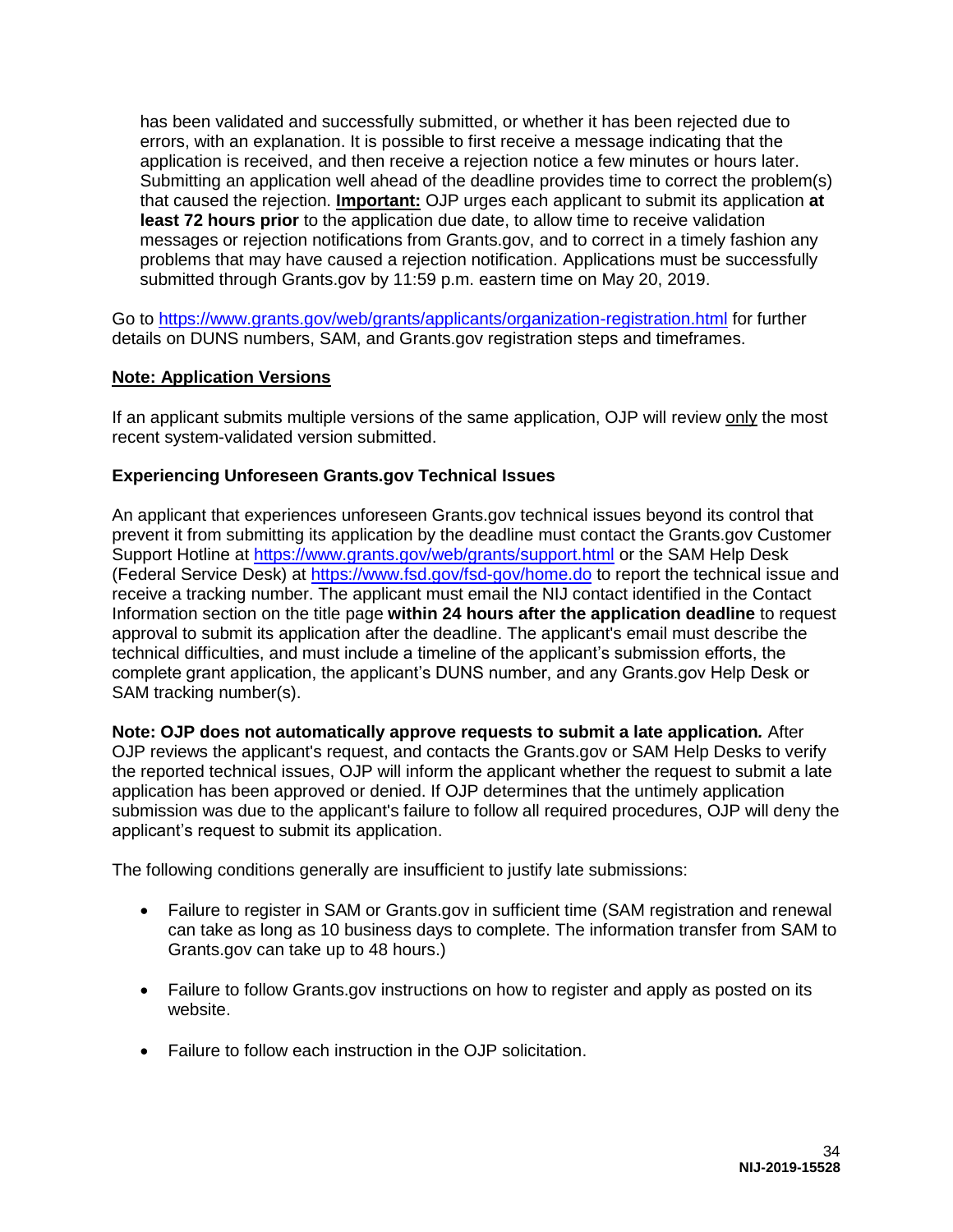Technical issues with the applicant's computer or information technology environment, such as issues with firewalls or browser incompatibility.

**Notifications regarding known technical problems with Grants.gov, if any, are posted at the top of the OJP Funding Resource Center at [https://ojp.gov/funding/index.htm.](https://ojp.gov/funding/index.htm)**

# <span id="page-35-0"></span>**E. Application Review Information**

### <span id="page-35-1"></span>**Review Criteria**

Applications that meet basic minimum requirements will be evaluated by peer reviewers using the following review criteria.

- **1. Statement of the Problem/Description of the Issue** (20%)
	- a. Statement of the problem as it pertains to your agency and jurisdiction.
- **2. Project Design and Implementation** (50%)
	- a. How the plan will allow the inventory to be completed in one year.
	- b. How the plan describes the protocol for handling SAKs in its possession for which a statute(s) of limitations will expire (including with respect to how cases for which a statute(s) of limitations will soon expire will be prioritized for testing).
	- c. How the plan will implement the tracking and reporting tasks of this solicitation.
	- d. How the plan will leverage existing resources.
- **3. Capabilities and Competencies** (15%)
	- a. The management plan and responsibilities for implementing the plan are solid and would withstand staffing changes.
- **4. Plan for Collecting the Data Required for this Solicitation's Performance Measures** (15%)
	- a. How the plan will allow the applicant to accurately collect all metrics in this solicitation for [Task 3: Reporting.](#page-8-0)
	- b. How the plan will allow the applicant to report the collected metrics every 60 days on its website.
	- c. How the plan will allow the applicant to provide timely reporting of metrics to NIJ under this program.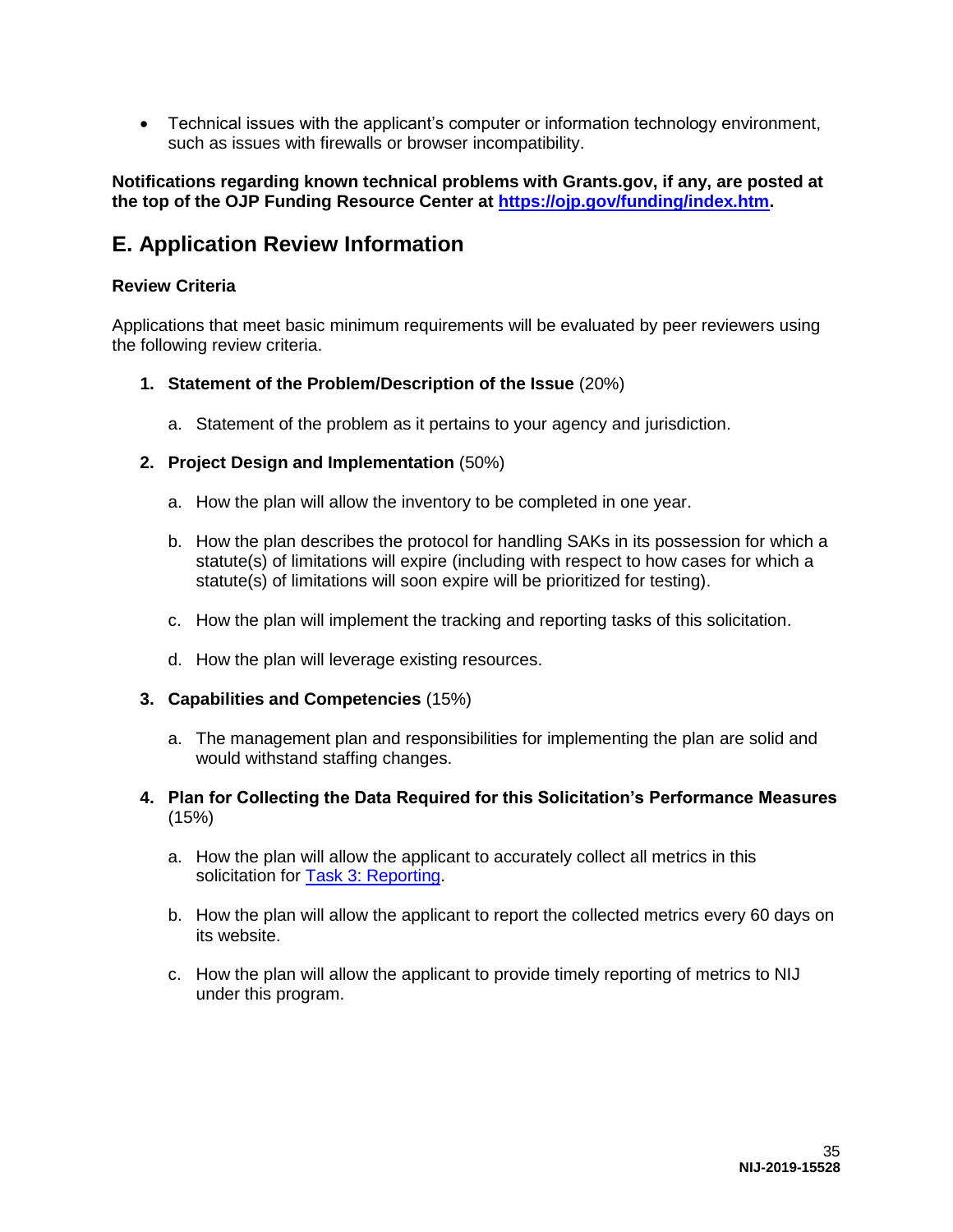- **5. Budget** (unscored): In addition, peer reviewers will consider and may comment on the following additional items in the context of technical merit.
	- a. Budget is complete, cost effective, and includes costs for allowable activities (e.g., reasonable, allocable, and necessary for project activities).
	- b. Budget narratives should demonstrate generally how applicants will maximize cost effectiveness of grant expenditures.
	- c. Budget narratives should demonstrate cost effectiveness in relation to potential alternatives and the goals of the project.<sup>22</sup>

### <span id="page-36-0"></span>**Review Process**

 $\overline{a}$ 

OJP is committed to ensuring a fair and open process for making awards. NIJ reviews the application to make sure that the information presented is reasonable, understandable, measurable, and achievable, as well as consistent with the solicitation.

Peer reviewers will review the applications submitted under this solicitation that meet basic minimum requirements. For purposes of assessing whether an application meets basic minimum requirements and should proceed to further consideration, OJP screens applications for compliance with those requirements. Although specific requirements may vary, the following are common requirements applicable to all solicitations for funding under OJP programs:

- The application must be submitted by an eligible type of applicant.
- The application must request funding within programmatic funding constraints (if applicable).
- The application must be responsive to the scope of the solicitation.
- The application must include all items designated as "critical elements."
- The application, if submitted by an applicant that is a DOJ High Risk Grantee,<sup>23</sup> or is designated "high risk" by a federal grant-making agency outside of DOJ, must not have been determined by the Director/Administrator to pose a substantial risk of program implementation failure, based on 1) the applicant's lack of sufficient progress in addressing required corrective actions necessary for removal of the DOJ High Risk Grantee (or non-DOJ high risk) designation, 2) the nature and severity of the issues leading to or accompanying the DOJ High Risk Grantee (or non-DOJ high risk) designation, and/or 3) the applicant's expected ability to manage grant funds and achieve grant goals and objectives.

For a list of the critical elements for this solicitation, see "What an Application Should Include" under [Section D. Application and Submission Information.](#page-18-0)

 $22$  Generally speaking, a reasonable cost is a cost that, in its nature or amount, does not exceed that which would be incurred by a prudent person under the circumstances prevailing at the time the decision was made to incur the costs.

<sup>&</sup>lt;sup>23</sup> See "Applicant Disclosure and Justification – DOJ High Risk Grantees" under "What an Application Should Include," above, for a definition of "DOJ High Risk Grantee."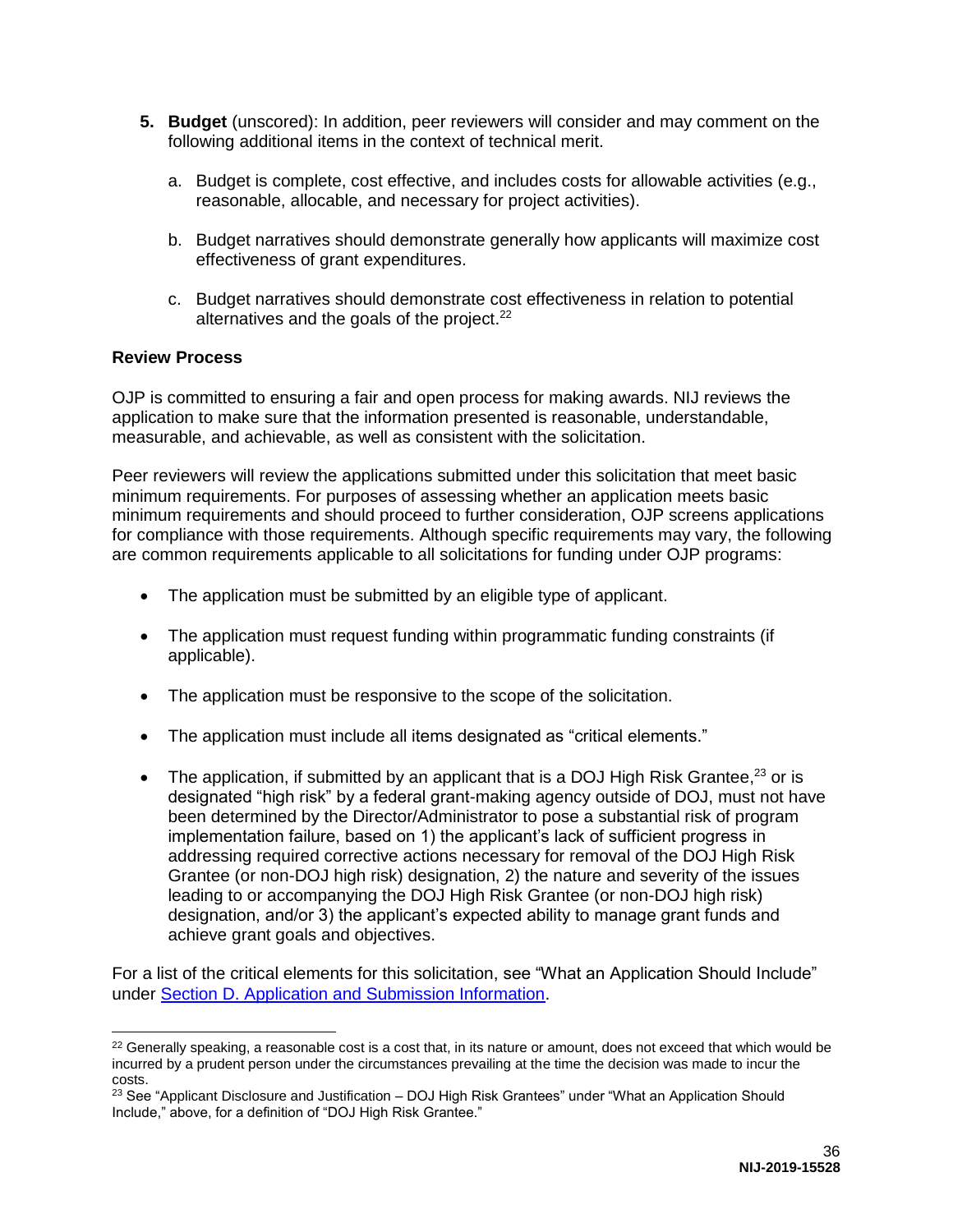Peer review panels will evaluate, score, and rate applications that meet basic minimum requirements. NIJ may use internal peer reviewers, external peer reviewers, or a combination, to assess applications on technical merit using the solicitation's review criteria. An internal reviewer is a current DOJ employee who is well-versed or has expertise in the subject matter of this solicitation. An external peer reviewer is an expert in the subject matter of a given solicitation who is not a current DOJ employee. Peer reviewers' ratings and any resulting recommendations are advisory only, although reviewer views are considered carefully.

Other important considerations for NIJ include geographic diversity (e.g. border areas), strategic priorities (specifically including, but not limited to, demonstrable potential enhancement to public safety in one or more federally designated Qualified Opportunity Zones), potential project sustainability factors such as voluntary committed cost sharing (or match), and available funding, as well as the extent to which the budget detail worksheet and budget narrative accurately explain project costs that are reasonable, necessary, and otherwise allowable under federal law and applicable federal cost principles. An applicant proposing any voluntary committed cost sharing (using cash-only match) must clearly describe and properly document it in the program narrative, Budget Detail Worksheet, and SF-424. In its consideration of any such voluntary match, along with its consideration of other program policy or other factors, OJP will consider the significance of proposed match contribution to the potential success of the project, how it supports overall program goals and objectives, and how the application demonstrates an applicant's commitment to sustaining the contribution and the project.

Pursuant to the Part 200 Uniform Requirements, before award decisions are made, OJP also reviews information related to the degree of risk posed by the applicant. Among other things to help assess whether an applicant that has one or more prior federal awards has a satisfactory record with respect to performance, integrity, and business ethics, OJP checks whether the applicant is listed in SAM as excluded from receiving a federal award.

In addition, if OJP anticipates that an award will exceed \$250,000 in federal funds, OJP also must review and consider any information about the applicant that appears in the non-public segment of the integrity and performance system accessible through SAM (currently, the Federal Awardee Performance and Integrity Information System (FAPIIS)).

**Important note on FAPIIS:** An applicant, at its option, may review and comment on any information about itself that currently appears in FAPIIS and was entered by a federal awarding agency. OJP will consider any such comments by the applicant, in addition to the other information in FAPIIS, in its assessment of the risk posed by the applicant.

The evaluation of risks goes beyond information in SAM, however. OJP itself has in place a framework for evaluating risks posed by applicants for competitive awards. OJP takes into account information pertinent to matters such as —

- 1. Applicant financial stability and fiscal integrity.
- 2. Quality of the applicant's management systems, and the applicant's ability to meet prescribed management standards, including those outlined in the DOJ Grants Financial Guide.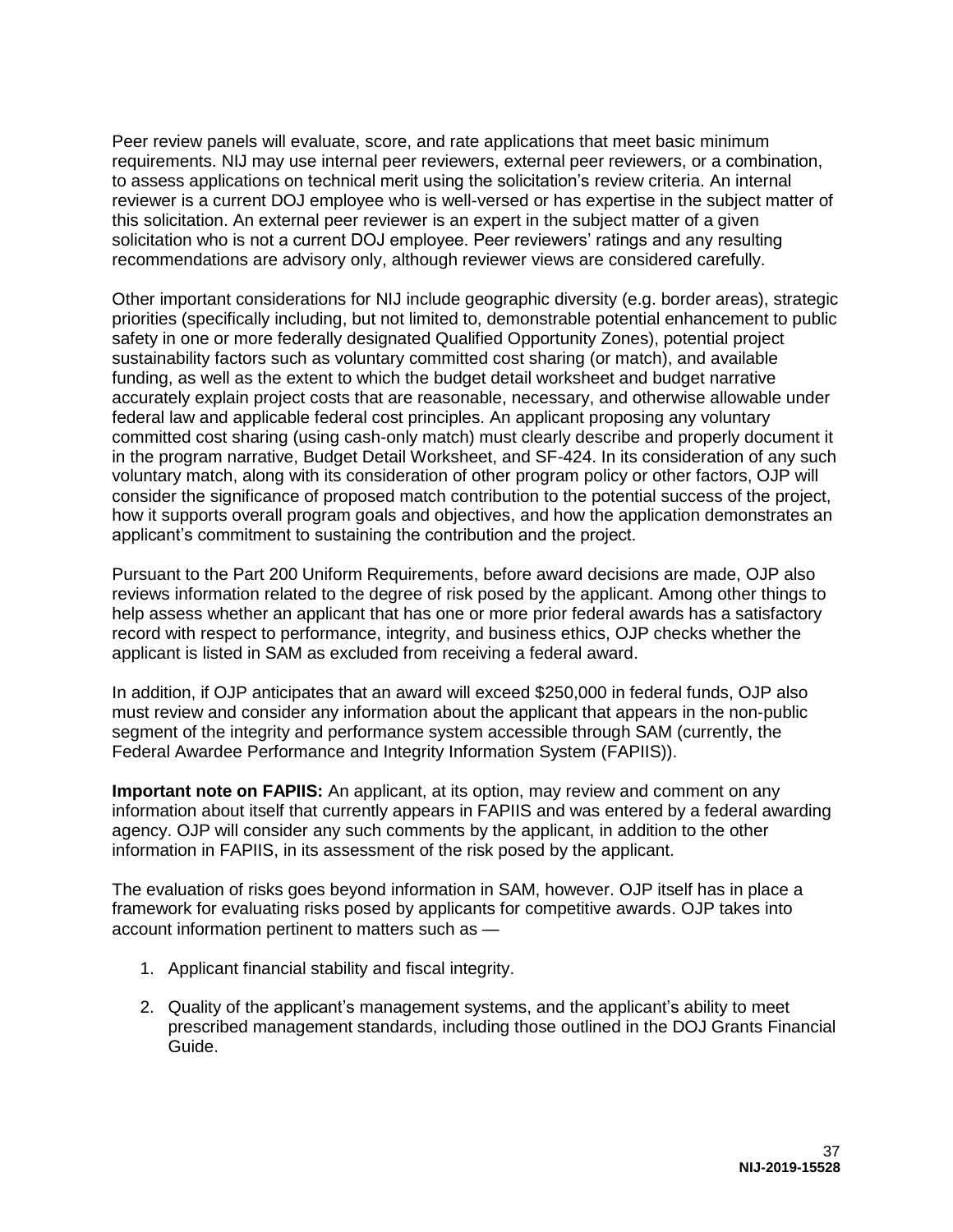- 3. Applicant's history of performance under OJP and other DOJ awards (including compliance with reporting requirements and award conditions), as well as awards from other federal agencies.
- 4. Reports and findings from audits of the applicant, including audits under the Part 200 Uniform Requirements.
- 5. Applicant's ability to comply with statutory and regulatory requirements, and to effectively implement other award requirements.

OJP will give priority in award decisions to eligible applicants that, during the three fiscal years (FY 2016 – 2018) prior to the submission of an application under this solicitation, did not have an "unresolved audit finding" indicating noncompliance with the award terms or conditions of a DOJ grant program. See 34 U.S.C. § 10263(3). In other words, an applicant without such an "unresolved audit finding" will be given priority consideration over any applicant *with* such an "unresolved audit finding."

**Note on applicants with a "high risk" designation**: Risks associated with DOJ High Risk Grantees, or applicants designated as "high risk" by a federal grant-making agency outside of DOJ, are taken into account during the review process, and each applicant with such "high risk" designations will be considered for funding on a case-by-case basis, depending on the nature and severity of the issues that led to the DOJ High Risk Grantee (or non-DOJ high risk) designation, status of progress in addressing corrective actions, and expected ability to manage grant funds and achieve grant goals and objectives. A "high risk" designated applicant is to submit disclosure and justification documentation consistent with the requirements specified, above, under "What an Application Should Include" in Section D. Application and Submission Information.

Absent explicit statutory authorization or written delegation of authority to the contrary, all final award decisions will be made by the Assistant Attorney General, who may take into account not only peer review ratings and NIJ recommendations, but also other factors as indicated in this section.

# <span id="page-38-0"></span>**F. Federal Award Administration Information**

# <span id="page-38-1"></span>**Federal Award Notices**

Award notifications will be made by September 30, 2019. OJP sends award notifications by email through GMS to the individuals listed in the application as the point of contact and the authorizing official (E-Biz POC and AOR). The email notification includes detailed instructions on how to access and view the award documents, and steps to take in GMS to start the award acceptance process. GMS automatically issues the notifications at 9:00 p.m. eastern time on the award date.

For each successful applicant, an individual with the necessary authority to bind the applicant will be required to log in; execute a set of legal certifications and a set of legal assurances; designate a financial point of contact; thoroughly review the award, including all award conditions; and sign and accept the award. The award acceptance process requires a physical signature on the award document by the authorized representative. The fully-executed award document must then be scanned and submitted to OJP.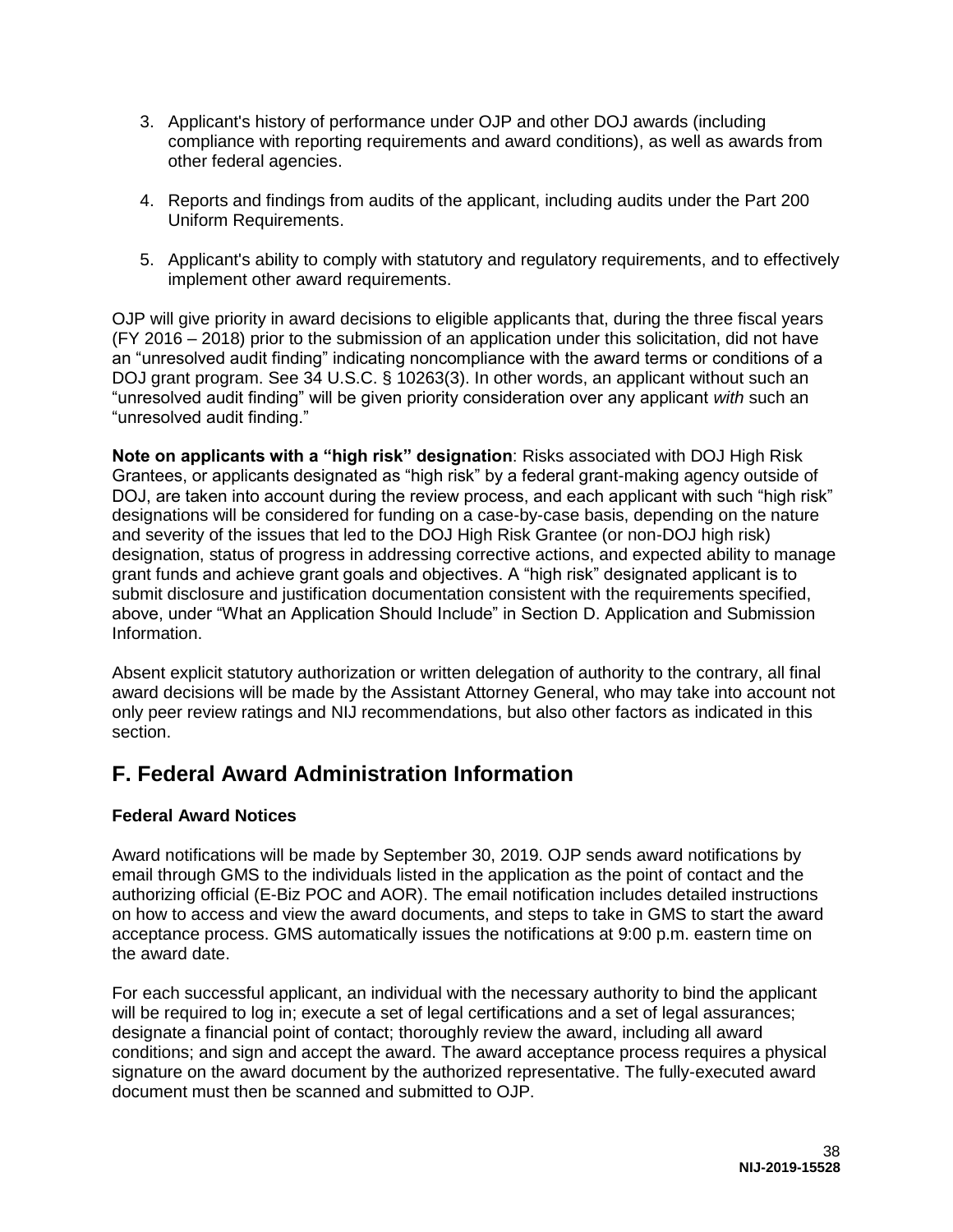# <span id="page-39-0"></span>**Administrative, National Policy, and Other Legal Requirements**

If selected for funding, in addition to implementing the funded project consistent with the OJPapproved application, the recipient must comply with all award conditions, as well as all applicable requirements of federal statutes and regulations (including applicable requirements referred to in the assurances and certifications executed in connection with award acceptance). OJP strongly encourages prospective applicants to review information on post-award legal requirements and common OJP award conditions **prior** to submitting an application.

Applicants should consult the ["Overview of Legal Requirements Generally Applicable to OJP](https://ojp.gov/funding/Explore/LegalOverview/index.htm)  [Grants and Cooperative Agreements – FY 2018 Awards,](https://ojp.gov/funding/Explore/LegalOverview/index.htm)" available in the OJP Funding Resource Center at [https://ojp.gov/funding/index.htm.](https://ojp.gov/funding/index.htm) In addition, applicants should examine the following two legal documents, as each successful applicant must execute both documents before it may receive any award funds. (An applicant is not required to submit these documents as part of an application.)

- [Certifications Regarding Lobbying; Debarment, Suspension and Other Responsibility](https://ojp.gov/funding/Apply/Resources/Certifications.pdf)  [Matters; and Drug-Free Workplace Requirements.](https://ojp.gov/funding/Apply/Resources/Certifications.pdf)
- **[Certified Standard Assurances.](https://ojp.gov/funding/Apply/Resources/StandardAssurances.pdf)**

The webpages accessible through the "Overview of Legal Requirements Generally Applicable to OJP Grants and Cooperative Agreements - FY 2018 Awards" are intended to give applicants for OJP awards a general overview of important statutes, regulations, and award conditions that apply to many (or in some cases, all) OJP grants and cooperative agreements awarded in FY 2019. Individual OJP awards typically also will include additional award conditions. Those additional conditions may relate to the particular statute, program, or solicitation under which the award is made; to the substance of the funded application; to the recipient's performance under other federal awards; to the recipient's legal status (e.g., as a for-profit entity); or to other pertinent considerations.

Awards under this solicitation will include a condition (the specific terms of which will govern the award) related to verification of employment eligibility. The condition will, generally speaking, require the recipient (and any subrecipient) that accepts the award to verify the employment eligibility of any individual hired under the award, consonant with 8 U.S.C.  $\S$  1324a(a)(1).

Awards under this solicitation will include a condition (the specific terms of which will govern the award) related to competition requirements set forth at 2 C.F.R. § 200.319. The condition will, generally speaking, prohibit recipients (and any subrecipients) from procuring goods and services with award funds by means of any competition that disadvantages or excludes vendors on the basis of their having (or their having had) a prior or existing contractual relationship with the federal government.

### <span id="page-39-1"></span>**General Information about Post-Federal Award Reporting Requirements**

In addition to the deliverables described in [Section A. Program Description,](#page-4-0) any recipient of an award under this solicitation will be required to submit the following reports and data.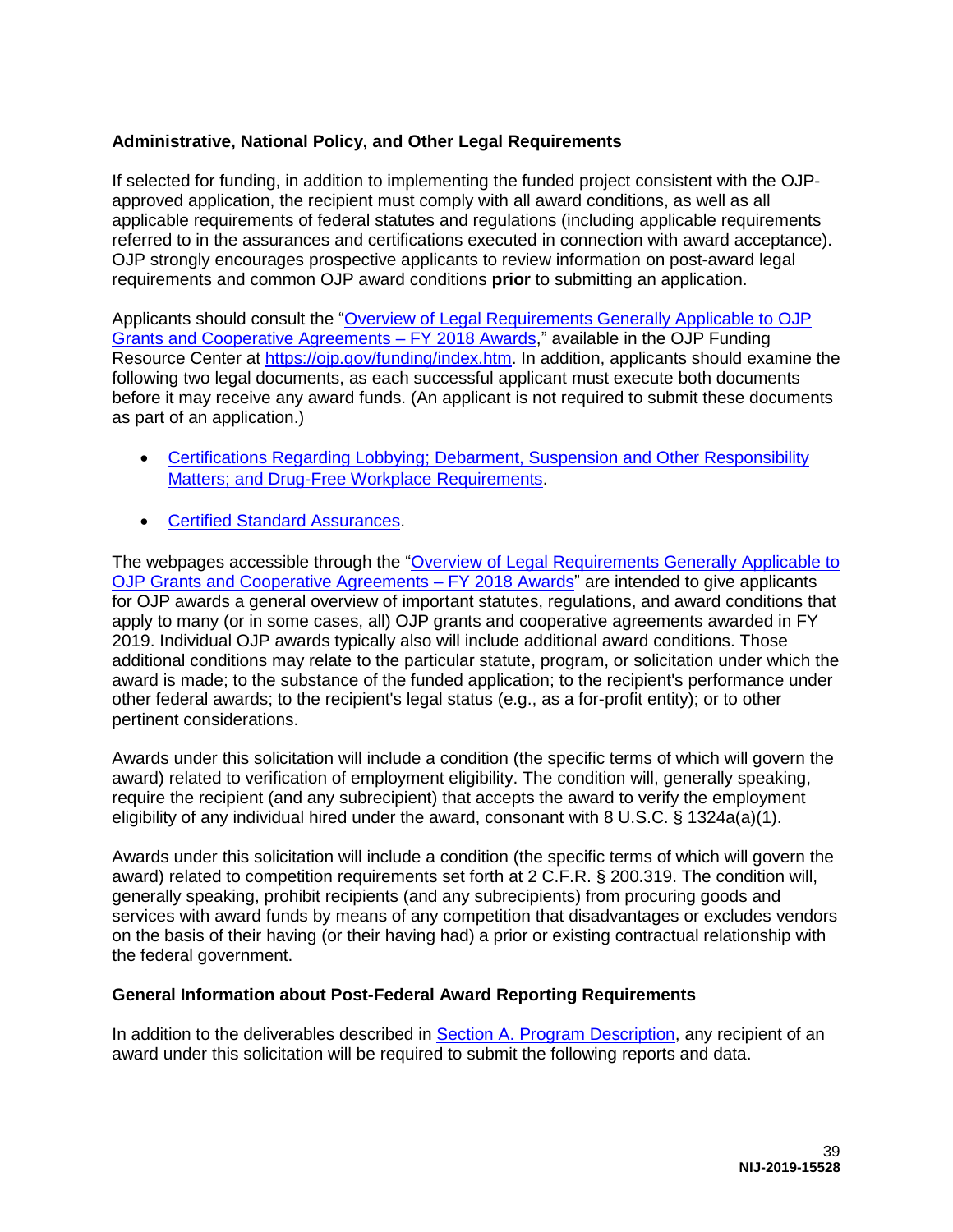Required reports. Recipients typically must submit quarterly financial reports, semi-annual progress reports, final financial and progress reports, and, if applicable, an annual audit report in accordance with the Part 200 Uniform Requirements or specific award conditions. As part of a recipient's reporting requirements, an applicant will be required to post metrics every 60 days to an appropriate website hosted by an applicant and open to the public. (Metrics data also must be provided to NIJ for posting on a DOJ website as detailed under [Section A. Program](#page-4-0)  [Description.](#page-4-0)) An applicant will also be required to submit the 60-day reports with the semiannual progress reports to NIJ. Future awards and fund drawdowns may be withheld if reports are delinquent. (In appropriate cases, OJP may require additional reports.)

Awards that exceed \$500,000 will include an additional condition that, under specific circumstances, will require the recipient to report (to FAPIIS) information on civil, criminal, and administrative proceedings connected with (or connected to the performance of) either the OJP award or any other grant, cooperative agreement, or procurement contract from the federal government. Additional information on this reporting requirement appears in the text of the award condition posted on the OJP webpage at [https://ojp.gov/funding/FAPIIS.htm.](https://ojp.gov/funding/FAPIIS.htm)

Data on performance measures. In addition to required reports, each award recipient also must provide data that measure the results of the work done under the award. To demonstrate program progress and success, as well as to assist DOJ in fulfilling its responsibilities under the Government Performance and Results Act of 1993 (GPRA), Public Law 103-62, and the GPRA Modernization Act of 2010, Public Law 111–352, OJP will require any award recipient, post award, to provide performance data as part of regular progress reporting. Successful applicants will be required to access OJP's performance measurement page at [www.ojp.gov/performance](https://ojpnet.ojp.usdoj.gov/sites/it/Solicitations/NIJ/b1375b90-90b2-4bd9-886a-0c4b4dbb7309/Solicitation/www.ojp.gov/performance) for an overview of performance measurement activities at OJP.

# <span id="page-40-0"></span>**G. Federal Awarding Agency Contact(s)**

For questions directed to the federal awarding agency, see NCJRS contact information on the title page.

For contact information for Grants.gov, see the title page.

# <span id="page-40-1"></span>**H. Other Information**

# <span id="page-40-2"></span>**Freedom of Information Act and Privacy Act (5 U.S.C. 552 and 5 U.S.C. 552a)**

All applications submitted to OJP (including all attachments to applications) are subject to the federal Freedom of Information Act (FOIA) and to the Privacy Act. By law, DOJ may withhold information that is responsive to a request pursuant to FOIA if DOJ determines that the responsive information either is protected under the Privacy Act or falls within the scope of one of nine statutory exemptions under FOIA. DOJ cannot agree in advance of a request pursuant to FOIA not to release some or all portions of an application.

In its review of records that are responsive to a FOIA request, OJP will withhold information in those records that plainly falls within the scope of the Privacy Act or one of the statutory exemptions under FOIA. (Some examples include certain types of information in budgets, and names and contact information for project staff other than certain key personnel.) In appropriate circumstances, OJP will request the views of the applicant/recipient that submitted a responsive document.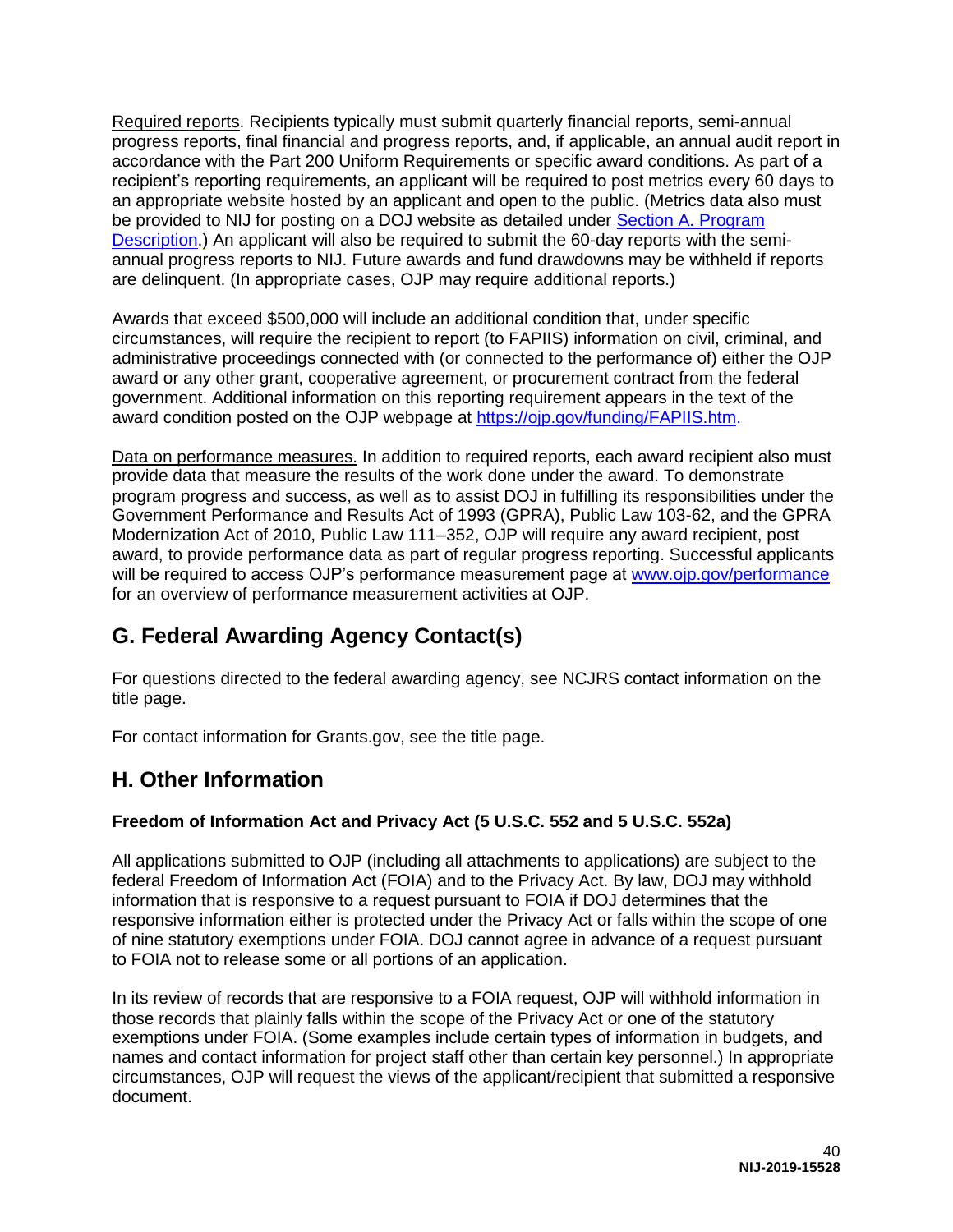For example, if OJP receives a request pursuant to FOIA for an application submitted by a nonprofit or for-profit organization or an institution of higher education, or for an application that involves research, OJP typically will contact the applicant/recipient that submitted the application and ask it to identify — quite precisely — any particular information in the application that the applicant/recipient believes falls under a FOIA exemption, the specific exemption it believes applies, and why. After considering the submission by the applicant/recipient, OJP makes an independent assessment regarding withholding information. OJP generally follows a similar process for requests pursuant to FOIA for applications that may contain law-enforcement sensitive information.

# <span id="page-41-0"></span>**Provide Feedback to OJP**

To assist OJP in improving its application and award processes, OJP encourages applicants to provide feedback on this solicitation, the application submission process, and/or the application review process. Provide feedback to [OJPSolicitationFeedback@usdoj.gov.](mailto:OJPSolicitationFeedback@usdoj.gov)

**IMPORTANT:** This email is for feedback and suggestions only. OJP does **not** reply from this mailbox to messages it receives in this mailbox. Any prospective applicant that has specific questions on any program or technical aspect of the solicitation **must** use the appropriate telephone number or email listed on the front of this document to obtain information. These contacts are provided to help ensure that prospective applicants can directly reach an individual who can address specific questions in a timely manner.

If you are interested in being a reviewer for other OJP grant applications, please email your résumé to [ojpprsupport@usdoj.gov.](mailto:ojpprsupport@usdoj.gov) (Do not send your résumé to the OJP Solicitation Feedback email account.) **Note:** Neither you nor anyone else from your organization or entity can be a peer reviewer in a competition in which you or your organization/entity has submitted an application.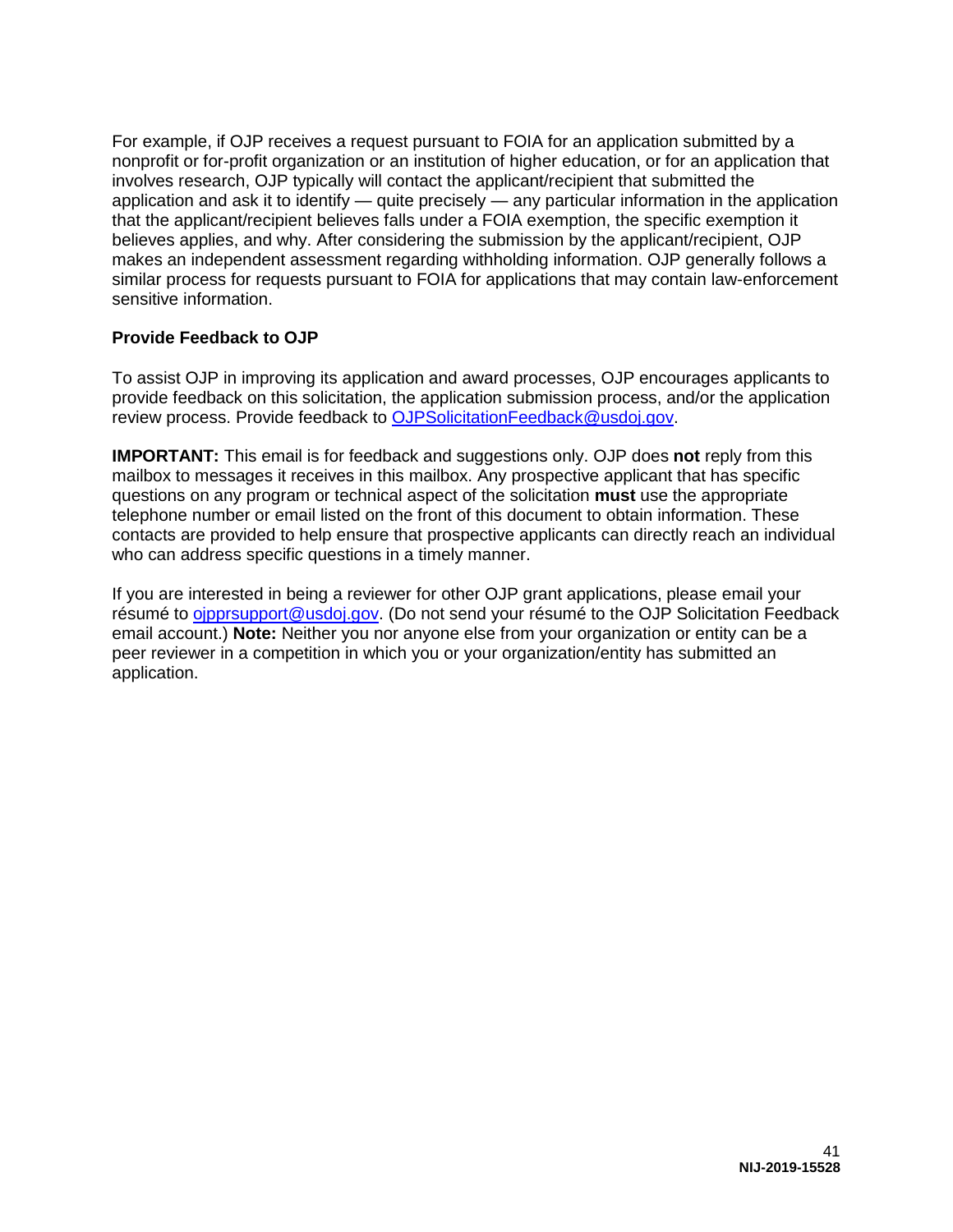# **Appendix A: Application Checklist**

### **FY 2019 Sexual Assault Forensic Evidence-Inventory, Tracking, and Reporting Program (SAFE-ITR)**

<span id="page-42-0"></span>This application checklist has been created as an aid in developing an application.

# **What an Applicant Should Do:**

| Prior to Registering in Grants.gov:                                            |               |
|--------------------------------------------------------------------------------|---------------|
| Acquire a DUNS Number                                                          | (see page 32) |
| Acquire or renew registration with SAM                                         | (see page 33) |
| To Register with Grants.gov.                                                   |               |
| Acquire AOR and Grants.gov username/password                                   | (see page 33) |
| Acquire AOR confirmation from the E-Biz POC                                    | (see page 33) |
| To Find Funding Opportunity:                                                   |               |
| Search for the Funding Opportunity on Grants.gov                               | (see page 33) |
| Access Funding Opportunity and Application Package                             | (see page 33) |
| Sign up for Grants.gov email notifications (optional)                          | (see page 31) |
| Read <b>Important Notice: Applying for Grants in Grants.gov</b>                |               |
| Read OJP policy and guidance on conference approval, planning, and reporting   |               |
| available at ojp.gov/financialguide/DOJ/PostawardRequirements/chapter3.10a.htm |               |

(see page 17)

*After Application Submission*, *Receive Grants.gov Email Notifications That:*

- **\_\_\_\_\_\_** (1) application has been received,
- \_\_\_\_\_ (2) application has either been successfully validated or rejected with errors (see page 33)

*If No Grants.gov Receipt, and Validation or Error Notifications are Received:* 

\_\_\_\_\_ contact NIJ regarding experiencing technical difficulties (see page 2)

### **Overview of Post-Award Legal Requirements**:

Review the "Overview of Legal Requirements Generally Applicable to OJP Grants and [Cooperative Agreements – FY 2018 Awards"](https://ojp.gov/funding/Explore/LegalOverview/index.htm) in the OJP Funding Resource Center at [https://ojp.gov/funding/index.htm.](https://ojp.gov/funding/index.htm)

### **Scope Requirement:**

The federal amount requested is within the allowable limit(s).

### **Eligibility Requirement:**

See title page.

### **What an Application Should Include:**

| Application for Federal Assistance (SF-424) | (see page 18) |
|---------------------------------------------|---------------|
| <b>Intergovernmental Review</b>             | (see page 19) |
| <b>Project Abstract</b>                     | (see page 19) |
| <b>Program Narrative</b>                    | (see page 19) |
| <b>Budget Detail Worksheet</b>              | (see page 24) |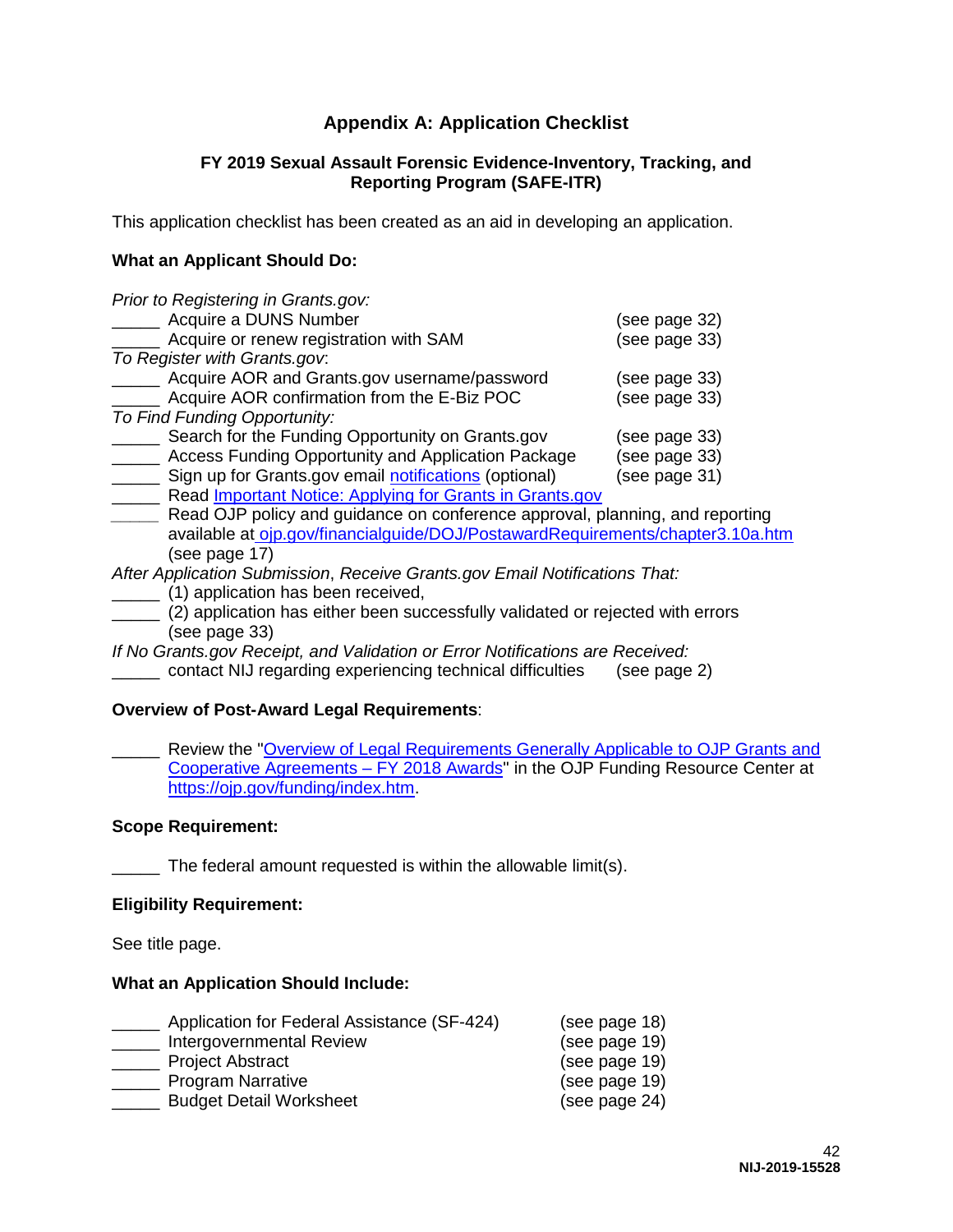| <b>Budget Narrative</b>                                                            | (see page 24) |               |
|------------------------------------------------------------------------------------|---------------|---------------|
| Indirect Cost Rate Agreement (if applicable)                                       | (see page 27) |               |
| Financial Management and System of Internal Controls Questionnaire                 |               | (see page 27) |
| <b>Disclosure of Lobbying Activities (SF-LLL)</b>                                  | (see page 28) |               |
| <b>Additional Attachments</b>                                                      |               |               |
| Completed inventory certification if an applicant is proposing to begin on Task 2: |               |               |
| <b>Tracking</b>                                                                    | (see page 28) |               |
| Applicant Disclosure of Pending Applications                                       | (see page 28) |               |
| Applicant Disclosure and Justification – DOJ High Risk Grantees (if applicable)    |               |               |
| (see page 30)                                                                      |               |               |
| Documentation of Anticipated Benefit to federally designated Qualified             |               |               |
| Opportunity Zones (if applicable)                                                  | (see page 30) |               |
| Request and Justification for Employee Compensation; Waiver (if applicable)        |               |               |
| (see page 16)                                                                      |               |               |
|                                                                                    |               |               |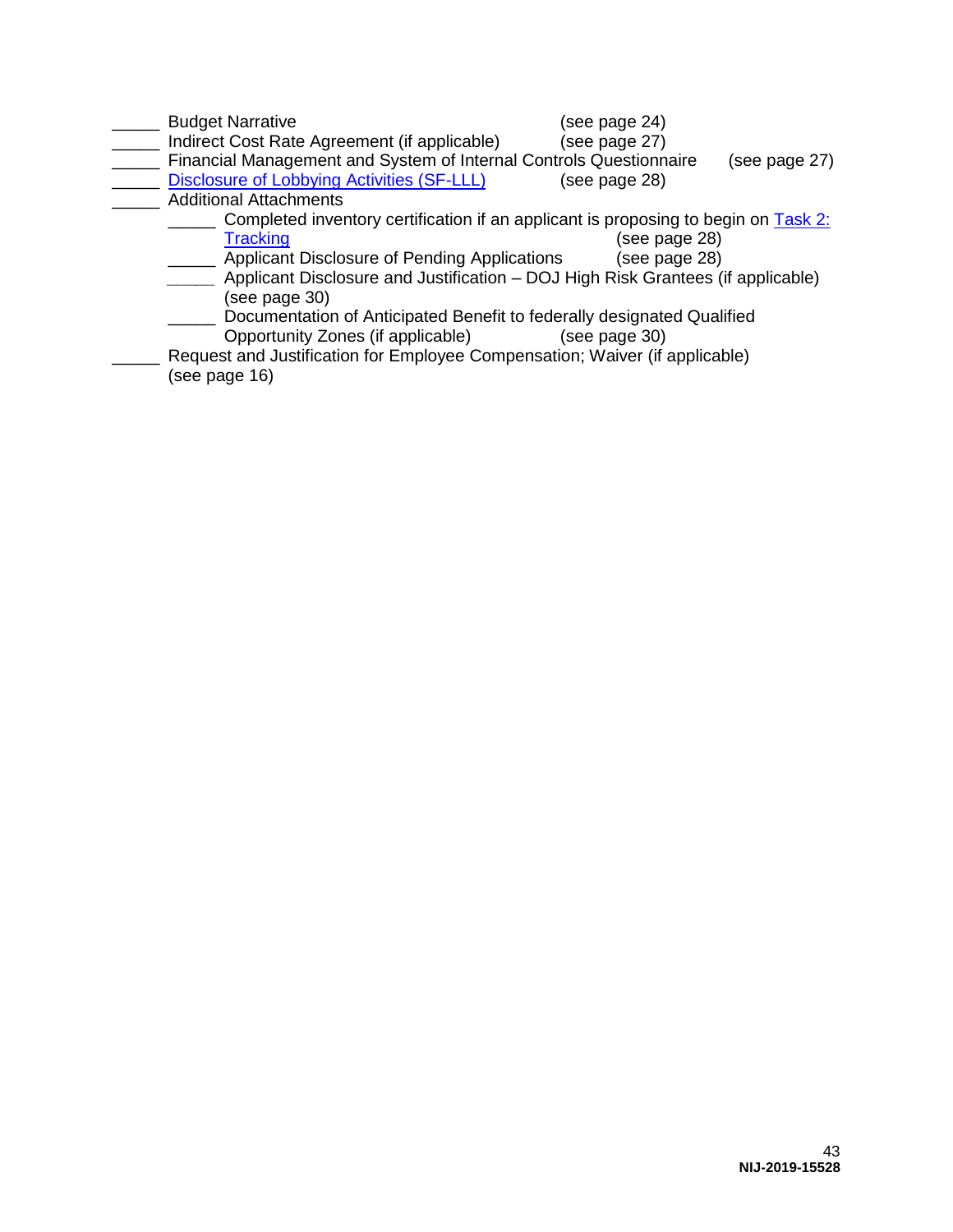# **Appendix B: Certification Template**

<span id="page-44-0"></span>**Instructions:** Execute the certification by filling in the blanks of the last paragraph, and by signing and completing the information requested at the bottom of the certification template.

Scan the completed document and submit the image file electronically through Grants.gov with the application.